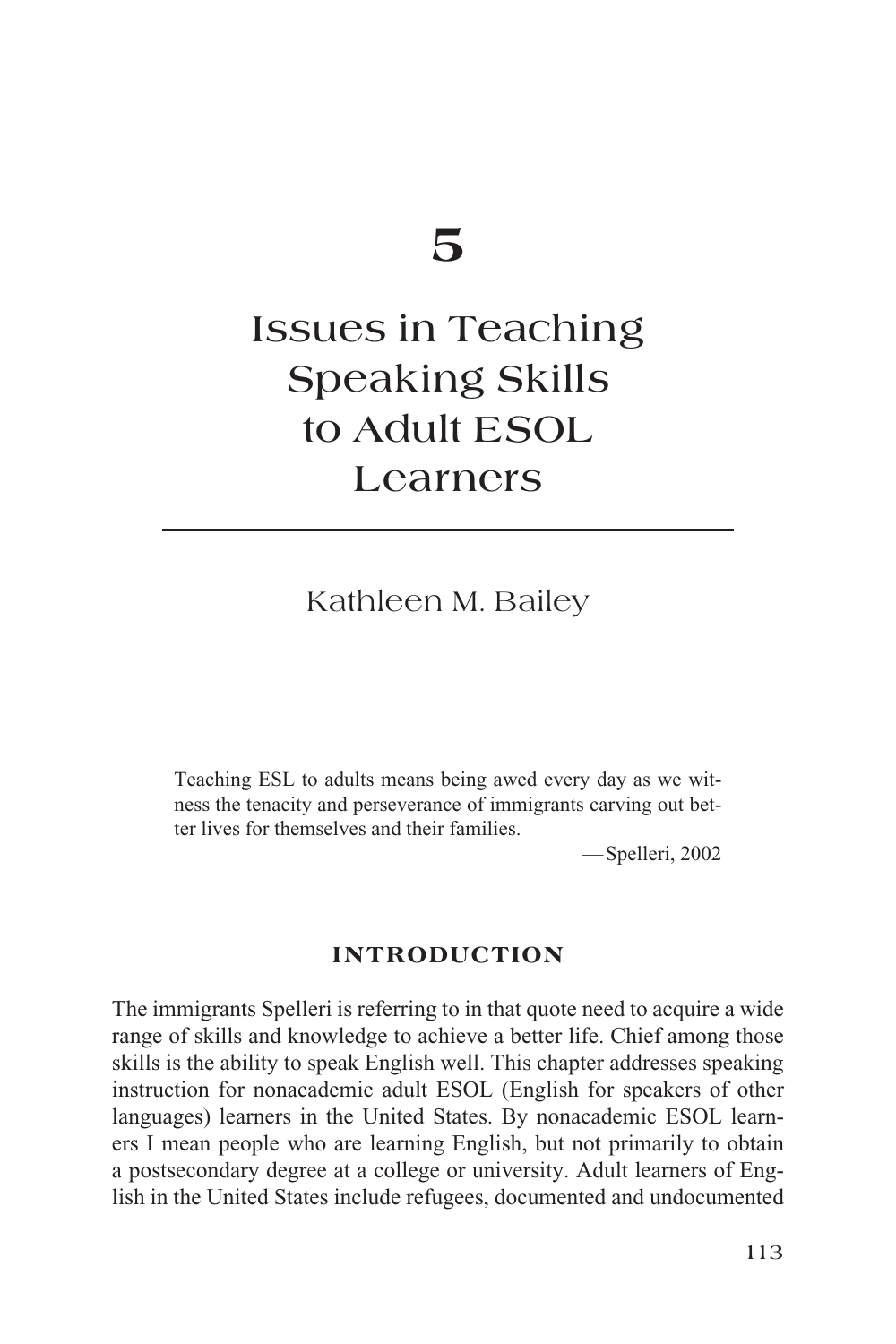immigrants, and permanent residents.<sup>1</sup> Such learners may be found in adult schools, community college programs, community-based programs (e.g., at libraries and churches), on-the-job training courses, and some university extension programs.

These adult ESOL learners may reside in the United States permanently, or in some cases for indefinite but long periods of time (in contrast to international university students who are typically expected to return to their home countries). Also included here are the adult children of these immigrants and refugees—children who arrived in the United States late enough in life that their own spoken English is noticeably nonnative and not their dominant language.2

The vast majority of second-language acquisition research has been done with elementary and secondary school children or with universitybased adult learners with generally high levels of proficiency and academic goals for improving their English. These groups are quite different from adult ESOL learners (e.g., in their use of English on a daily basis, or in terms of types and amount of exposure to English), so findings about their learning cannot readily be generalized to the population of interest here. However, the existing studies must serve as a foundation until research specifically related to nonacademic adult ESOL learners is available.

It is important that four key groups understand the issues related to and challenges faced by adults lacking English-speaking skills. These groups include (a) policymakers who influence the design, funding, and evaluation of adult ESOL programs; (b) researchers who investigate the success of adult education programs; (c) educators who prepare teachers to work with adult ESOL learners; and (d) the teachers themselves.

In this chapter, we first review the demographics of this population and their needs. The components of spoken language and communicative competence are discussed, followed by a consideration of how speaking

<sup>&</sup>lt;sup>1</sup>This report does not deal with international students who enroll in U.S. universities or 4- or 2-year colleges to pursue academic degrees. Instead, it focuses on adults who are learning English for other purposes, including basic education, vocational ESOL, and literacy skills. It also intentionally excludes international students who have come from other countries to attend proprietary programs that teach EAP (English for academic purposes) to prepare them for college or university studies.

<sup>2</sup>A *foreign language (FL) context* is one where the language being learned is not the society's main language of communication (e.g., learning English as a secondary school student in Korea). A *second language (SL) context* is one where the language is the language of wider communication in the society (such as English in the United Kingdom, Australia, or the United States). Teaching ESOL internationally includes both EFL and ESL.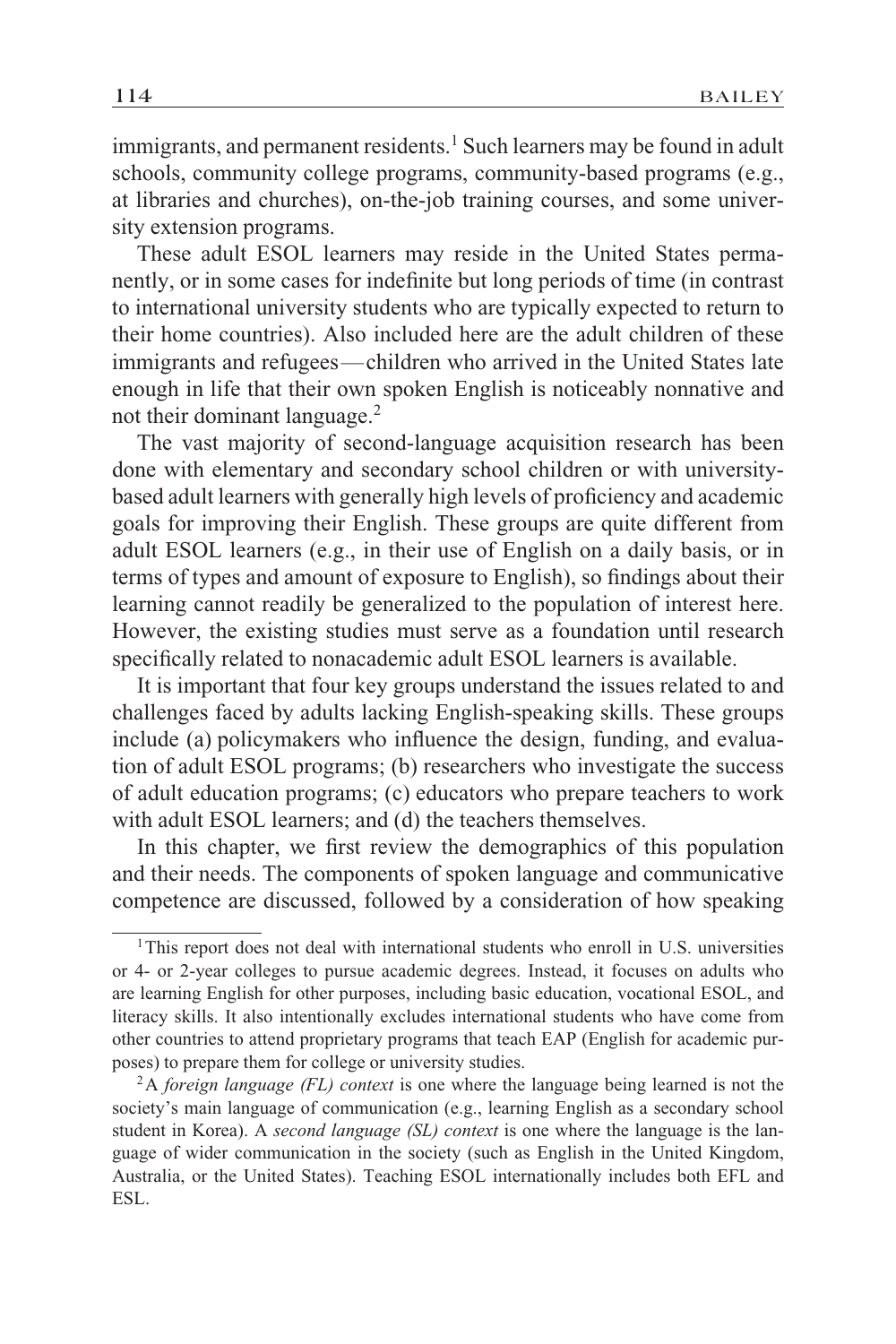skills are taught and assessed. Educational standards related to the teaching of speaking and promising curricular developments are reviewed. The chapter ends with a discussion of implications for practice, research, and policy related to teaching speaking skills to adult ESOL learners.

## **ADULT ESOL LEARNERS**

Adult ESOL learners are a subset of, but not analogous to, the adult basic education (ABE) population in the United States. The latter's proficiency in the English language separates the two groups:

The focus of the majority of ABE students is acquisition of base skills in reading, writing and math, whereas for many adult [English-language learners] who have already mastered those basic skills in their native language, the focus is on the acquisition of a new language, including listening and speaking skills. (TESOL, 2000, p. 10)

The key distinction is that in the United States, ABE students use their mother tongue—English—to improve basic skills, gain knowledge, and handle learning tasks. ABE students communicate easily with their instructors, whereas many adult ESOL learners must struggle "constantly to cope with both oral and written directions, understand conversations laced with idiomatic language, and master not just the language of educational materials but also the culture on which they are based" (TESOL, 2000, p. 10).

# **Demographics of the Adult ESOL Learner Population**

What do we know about the demographics of this diverse population? In 1990, Buchanan estimated that there were approximately 30 million people in the United States whose native language was not English. In 1998, Cheng said that there were 8 million immigrants from Southeast Asia alone. The 2000 United States census (U.S. Bureau of the Census, 2003) reports a total of more than 31 million foreign-born individuals. More than half (51.7%) are from Latin America and more than one fourth (26.4%) are from Asia. The rest were born in Europe (15.8%), Africa (2.8%), Oceania  $(0.5\%)$ , and Northern America  $(2.7\%)$ . These figures represent the total foreign-born population, however, including individuals who have not yet reached adulthood, and some who speak English with varying degrees of proficiency.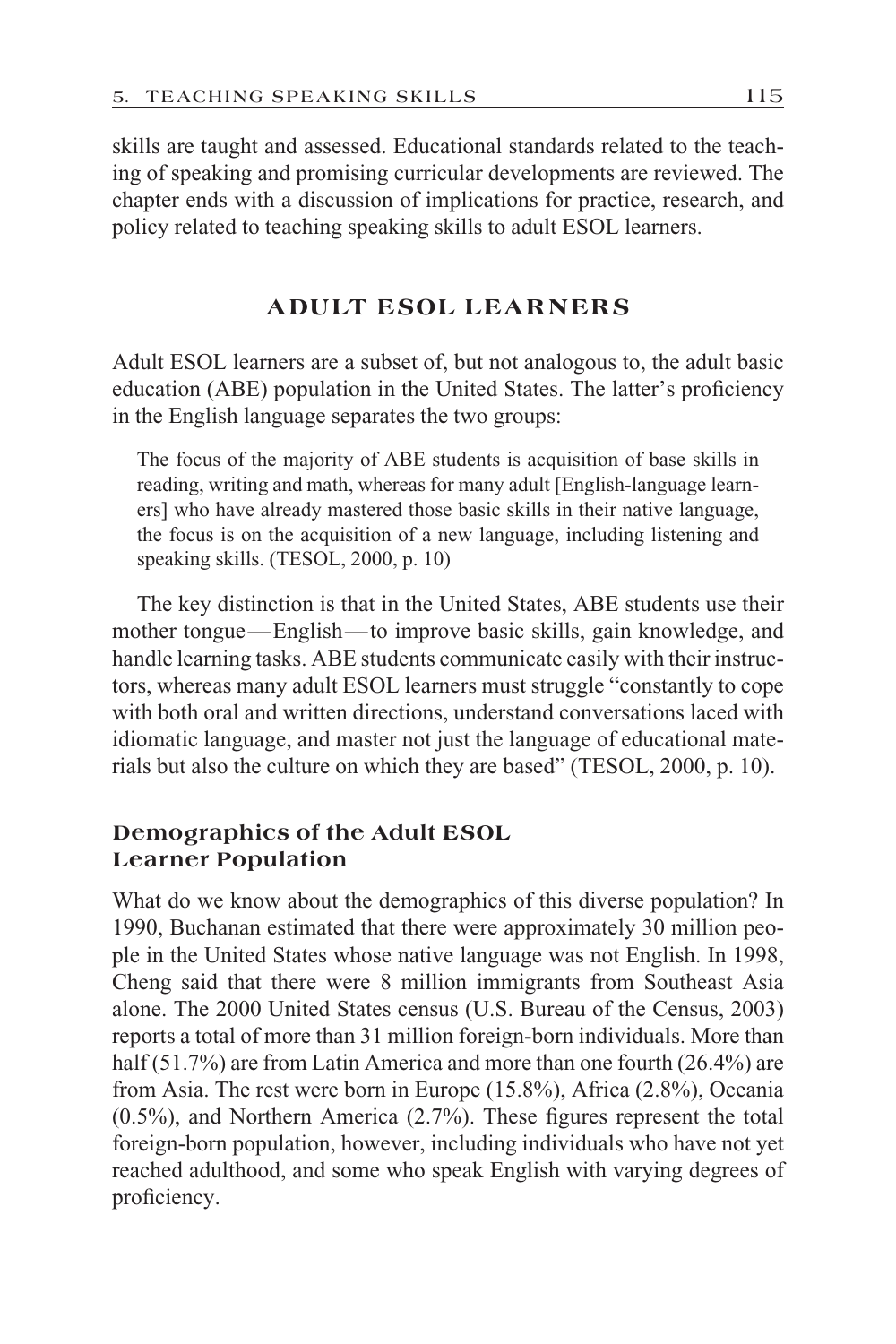The 2000 census also documents the languages spoken at home by members of the population who were 5 years old and older. Whereas 82.1% (more than 215 million people) report speaking only English at home, 17.9% (nearly 47 million people) report speaking a language other than English at home. Of these, more than 21 million people (8.1% of the total U.S. population over the age of 5) report that they "speak English less than 'very well'" (U.S. Bureau of the Census, 2003).

It is difficult to estimate the number of adult ESOL students in the United States because many are highly mobile and some are undocumented. According to the National Center for ESL Literacy Education, "The most recent statistics from the U.S. Department of Education, Office of Vocational and Adult Education, show that 1,119,589 learners were enrolled in federally funded, state-administered adult ESL classes. This represents 42% of the enrollment in federally funded, state-administered adult education classes" (Florez, personal communication, 2001). Florez adds, however, that this number does not address the many students who are enrolled in programs that are not federally funded. She says, for example, "Laubach Literacy, $3$  in a 1999–2000 report on their programs nationwide, indicated that approximately 77% of their member programs provided ESL instruction to 67,547 adult English language learners. This is just one segment of the non-federally funded services provided" (personal communication, 2001).

Fitzgerald (1995) describes the adult ESOL learner population as "primarily Hispanic (69%) and Asian (19%), with the vast majority (85%) living in major metropolitan areas and residing primarily (72%) in the Western region of the United States" (ESL Profile section, 1). Fitzgerald notes that:

Adult education clients in ESL programs are overwhelmingly (98%) foreign born, with most (72%) speaking Spanish in the home. While most all ESL clients (92%) reported that they read well or very well in their native language, few (13%) reported that they could speak English well at the time of enrollment, and most (73%) were initially placed at the beginning level of ESL instruction. Thirty-six percent of the ESL clients were employed at the time of enrollment in adult education, and 11% had been public assistance recipients during the preceding year. (ESL Profile section,  $\P$ 1)

Fitzgerald adds that, in general, ESOL learners have more formal education than their ABE counterparts: "Half of the ESL clients had completed

<sup>&</sup>lt;sup>3</sup> Laubach Literacy merged with Literacy Volunteers of America in 2002 to form a new organization: ProLiteracy.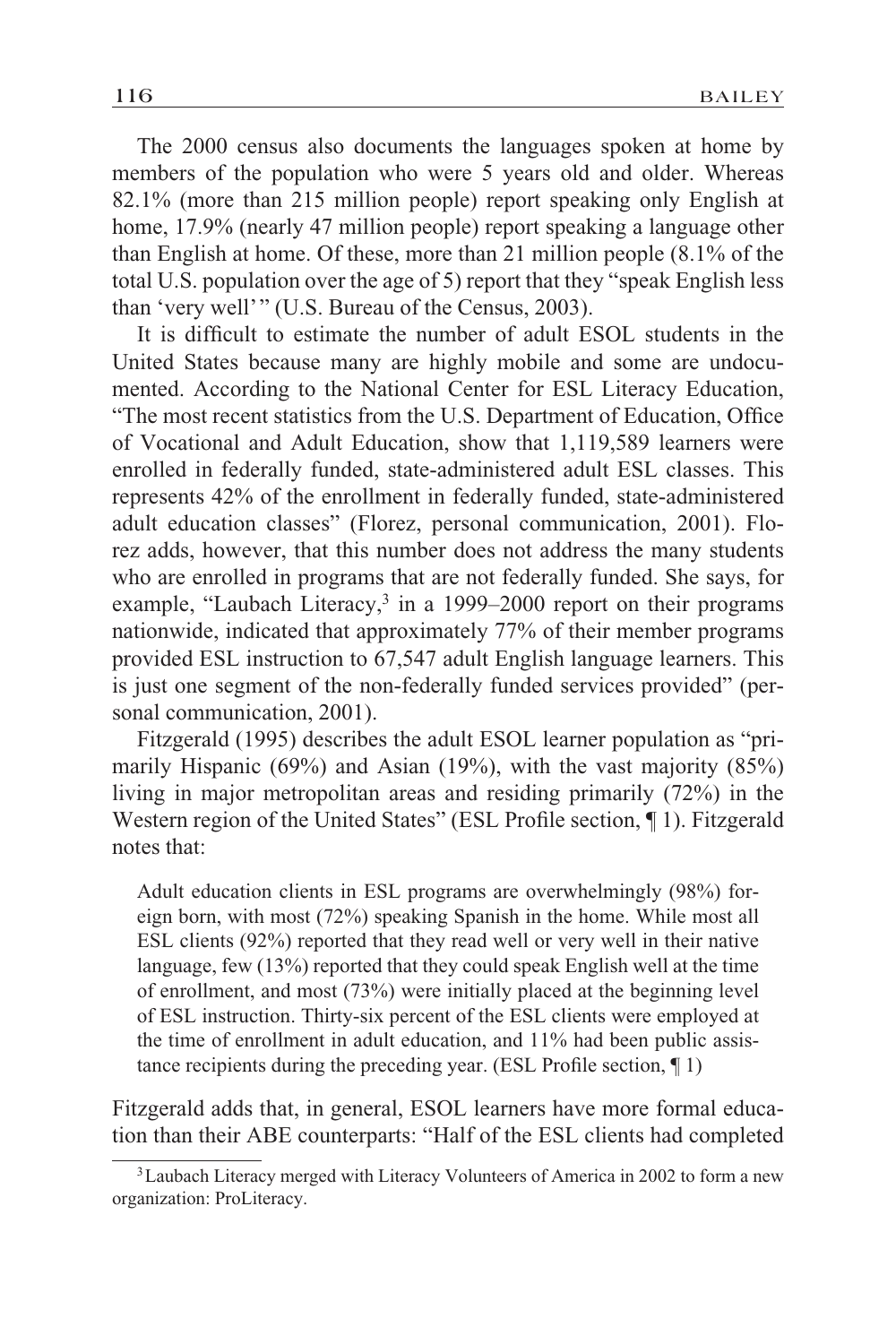at least high school compared to only 17% of the ABE . . . group" (ibid.,  $\P$  1).

According to TESOL (2000), the adult learner population has a wide range of educational backgrounds. Some have no education, whereas others arrive in the United States with doctoral degrees. The introduction to these standards, citing data from Wrigley (1993), states that in federally funded programs:

. . . 32% had fewer than nine years of education, and of those, 9% had fewer than five years of schooling (Fitzgerald, 1995; NCLE, 1999). Another study, focusing specifically on participants in adult ESOL literacy programs, found that most of these ESOL literacy learners had only a few years of schooling, whether they came from literate societies, such as Mexico and El Salvador, or from preliterate societies, as in the case of the Hmong. (TESOL, 2000, p. 11)

Thus, adult ESOL learners in the United States are linguistically and culturally heterogeneous.

# **The Oral Communication Needs of Adult ESOL Learners**

Given the diversity of the adult ESOL population, these learners clearly have varying needs for English language use (Weddel & Van Duzer, 1997), specifically in terms of their oral communication. The Equipped for the Future (EFF) initiative asked adult learners across the United States to respond to Goal 6 of the National Education Goals: "By the year 2000, every adult American will be literate and will possess the knowledge and skills necessary to compete in a global economy and exercise the rights and responsibilities of citizenship" (Merrifield, 2000, p. 4). More than 1,000 adult learners, some of whom were ESOL students, responded to an essay prompt about what this goal meant to them. EFF staff members analyzed this corpus and derived four macro goals, which they called "Four Purposes for Learning":

- 1. access: To gain access to information and resources so that adults can orient themselves in the world.
- 2. voice: To express ideas and opinions with the confidence they will be heard and taken into account.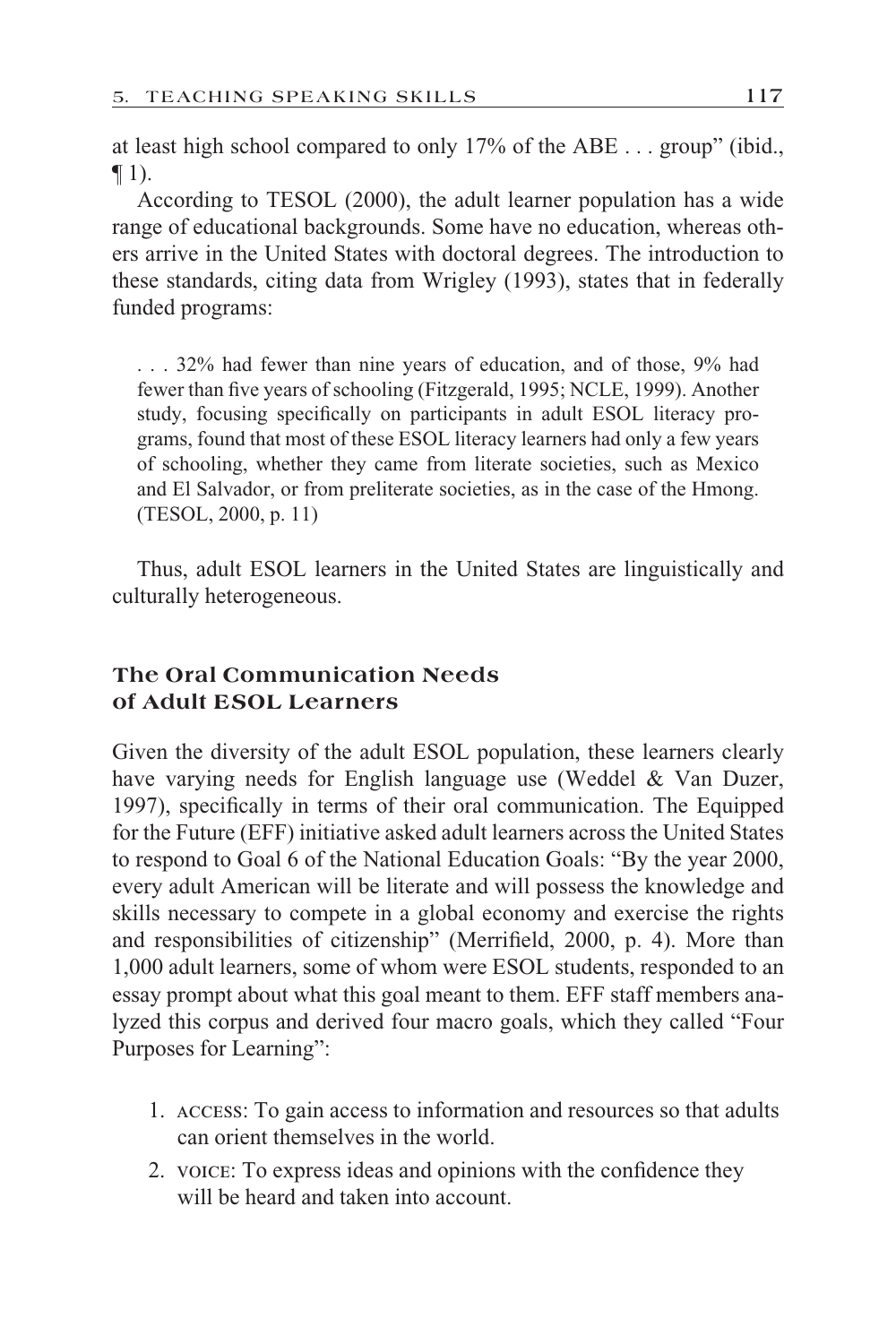- 3. action: To solve problems and make decisions without having to rely on others to mediate the world for them.
- 4. BRIDGE TO THE FUTURE: Learning to learn so that adults can be prepared to keep up with the world as it changes. (Merrifield, 2000)

These four purposes provide a framework for describing the oral communication needs of adult ESOL learners. First, adult ESOL learners need *access* to information and resources. For example, the needs of newly arrived immigrants and refugees include obtaining housing, medical care, and sustenance. They must also develop the speaking skills to find work and subsequently to carry out the responsibilities of their employment. All of these access-oriented needs require spoken English.

Numerous social needs for spoken English are related to the EFF categories of *voice* and *action.* These include adult ESOL learners being able to communicate with their employers and neighbors in mixed-language environments, deal with their children's teachers and other school authorities, obtain ongoing social services and medical care, advocate for their own rights and those of their children, and participate in political and recreational activities in the community.

Adult ESOL learners also need ongoing education to build a *bridge to the future.* They may wish to participate in English-based vocational training or literacy programs. They may want to complete their secondary education or may aspire to receive higher education in the United States (Ignash, 1995). Whatever their goals, adults whose spoken English is inadequate have few opportunities for educational advancement in this country.

#### **Challenges Facing Adult ESOL Learners**

Immigrants and refugees who do not speak English well face obvious challenges. First, the lack of interactive language skills sustains a pattern of *high enclosure* (i.e., the tendency to live in neighborhoods with people from one's home culture and to interact almost exclusively in the native language). Early second-language acquisition research (Schumann, 1976) suggests that high enclosure contributes to social distance between the language learners (in this case, adult ESOL learners) and the host culture. This isolation—whether intentional (to maintain the home culture and mother tongue) or as the result of economic pressures—limits access to opportunities to practice English in meaningful communicative situations, and thus leads to a poor environment for learning English.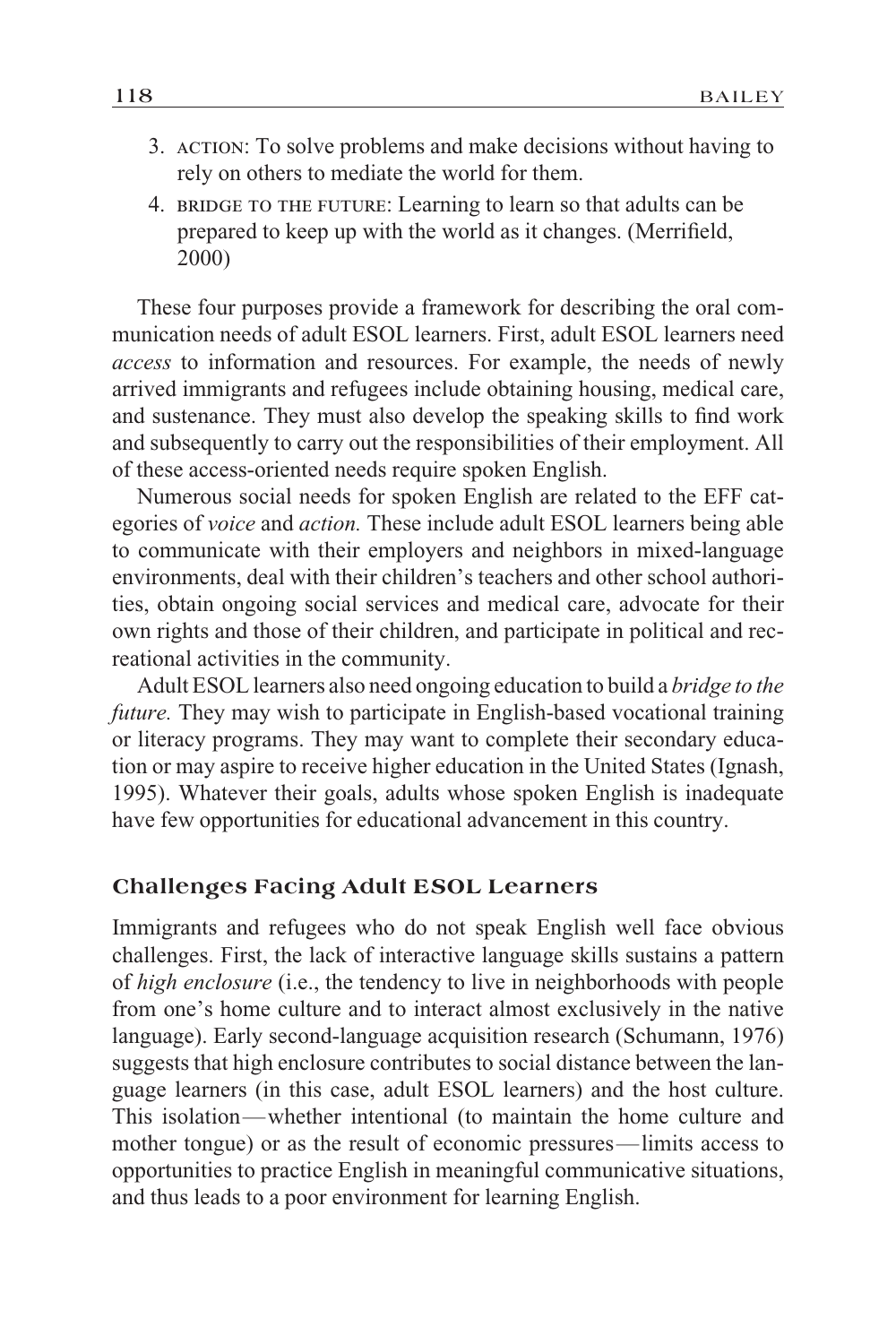Research on an analogous population in Canada—adult immigrants learning French as a second language in Quebec—studied the communicative skills of two cohorts of learners at the end of a 900-hour instructional program and again 6 months later (d'Anglejan, Painchaud, & Renaud, 1986). The first cohort consisted of 36 Southeast Asian immigrants whose average age was 27 years, and the second included 45 Polish and Latin American immigrants (average age, 34 years). Using the Foreign Service Institute (FSI) Oral Proficiency Interview as the criterion measure, these authors found that after 30 weeks of instruction, half of Cohort 1 placed at FSI Level 2, which means they had "acquired the minimal knowledge of French necessary for limited functions in a workplace setting" (d'Anglejan et al., 1986, p. 191). The remaining half of Cohort 1 was rated at FSI Level 1, indicating that their French was "barely adequate to fulfill their personal needs . . . [and was] not considered adequate for the workplace" (d'Anglejan et al., 1986). Cohort 2 fared somewhat better, with 20% scoring at Level 1, 64.4% rated at Level 2, and 15.6% at Level 3 after the instructional phase. When the two groups were tested again 6 months later, "results for both cohorts improved significantly over the sixmonth period" (d'Anglejan, 1986, p. 192). The authors conclude that these immigrants "are not equipped with the language skills necessary to enter into competition with native speakers in the job market—other than in low-status jobs with little language" (d'Anglejan et al., 1986, p. 199).

These authors summarized earlier Canadian research by Mastai (1979, in d'Anglejan et al., 1986), which showed that "while finding suitable employment ranked as the most critical task facing the newcomer, success in doing so was largely contingent upon second language skills" (d'Anglejan et al., 1986, p. 185). In the United States, employment opportunities for adult ESOL learners who lack speaking proficiency may be limited to those that entail no public contact and thus do not require spoken English skills, such as assembly line work, construction, or manual labor in agriculture. Other adult ESOL learners find jobs in dishwashing, janitorial services, and housekeeping—positions that Burt (1995) called "back-of-the-house jobs" (p. 2) in the public service sector.

Even immigrants who have had professional or vocational training in their own countries may be seen as lacking employability skills if their spoken English is weak. *Employability skills* are defined as "transferable core skill groups that represent essential functional and enabling knowledge, skills, and attitudes required by the 21st century workplace" (Overtoom, 2000, p. 1). The ability to speak English is certainly one such enabling skill in the United States.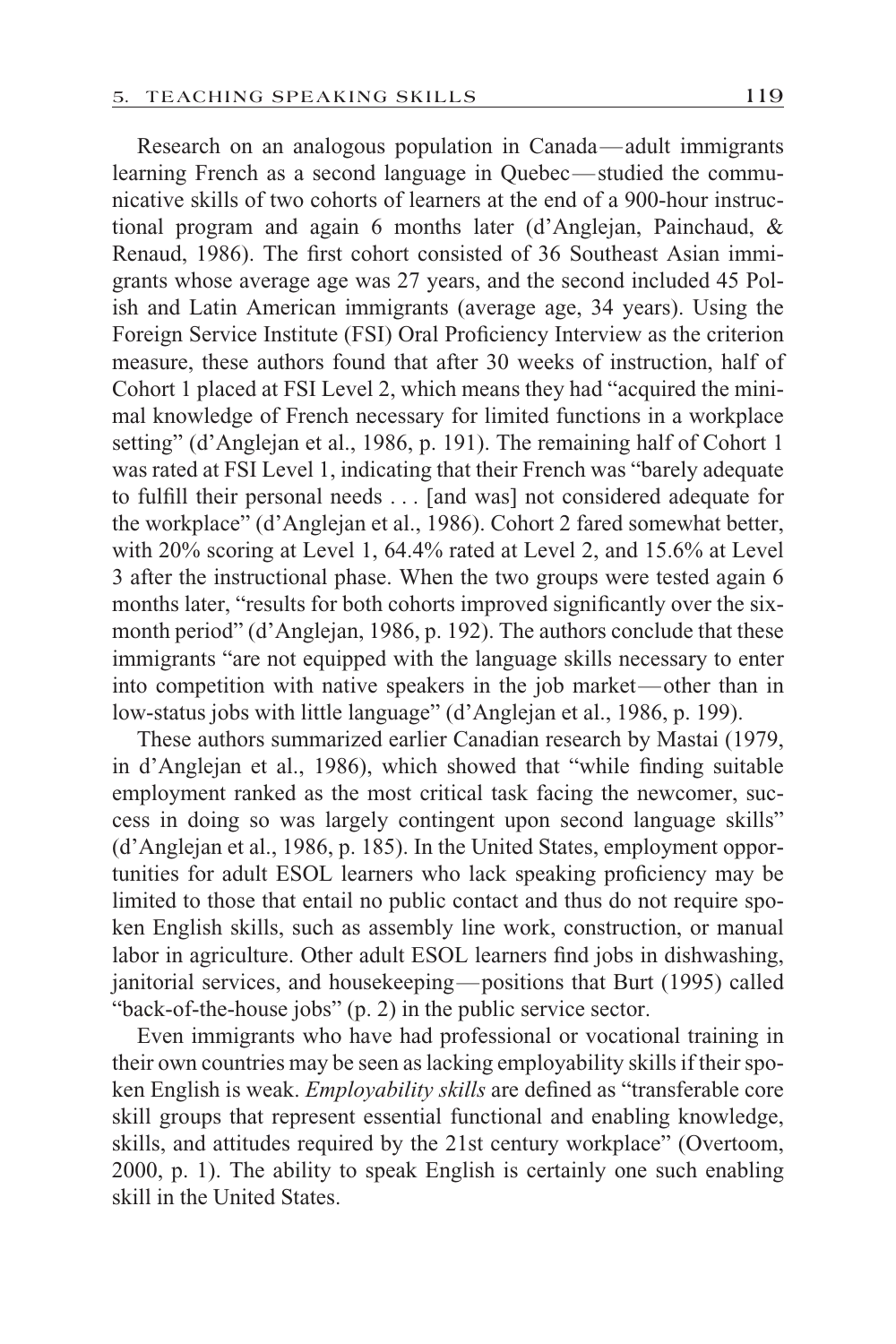Finally, there is a less obvious but perhaps more pervasive result of adult ESOL learners' limited English-speaking abilities. Initial perceptions of individuals are often based on very brief speech samples. For the past four decades, sociolinguistic research has consistently shown that people's accents and speech patterns influence others' perceptions of the speakers' intelligence, trustworthiness, and social status. For instance, Zuengler (1988) found that the pronunciation of English vowels by Mexican speakers of Spanish led to stereotypical evaluations of those speakers by Americans. (See Fasold, 1984, for a cogent review of the early literature on this topic.)

A landmark study in Canada established the matched guise technique as a viable procedure for eliciting stereotypical responses based on speech (Lambert, Hodgson, Gardner, & Fillenbaum, 1960). In the matched guise, one bilingual speaker is presented to respondents as two different people, speaking different languages or varieties of a language. Respondents then evaluate the speech samples on different personal attributes, and the same speaker is evaluated lower when he or she speaks the less prestigious language or variety (including an accented version of the standard variety). The Canadian research influenced research on accentedness in the United States. For example, in California, Ford (1984) had 40 teachers respond to the speech samples of children whose academic ability had been predetermined to be equivalent to one another. She found that "the Spanish influenced speakers were rated lower than the non-Spanish-influenced speakers in intelligence, effectiveness of communication, confidence, ambition, pleasantness, and relative quality as students" (p. 33). Based on her review of the literature, Pennington (1994) concludes that "teachers should train early and most intensively those features of the nonnative's phonology that cause the most negative reactions in the relevant nativespeaker population" (p. 104).

## **WHAT IS SPOKEN LANGUAGE?**

This section examines the components of spoken English, drawing on a model proposed by van Lier (1995). It is not necessary for learners to have metalinguistic awareness of these components in order to use them effectively. However, it is necessary for teachers to understand fully these interrelated components in order to help adult learners improve their speaking skills. The components of spoken English are discussed here to illustrate the complexity of the adult ESOL learners' task.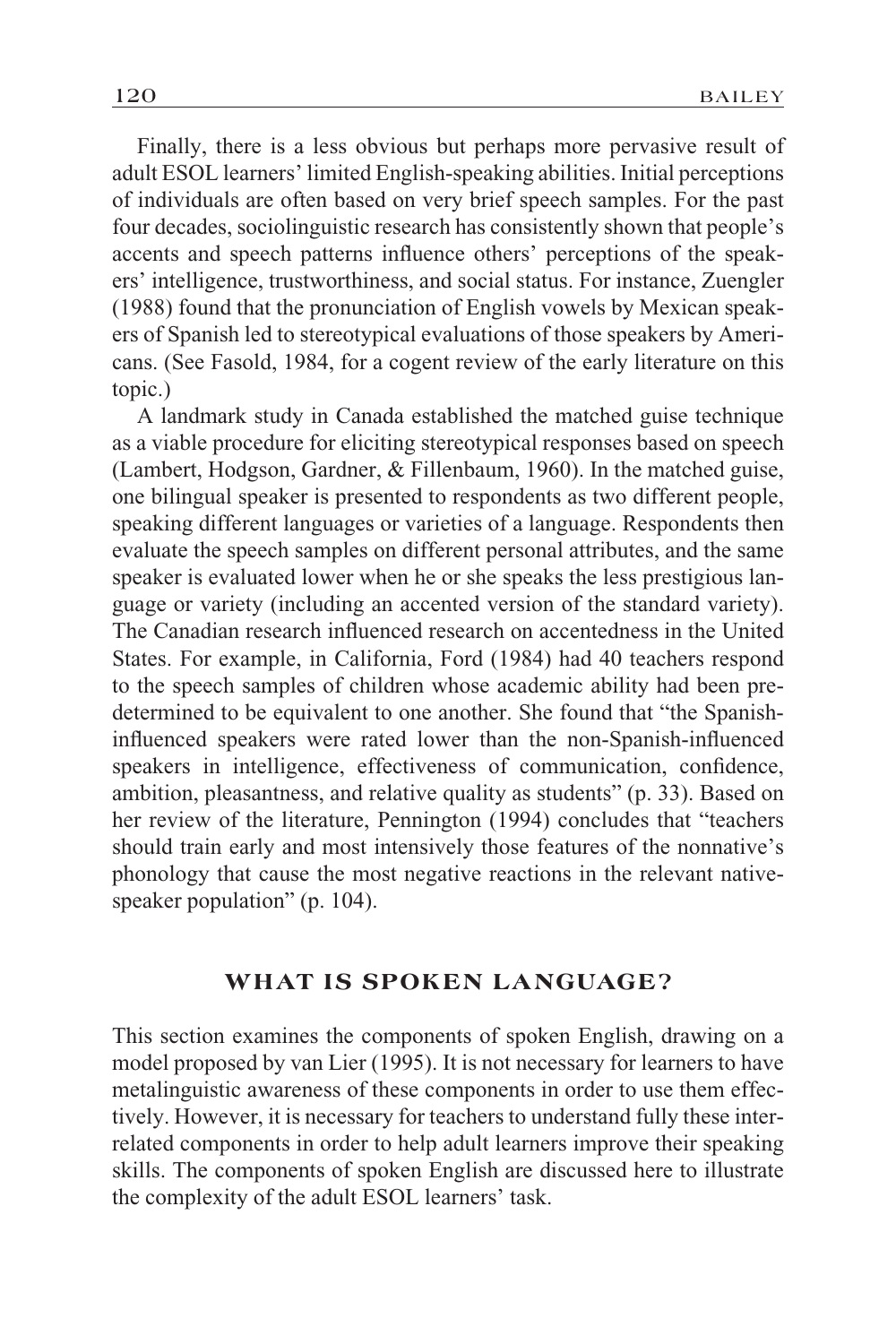

FIG. 5.1. Units of spoken language (van Lier, 1995, p. 15). Adapted with the permission of the author.

#### **The Components of Spoken English**

Speaking is perhaps the most fundamental of human skills, and because we do it constantly, we do not often stop to examine the processes involved. Yet having a simple conversation is anything but a simple process—particularly if someone is speaking a new language.

Figure 5.1 depicts the many elements involved in teaching speaking to adult ESOL learners. The left column lists four traditional areas of linguistic analysis (which teachers must understand), and the center column labels the units of spoken language (which learners must master). All of these units, or levels of language, must function together when adult ESOL learners speak English.

Beginning at the pyramid's base, *text* refers to stretches of language of an undetermined length. Texts can be either written or spoken, but here the focus is exclusively on spoken discourse. Spoken texts are composed of *utterances:* what someone says. An utterance may not always be a full sentence, as it would be if written. For example, if two friends are talking about what to eat, one might ask, "Would you like to have pizza for supper?" This utterance is a fully formed grammatical sentence, but such sentences are not typical of casual conversation. If it is clear that the topic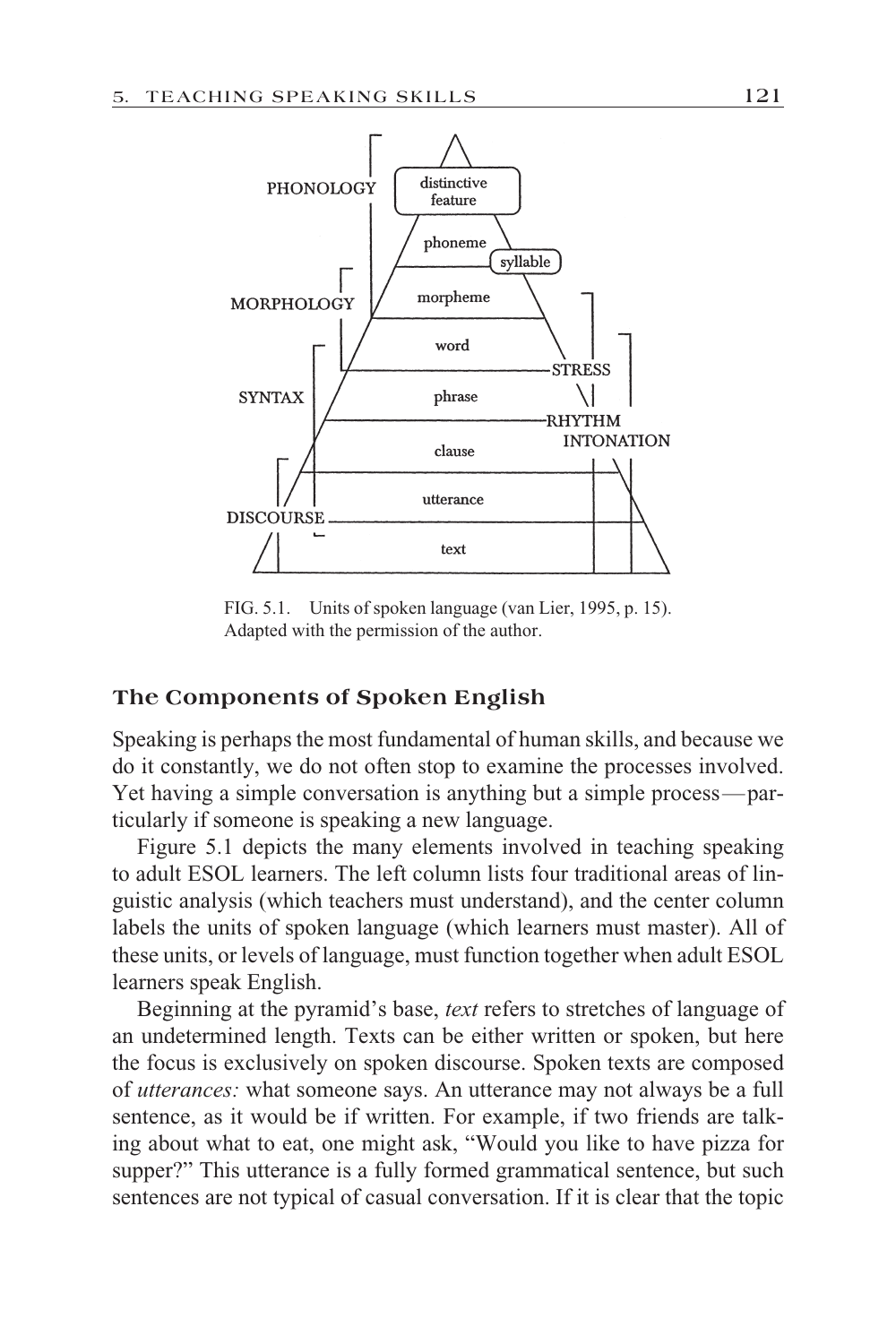of the conversation is what to eat, one person might simply ask the other, "Pizza?" Although this is not a grammatical sentence, it is an utterance that would certainly be understood in context.

A *clause* is two or more words that contain a verb marked for tense and a grammatical subject. *Independent clauses* are complete sentences that can stand alone ("Juan went to work"), whereas *dependent clauses* cannot ("While Juan was going to work . . ."). In contrast, a *phrase* is two or more words that function as a unit but do not have a subject or a verb marked for tense. These include prepositional phrases ("in the hospital" or "after school") and infinitive phrases ("to drive" or "to move up"). Clauses and phrases do not usually appear alone in formal writing, but they are quite common in speech. Both clauses and phrases can be utterances, as can individual words, the next level in the pyramid.

A word is called a *free morpheme*—a unit of language that can stand on its own and convey meaning (*bus, apply, often*). In contrast, *bound morphemes* are always connected to words. These include prefixes, such as *un*- or *pre*-, as well as suffixes, such as -*tion* or -*s* or -*ed*. Often, during the pressure of speaking, it is difficult for English learners to use the expected suffixes—especially if their native language does not utilize these kinds of morphemes as grammatical markers.

A *phoneme* is a unit of sound that distinguishes meaning. Phonemes can be either consonants (like /p/ or /b/ in the words *pat* and *bat*) or vowels (like /I/ and /æ/ in *bit* and *bat*). Phonemes differ from one language to another. Some of the sounds that are common in English are quite unusual in other languages and are therefore difficult for adult ESOL learners to pronounce. For example, the "th" sounds in *think* and *the* are relatively rare in the phonemic inventory of the world's languages, even though they are pervasive in English. Adult ESOL learners often approximate or replace the "th" sounds with "s" or "z" or "d" or "t," which contributes to a notably foreign accent.

In the top levels of Fig. 5.1, the word *syllable* overlaps the levels of morphemes and phonemes because a syllable can consist of a morpheme or simply one or more phonemes. The structure of syllables is referred to as being either open (ending with a vowel) or closed (ending with a consonant). Many languages use the open syllable structure, in which a syllable consists of just a vowel (V), or of a consonant (C) followed by a vowel. Spoken English, in contrast, allows both open syllables (C-V, or just V) and closed syllables (C-V-C, or simply V-C), as well as consonant clusters, where two or more consonants occur in sequence (as in the words *stretched* or *jumped).* For this reason, the spoken English of adult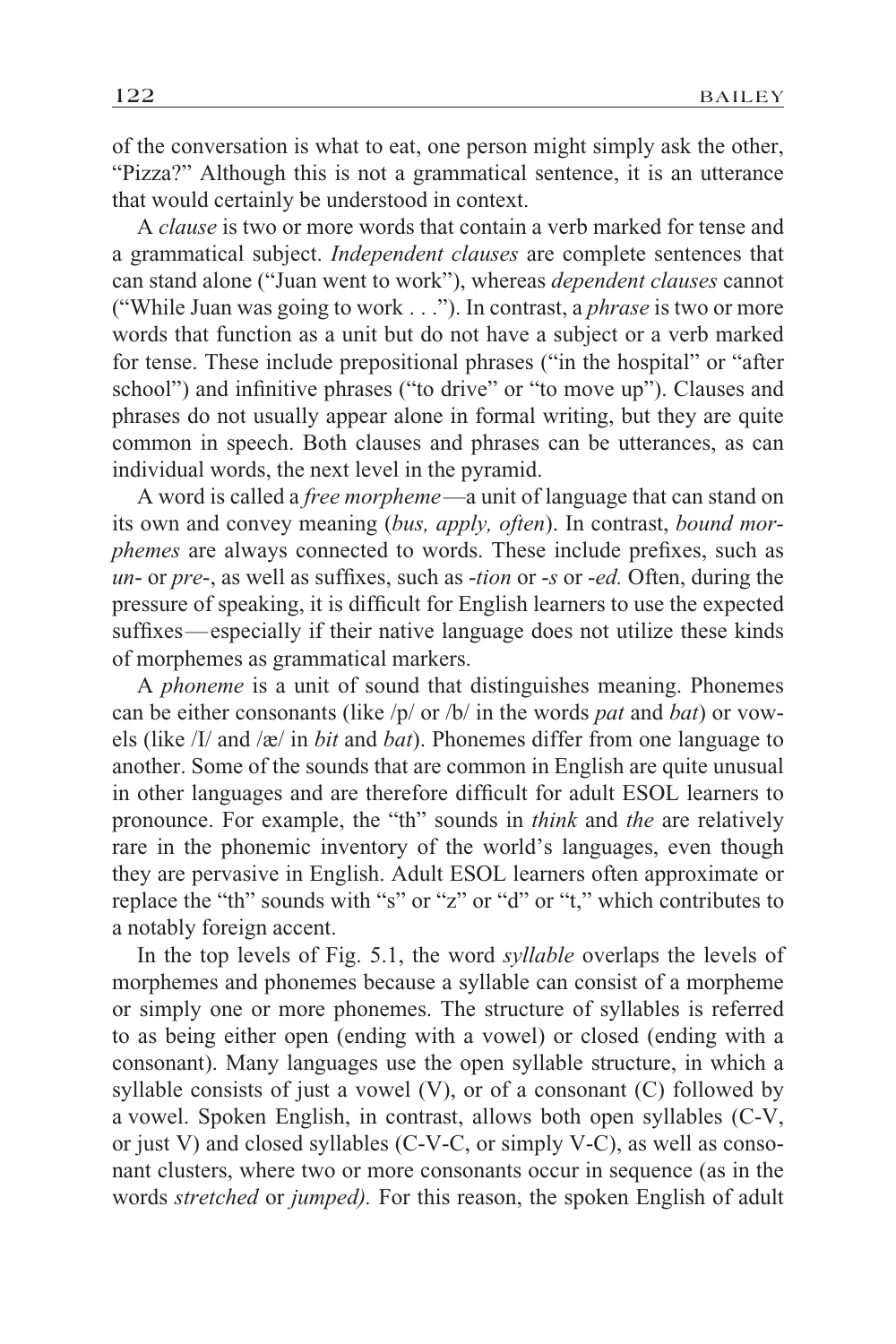ESOL learners often sounds ungrammatical to native speakers. Learners whose native language is Vietnamese, for instance, may omit word-final consonants, thereby eliminating the sounds that convey important linguistic information, such as plurality, possession, or tense.

Consonants and vowels are called *segmental phonemes.* Sometimes a spoken syllable consists of one phoneme (/o/ in *okay*). Syllables also consist of combined sounds (the second syllable of *okay*), and of both free and bound morphemes. For instance, the free morpheme *hat* consists of three phonemes but only one syllable. The word *disheartened* has three syllables, four morphemes  $(dis + heart + en + ed)$ , and nine phonemes.

A smaller unit, the *distinctive feature,* relates to how and where in the mouth a sound is produced when we speak. These minute contrasts contribute to adult ESOL learners' accents. For example, the distinctive feature that makes /b/ and /p/ separate phonemes in English is *voicing.* When /b/ is pronounced the vocal cords are vibrating, but when /p/ is pronounced, they are not. For adult learners whose language does not have this contrast (Arabic, for example), failure to master this distinction can lead to being misunderstood.

The three other labels in Fig. 5.1—stress, rhythm, and intonation represent the *suprasegmental phonemes.* When we speak, these phonemes carry meaning differences "above" the segmental phonemes. For instance, the sentence "I am going now" can convey at least four different meanings, depending on where the stress is placed. The differences are related to the context where the utterances occur. Consider these interpretations:

*I* am going now. (You may be staying here, but I choose to leave.) I *am* going now. (You may assert that I'm staying, but I insist that I am leaving.) I am *going* now. (I insist that I am leaving, rather than staying.) I am going *now.* (I am not waiting any longer.)

Sociolinguistic research has demonstrated that adult second-language speakers can be misunderstood and even receive poor job evaluations because of their misuse of the English suprasegmentals (see, e.g., Gumperz & Tannen, 1987).

How do these levels of spoken language relate to the speaking skills of nonnative-speaking adult immigrants? Two key points derive from a substantial review of the research on foreign accent by Major (2001). First, he says that really learning the sound system of a language entails mastering (a) the individual segments (the vowel and consonant phonemes), (b) the combinations of segments, (c) prosody (stress, intonation, rhythm, etc.),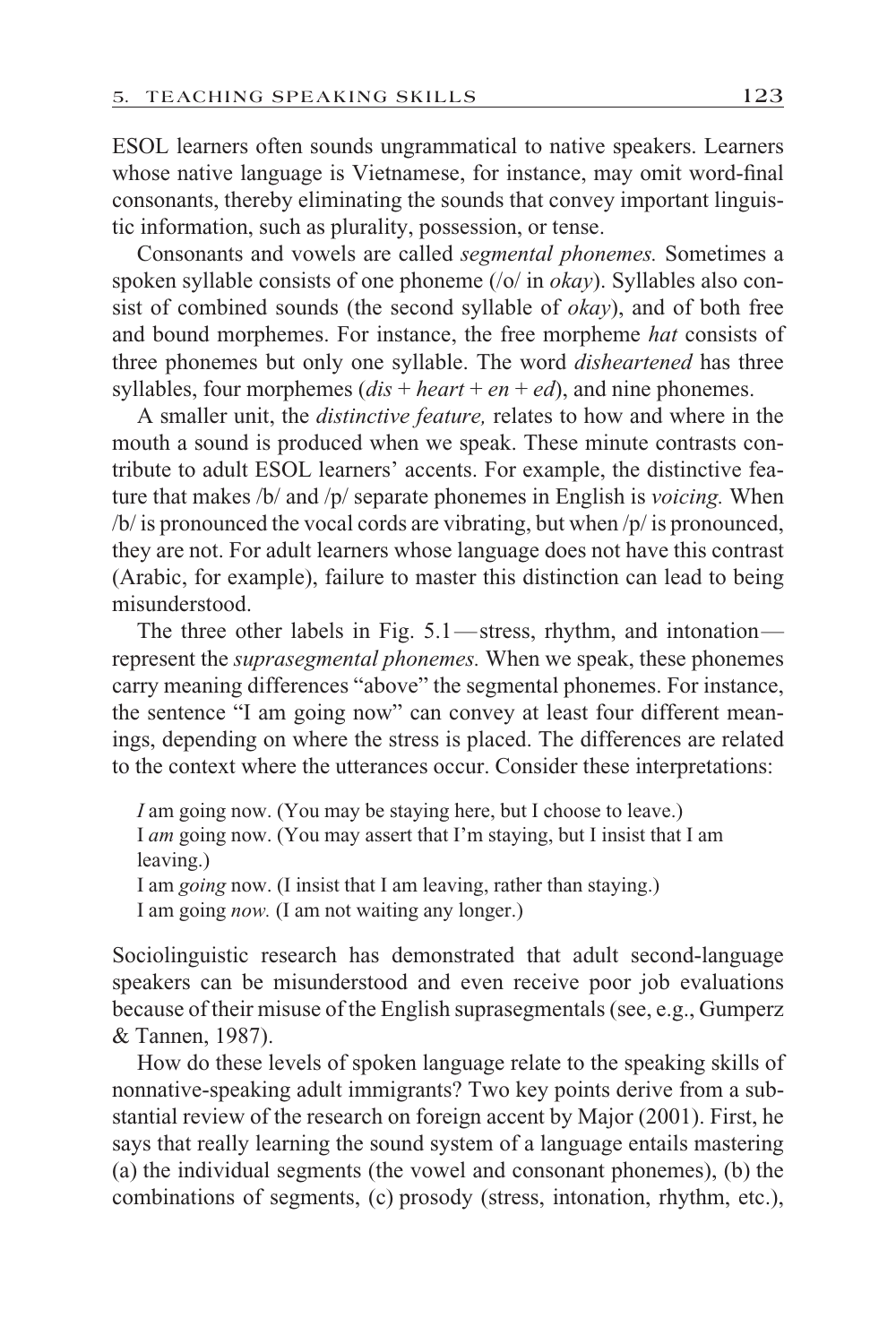and (d) "global accent, or the overall accent of a speaker" (p. 12). He adds that a global foreign accent is the result of a nonnative combination of (a), (b), and (c).

Second, Major (2001) notes that "both the learner's age of arrival (AOA, to the country as a resident) and the age of learning (AOL, when the learner was first exposed to the language) have been found to be important variables in governing whether and to what degree a learner can acquire a nativelike accent" (pp. 6–7). He concludes that "the vast majority of the research indicates that the younger the learner the more nativelike the pronunciation" (p. 11).

Adult ESOL learners must make themselves understood by the people they are speaking with, and this is not an easy task, especially at the beginning and intermediate levels. For less-than-proficient speakers, managing the multiple components of language that must work together as they speak is very demanding indeed, as shown by the numerous and complex components in Fig. 5.1. The ability to use these components to produce and understand language is known as *linguistic competence.*

An important element of successful speaking that is not addressed in this model is fluency—the extent to which a speaker interacts with others with normal speed, apparent confidence, and freedom from excessive pauses or vocabulary searches. Hammerly (1991) notes that laypersons use fluency to mean "speaking rapidly and well" (p. 12), but in this chapter fluency is used with its specialist meaning: "speaking rapidly and smoothly, not necessarily grammatically" (p. 12).

## **Contrasting Spoken and Written Language**

We describe the four traditional skills of language use (speaking, listening, reading, and writing) in terms of their *direction* and *modality.* Language generated by the learner (in speech or writing) is *productive,* and language directed at the learner (in reading or listening) is *receptive* (Savignon, 1991). *Modality* refers to the medium of the message (aural/oral or written). Thus, *speaking* is the productive aural/oral skill. It consists of producing systematic verbal utterances to convey meaning. Speaking is "an interactive process of constructing meaning that involves producing and receiving and processing information" (Florez, 1999, p. 1). It is "often spontaneous, open-ended, and evolving" (p. 1), but it is not completely unpredictable.

Spoken language and written language differ in many important ways (van Lier, 1995). Spoken language is received auditorially, whereas written language is received visually. As a result, the spoken message is tem-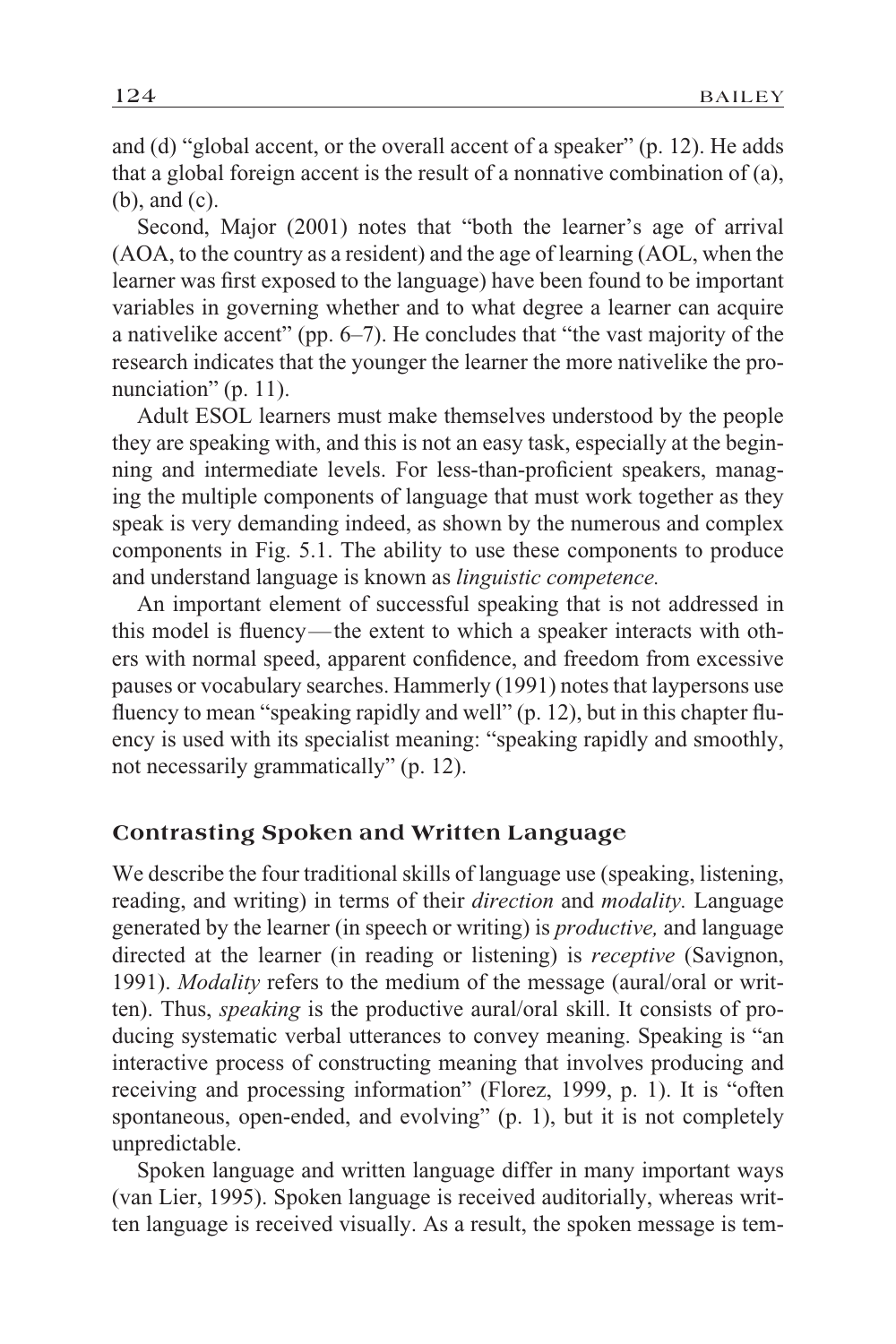porary and its reception by the learner is usually immediate. In contrast, written language is permanent, and reception by the learner typically occurs some time after the text was generated (sometimes even centuries later). Meaning in spoken language is conveyed in part through the suprasegmental phonemes (including rhythm, stress, and intonation), whereas punctuation marks and type fonts convey such information in writing.

For adult ESOL learners, speaking English can be particularly difficult because, unlike reading or writing, speaking happens in "real time." That is, the person we are talking to (the *interlocutor*) is listening and waiting to take his or her own turn to speak. Spoken English "is almost always accomplished via interaction with at least one other speaker. This means that a variety of demands are in place at once: monitoring and understanding the other speaker(s), thinking about one's own contribution, producing its effect, and so on" (Lazaraton, 2001, p. 103). In addition, except in recorded speech, verbal interaction typically involves immediate feedback from one's interlocutor, whereas feedback to the authors of written texts may be delayed or nonexistent. Finally, because spoken communication occurs in real time, the opportunities to plan and edit output are limited, whereas in most written communication, the message originator has time for planning, editing, and revision. Except when audiotaping a letter or dictating a memo, when we speak we cannot edit and revise what we wish to say, as we usually can in writing.

Being able to speak English is clearly important for adult ESOL learners in order to get their needs met. However, speaking is also significant in terms of ongoing language acquisition. By communicating orally with others in English, adult ESOL learners can experience *modified interaction*— "that interaction which is altered in some way (either linguistically or conversationally) to facilitate comprehension of the intended message" (Doughty & Pica, 1986). Such modifications occur through repetition of the spoken message as well as through three types of conversational moves: (a) *clarification requests*, "when one interlocutor does not entirely comprehend the meaning and asks for clarification," (b) *confirmation checks,* when "the listener believes he or she has understood, but would like to make sure," and (c) *comprehension checks,* in which "the speaker wants to be certain that the listener has understood." These modifications are important because in both research and theory, "such modified interaction is claimed to make input comprehensible to learners and to lead ultimately to successful classroom second language acquisition" (p. 322).

In discussing current second-language acquisition research, Swain (2000) states that generating output (i.e., speaking or writing) "pushes learners to process language more deeply—with more mental effort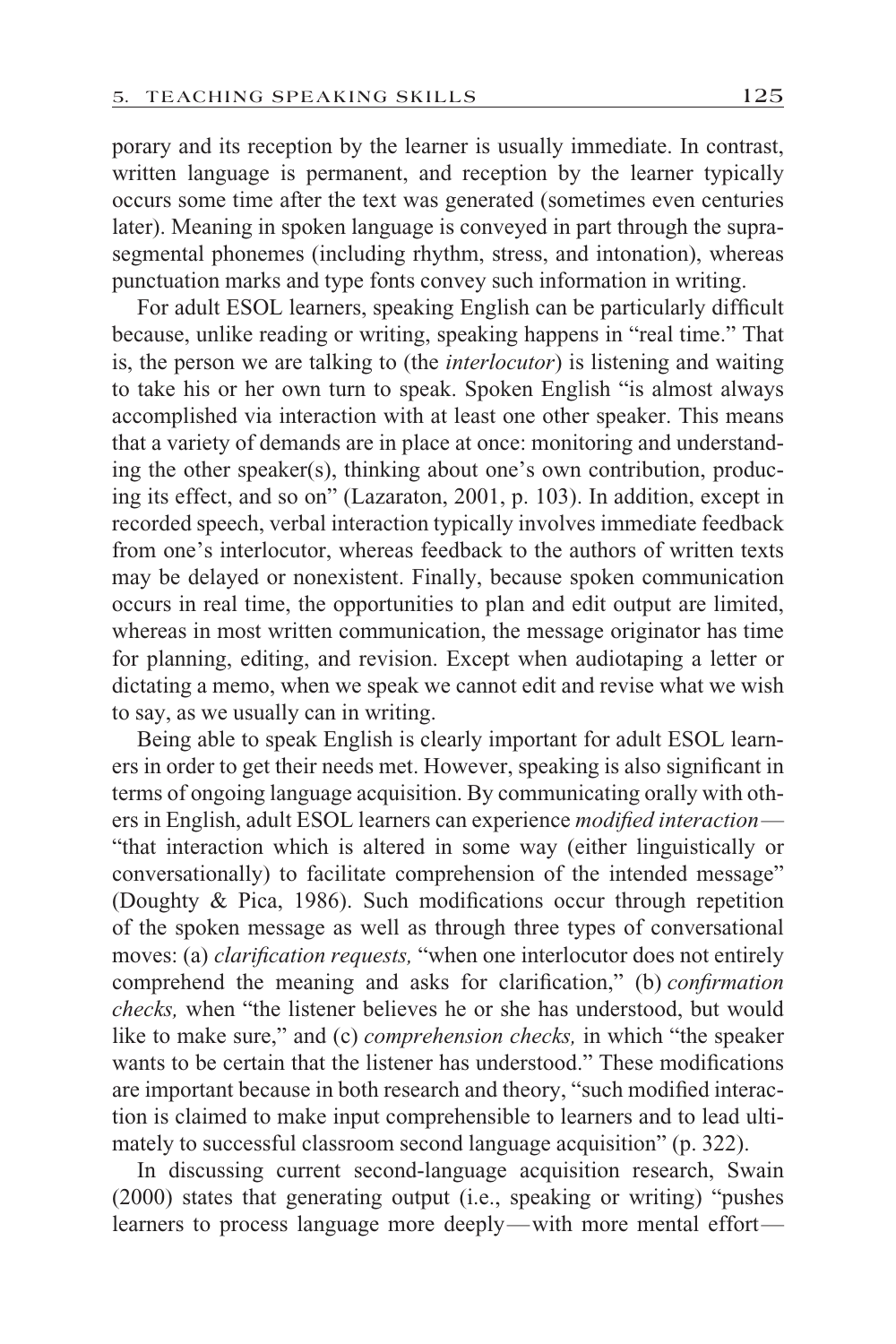than does input" (via listening and reading; p. 99). Swain suggests that output promotes noticing: "Learners may notice that they do not know how to express precisely the meaning they wish to convey *at the very moment of attempting to produce it*" (p. 100; italics in the original). It is through interaction that learners confront the gaps in their knowledge and skills. Speaking is thus both the product and the process of second language acquisition.

This brief discussion of spoken language has not even begun to address cross-cultural differences in discourse patterns, such as the rules for taking turns in English and how they differ from those of other languages. As Florez (1999) notes, "Speaking requires that learners not only know how to produce specific points of language such as grammar, pronunciation, or vocabulary . . . but also that they understand when, why, and in what ways to produce language" (pp. 1–2). Knowing how to use the linguistic components of English is part of an adult ESOL learner's communicative competence, the topic of the next section.

# **COMMUNICATIVE COMPETENCE AND ADULT ESOL LEARNERS**

For many years, teaching language was viewed as developing *linguistic competence*—that is, providing students with the phonemes, morphemes, words, and grammar patterns—so that students could eventually put them all together and communicate. In the 1970s and 1980s, however, language teaching in the United States underwent a significant shift in focus, influenced by developments in linguistics and pedagogy from Canada, Australia, and the United Kingdom, by sociolinguistic research in the United States and elsewhere, and by the social pressures of refugees and immigrants resettling from Southeast Asia, Latin American, Africa, and Eastern Europe.

In particular, many refugees from Southeast Asia were semiliterate or had only rudimentary literacy skills in their home language. Others came from cultures whose languages lacked written systems. Like all immigrants, these new Americans had immediate needs for housing, food, employment, medical care, social services, and education where they relocated. With large numbers of semiliterate or nonliterate adult ESOL students in their classrooms—students with immediate survival needs for interactive English skills—teachers could no longer rely on written tests or textbook exercises. They had to get right to the heart of the matter: spoken communication in English.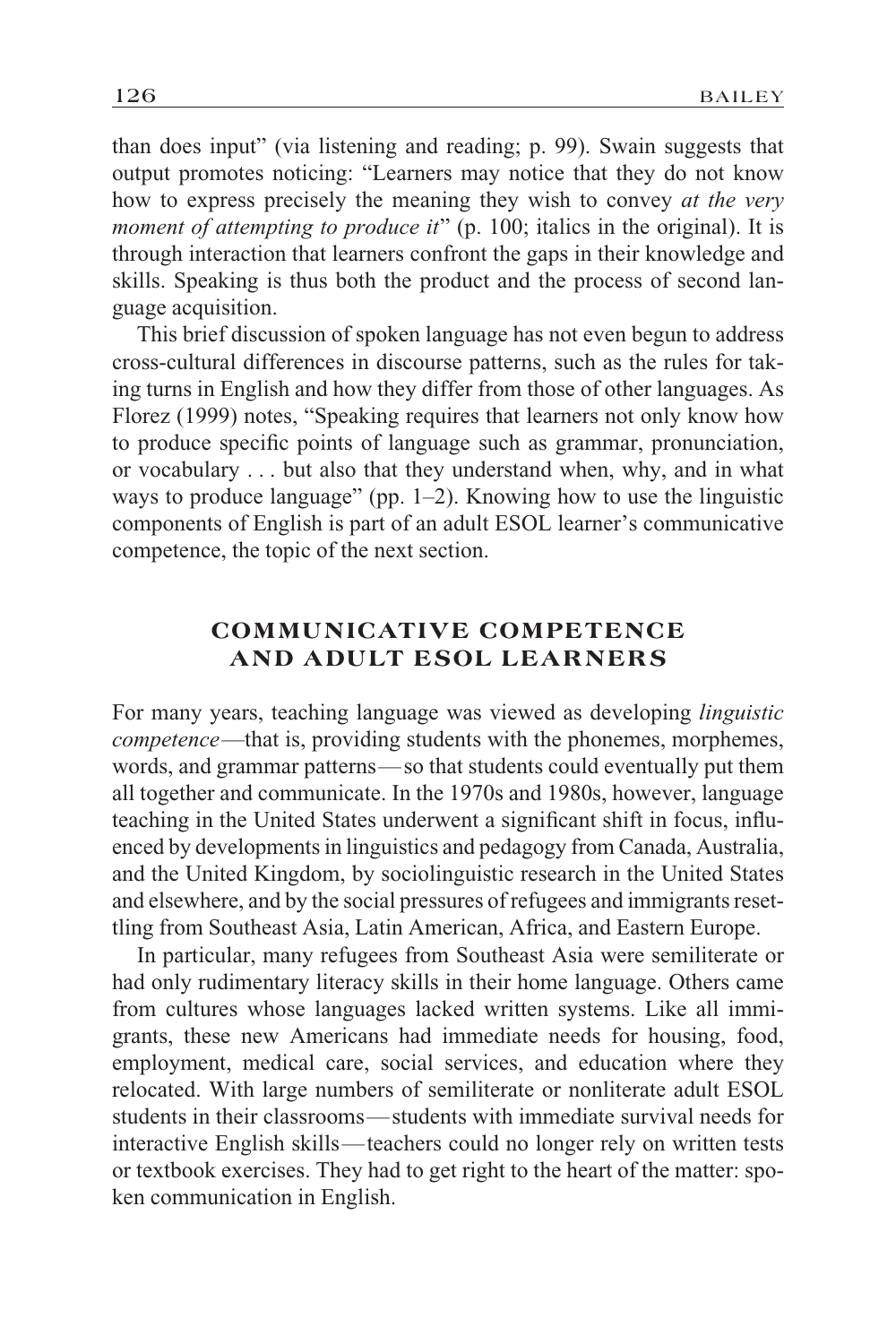## **The Components of Communicative Competence**

In the mid-1970s the notion of linguistic competence came to be viewed as part of the broader construct of *communicative competence*—"the ability of language learners to interact with other speakers, to make meaning, as distinct from their ability to perform on discrete-point tests of grammatical knowledge" (Savignon, 1991, p. 264). Being communicatively competent "requires an understanding of sociocultural contexts of language use" (p. 267).

There are various models of communicative competence (see especially Canale & Swain, 1980), but in addition to *linguistic competence,* communicative competence includes *sociolinguistic competence,* or the ability to use language appropriately in various contexts. Sociolinguistic competence entails register (degrees of formality and informality), appropriate lexical choice, style shifting, and politeness strategies. Another component of communicative competence is *strategic competence*—the ability to use language strategies (such as circumlocution and approximation) to compensate for gaps in one's second-language skills. A fourth component is *discourse competence,* which includes "rules of both cohesion—how sentence elements are tied together via reference, repetition, synonymy, etc.—and coherence—how texts are constructed" (Lazaraton, 2001, p.104; see also Bachman, 1990; Douglas, 2000).

These four components of communicative competence have several practical implications for teaching adult ESOL speakers. For example, given their significance, they were selected to be the guiding framework in determining goals of workplace ESOL instruction for adult learners (Friedenburg, Kennedy, Lomperis, Martin, & Westerfield, 2003). Because communicative competence is a multifaceted construct, it is important that curriculum planners, materials writers, teacher educators, researchers, test developers, and teachers working with adult ESOL learners understand the complexity involved in speaking English.

## **Transactional Versus Interactional Communication**

For adult learners in particular (as opposed to school-aged children), being able to use both transactional and interactional speech is important, as is the ability to negotiate English speech acts in a variety of speech events. Outside of language classrooms, people usually use speech for interactional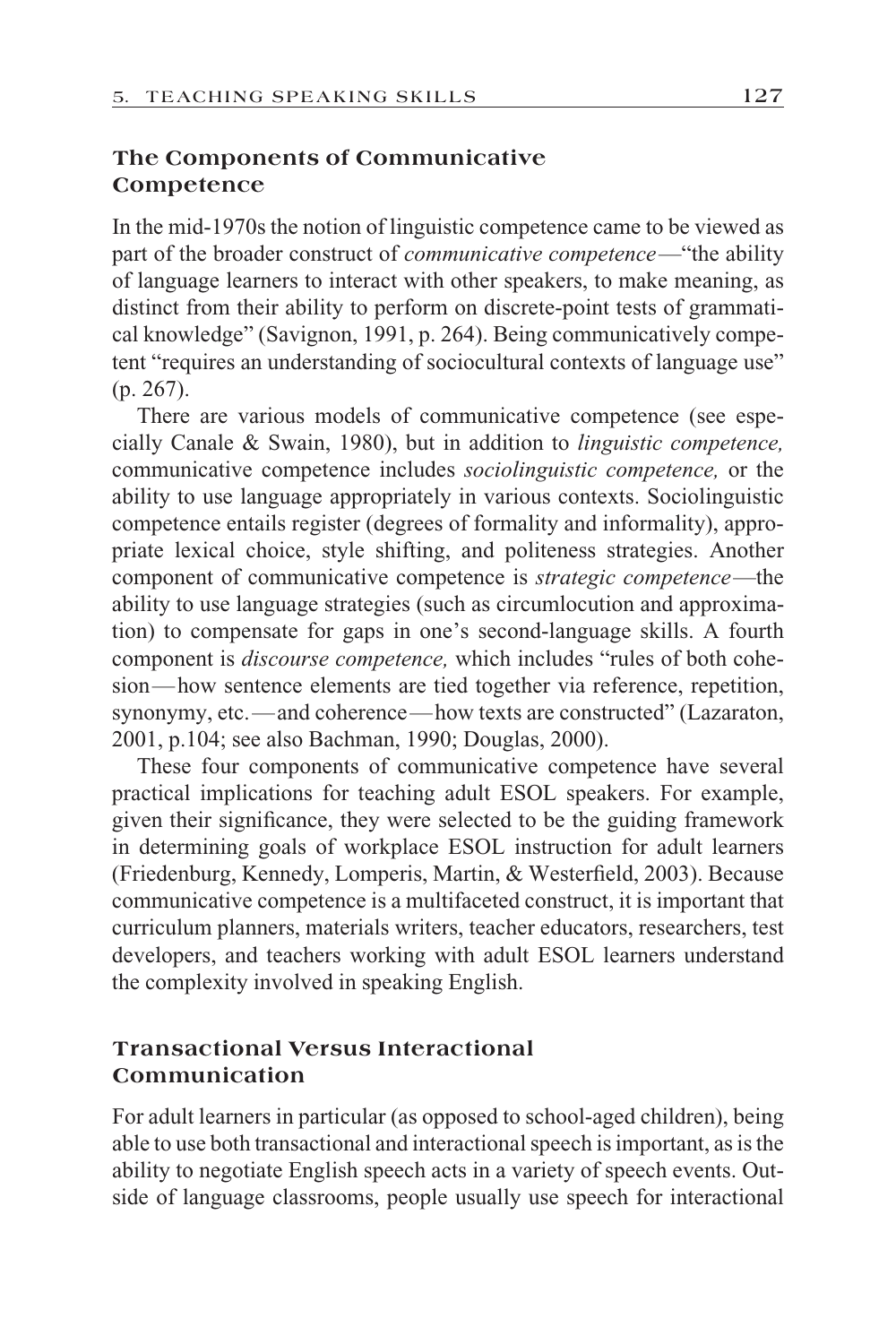or transactional purposes (Brown & Yule, 1983; Pridham, 2001). Broadly speaking, *interactional speech* is communicating with someone for social purposes. It includes both establishing and maintaining social relationships. *Transactional speech* involves communicating to accomplish something, including the exchange of goods and services.

Most spoken interactions "can be placed on a continuum from relatively predictable to relatively unpredictable" (Nunan, 1991, p. 42). Interactional conversations are relatively unpredictable and can range over many topics, with the participants taking turns and commenting freely. In contrast, Nunan states that "transactional encounters of a fairly restricted kind will usually contain highly predictable patterns" (p. 42). So for example, the communication between a customer and an adult immigrant working in a fast-food restaurant would be more restricted and predictable than would a casual conversation among friends.

According to Nunan (1991), interactional speech is more fluid and unpredictable than transactional speech (such as telephoning for a taxi cab), which is shaped in part by the needs of the parties involved to successfully accomplish the exchange of information, goods, or services. Teaching materials and speaking activities in the classroom must address both interactional and transactional purposes, because adult ESOL learners will have to accomplish both.

#### **Speech Acts and Speech Events**

As the contrast between transactional and interactional speech indicates, people speak to accomplish specific purposes. The linguistic means for accomplishing those purposes are called *speech acts.* These utterances include seeking information, asking for help, ordering people to do things, complimenting, complaining, apologizing, inviting, refusing, warning, and so on.

Adult ESOL learners must be able to accomplish these and other speech acts effectively in order to function successfully in an English-speaking society. "A good speaker synthesizes [an] array of skills and knowledge to succeed in a given speech act" (Florez, 1999, p. 2). Language teachers, curriculum designers, and materials developers, therefore, must understand speech acts and how they work.

Communication typically occurs in recognizable discourse contexts called *speech events.* Examples include sermons, lectures, job interviews, eulogies, dinner-table conversations, and so on. As these examples sug-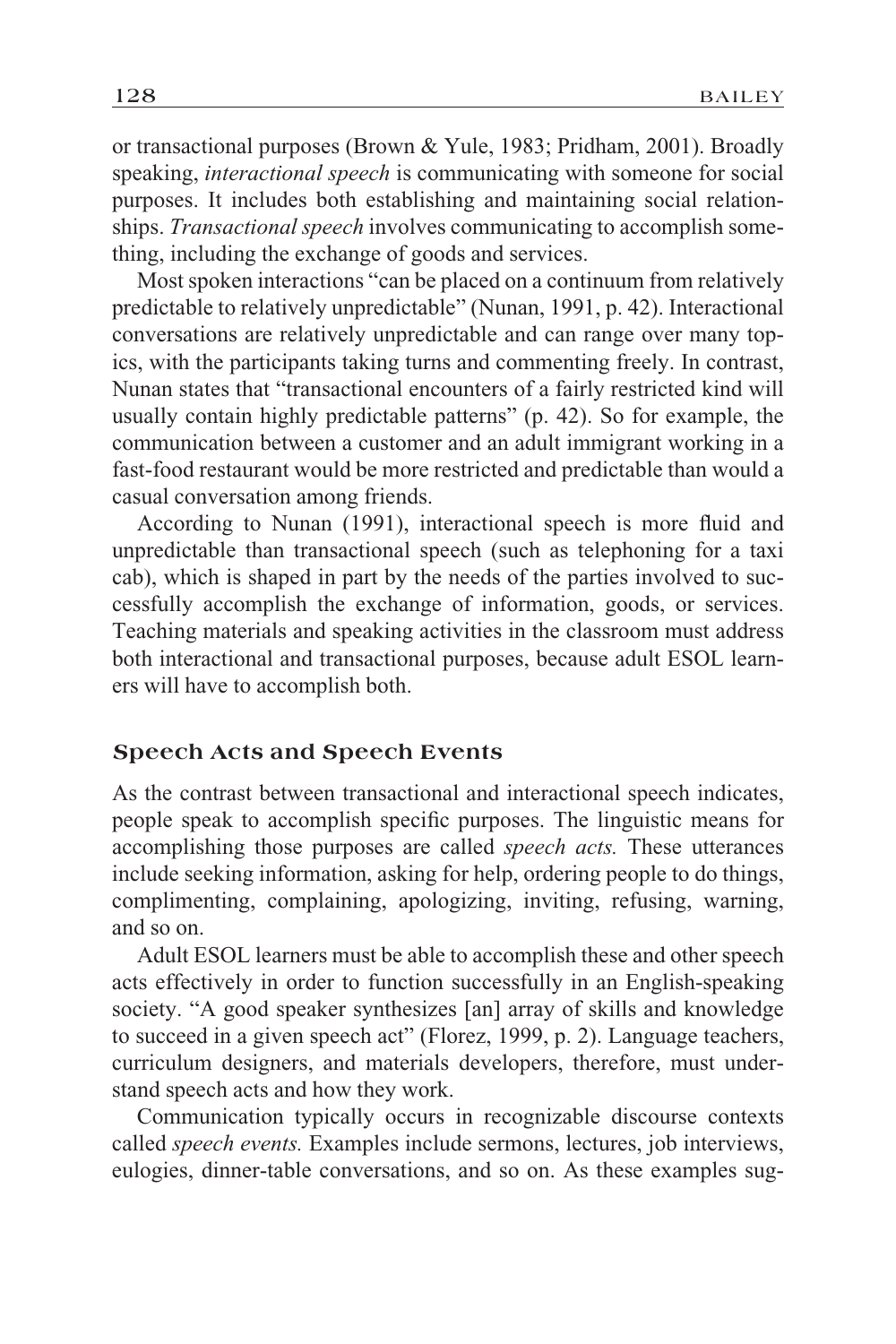gest, speech events are typically associated with particular social purposes and places. For instance, we would expect a job interview to occur in a place of business rather than a church. Speech events can involve very few speech acts (such as ordering food in a fast-food restaurant), but more complex speech events can consist of many different speech acts. A lecture might include defining, describing, exemplifying, telling a joke, encouraging, apologizing, and so on. In order to participate in complex speech events, adult ESOL learners must understand and be able to use a wide array of speech acts.

Successfully executing speech acts involves both sociocultural choices and sociolinguistic forms (Cohen, 1996). The term *sociocultural choices* refers to "the speaker's ability to determine whether it is acceptable to perform the speech act at all in the given situation" (p. 254). This decision requires the speaker to be familiar with a wide range of contexts and power relationships. The speaker must select among the various *sociolinguistic forms* available—that is, "the actual language forms used to realize the speech act (e.g., *sorry* vs. *excuse me, really sorry* vs. *very sorry*)" (pp. 254–255). Selecting appropriate strategies is complicated because "speech acts are conditioned by a host of social, cultural, situational, and personal factors" (p. 255). Adult ESOL learners, particularly those living in highenclosure areas where their native language predominates, may have little opportunity to encounter these forms used in context, except in English classes.

In classroom settings learners are exposed to the grammatical structures (the forms) of English, but they also need to learn the functions. For example, learners may be taught the modal auxiliaries (*can, could, shall, should, will, would, may, might* and *must*) and may quickly master the forms. However, it takes time and a great deal of exposure to contextualized interaction to learn when and how to use these forms appropriately to make and deny requests, issue warnings, give advice, and so on. For many adult ESOL learners, opportunities for interaction with native or proficient speakers of English can be rare, so learning the function can lag behind learning the form. As a result, the spoken English of adult ESOL learners can sound inappropriately (and unintentionally) aggressive or tentative (Gumperz & Tannen, 1987).

For all these reasons, it is important that adult ESOL programs provide learners with instruction and opportunities to develop their communicative competence. The next section provides a brief historical overview of how speaking traditionally has been taught.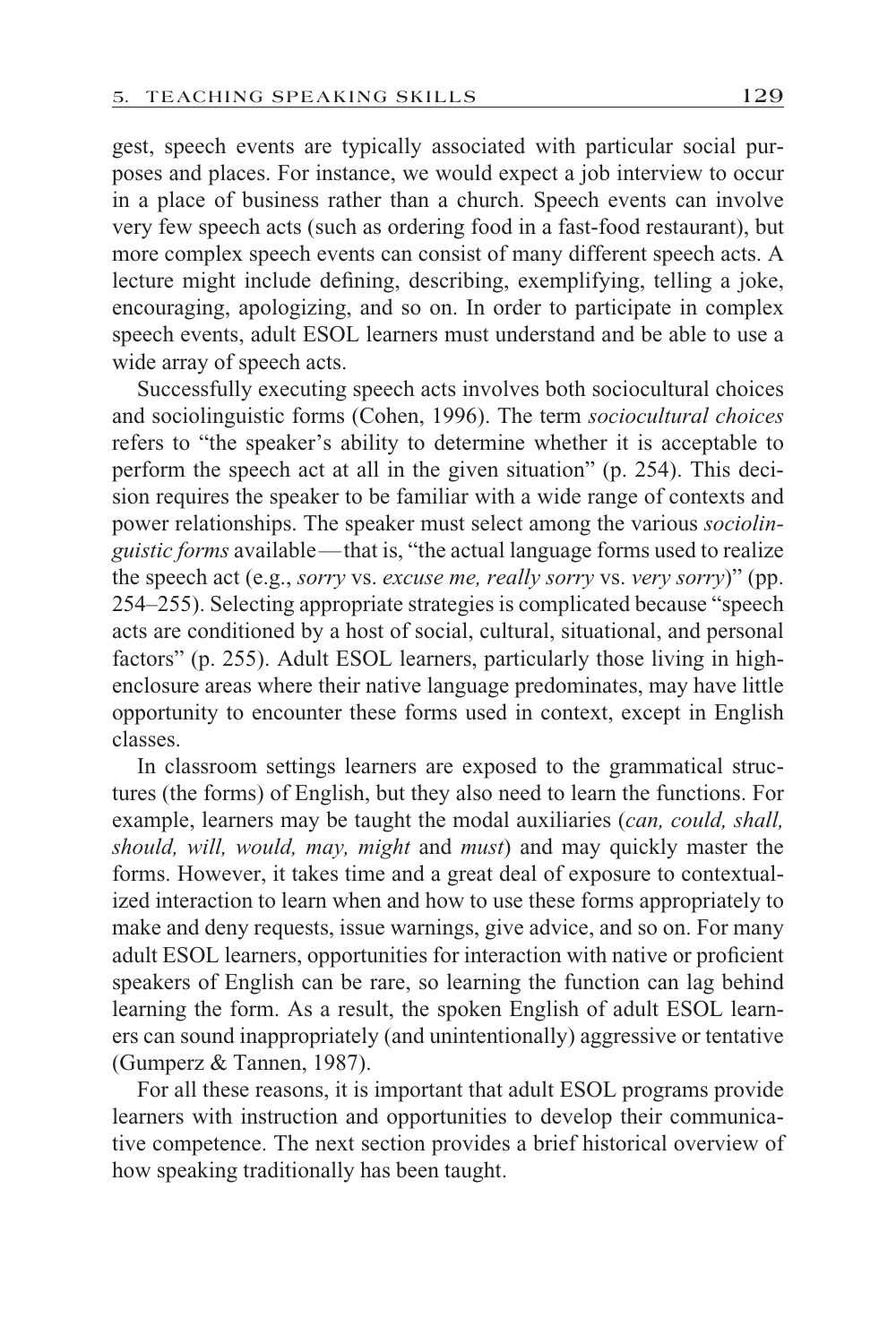# **HOW SPEAKING SKILLS HAVE BEEN TAUGHT TO ADULT ESOL LEARNERS**

Although several language-teaching methods have been used to teach speaking in a second or foreign language (see Murphy, 1991, for a review), three methods have dominated language teaching in the United States in the past 60 years. This section first briefly reviews each method, focusing specifically on how the method treats the speaking skills of adult ESOL learners, then addresses language awareness and the issue of *intelligibility*—the extent to which others can easily understand a person's speech.

### **The Grammar-Translation Method**

In the grammar-translation method, students are taught to analyze grammar and to translate (usually in writing) from one language to another. The key instructional goal is to read the literature of a particular culture. According to Richards and Rodgers (1986), the main characteristics of the grammar-translation method are that (a) reading and writing are the major focus; (b) the vocabulary studied is determined by the reading texts; (c) "the sentence is the basic unit of teaching and language practice" (p. 4); (d) the primary emphasis is on accuracy; (e) teaching is deductive (i.e., grammar rules are presented and then practiced through translating); and (f) the medium of instruction is typically the students' native language. Richards and Rodgers note that although the "grammar translation method is still widely practiced, it has no advocates; it is a method for which there is no theory" (p. 5).

The grammar-translation method does not prepare students to speak English, so it is not appropriate for nonacademic adult ESOL students who want to improve their speaking skills. The method is not consistent with the goals of increasing fluency, oral production, or communicative competence of adult ESOL learners. In grammar-translation lessons, speaking consists largely of reading translations aloud or doing grammar exercises orally. There are few opportunities for expressing original thoughts or personal needs and feelings in English.

#### **The Audiolingual Method**

For many years, the audiolingual method dominated English-language instruction in the United States. In this method, speaking skills are taught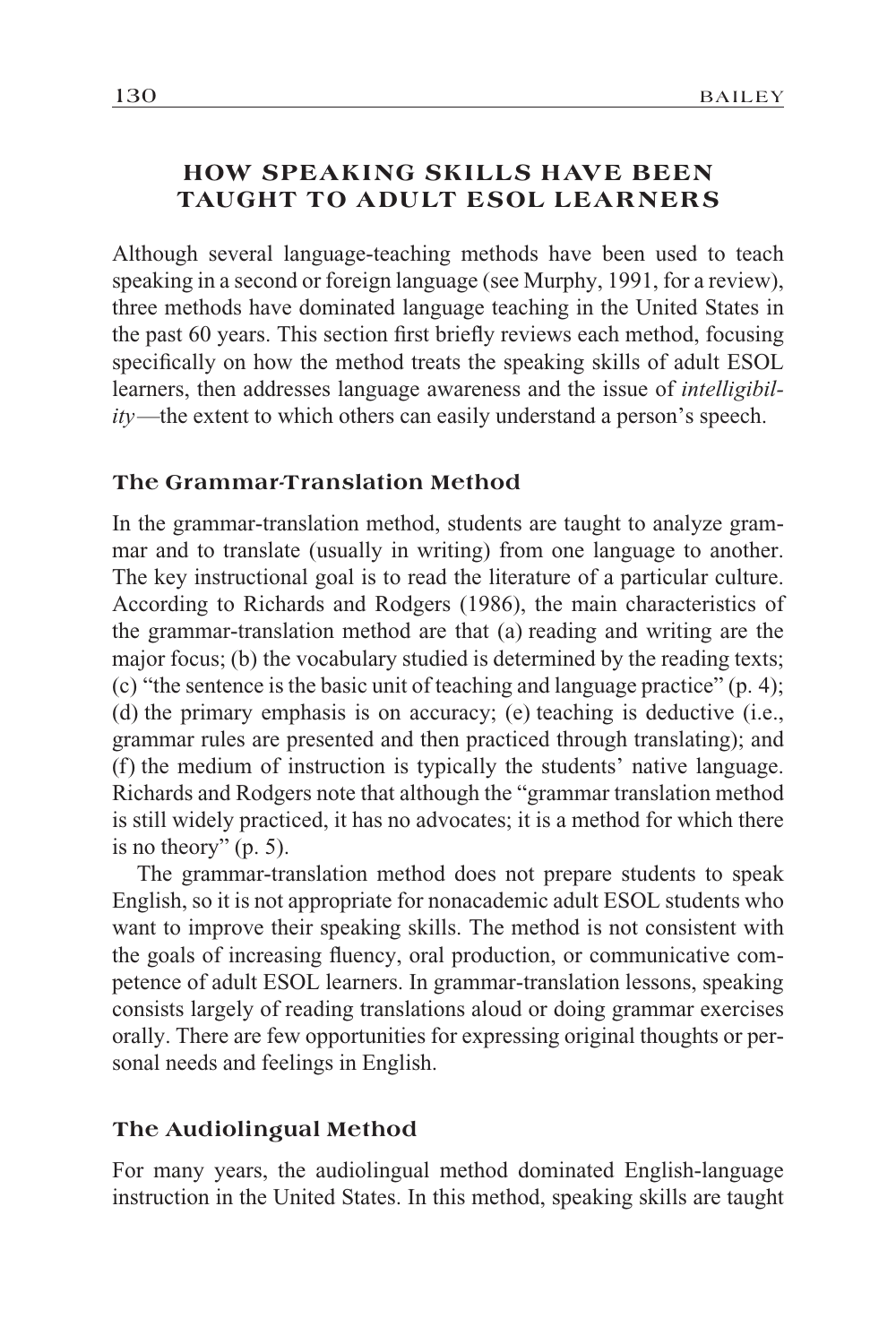by having students repeat sentences and recite memorized textbook dialogues. Repetition drills, a hallmark of the audiolingual method, are designed to familiarize students with the sounds and structural patterns of the language. The theory behind the audiolingual method is that students learn to speak by practicing grammatical structures until producing those structures has become automatic. Then, it is thought, the learners would be able to engage in conversation. As a result, "teaching oral language was thought to require no more than engineering the repeated oral production of structures . . . concentrating on the development of grammatical and phonological accuracy combined with fluency" (Bygate, 2001, p. 15).

The behaviorist concept of good habit formation is the theoretical basis of the audiolingual method. This theory proposes that for learners to form good habits, language lessons must involve frequent repetition and correction. Teachers address spoken errors quickly, in hopes of preventing students from forming bad habits. If errors are left untreated, both the speaker and the other students in class might internalize those erroneous forms. There is little or no explanation of vocabulary or grammar rules in audiolingual lessons. Instead, intense repetition and practice are used to establish good speaking habits to the point that they are fluent and automatic—that is, the adult ESOL learner would not have to stop and think about how to form an utterance before speaking.

The language laboratory is the central technological component of the audiolingual method. In addition to attending classroom lessons and doing homework, students are expected to spend time in the lab, listening to audiotapes of native speakers talking in rehearsed dialogues, which embody the structures and vocabulary items currently being studied in the curriculum. The taped speech samples students hear in the lab are carefully articulated and highly sanitized. They typically present neither realistic samples of the English that learners would hear on the street nor accurate models of how adult learners should try to speak in order to be understood and sound natural. In addition, when learners do speak in the lab, it is often to repeat after the tape-recorded voice, with no opportunity for constructing their ideas in English or expressing their own intended meaning. "While audiolingualism stressed oral skills (evidenced by the amount of time spent in the language laboratory practicing drills), speech production was tightly controlled in order to reinforce correct habit formation of linguistic rules" (Lazaraton, 2001, p. 103). This sort of tightly controlled practice does not necessarily prepare learners for the spontaneous, fluid interaction that occurs outside the classroom.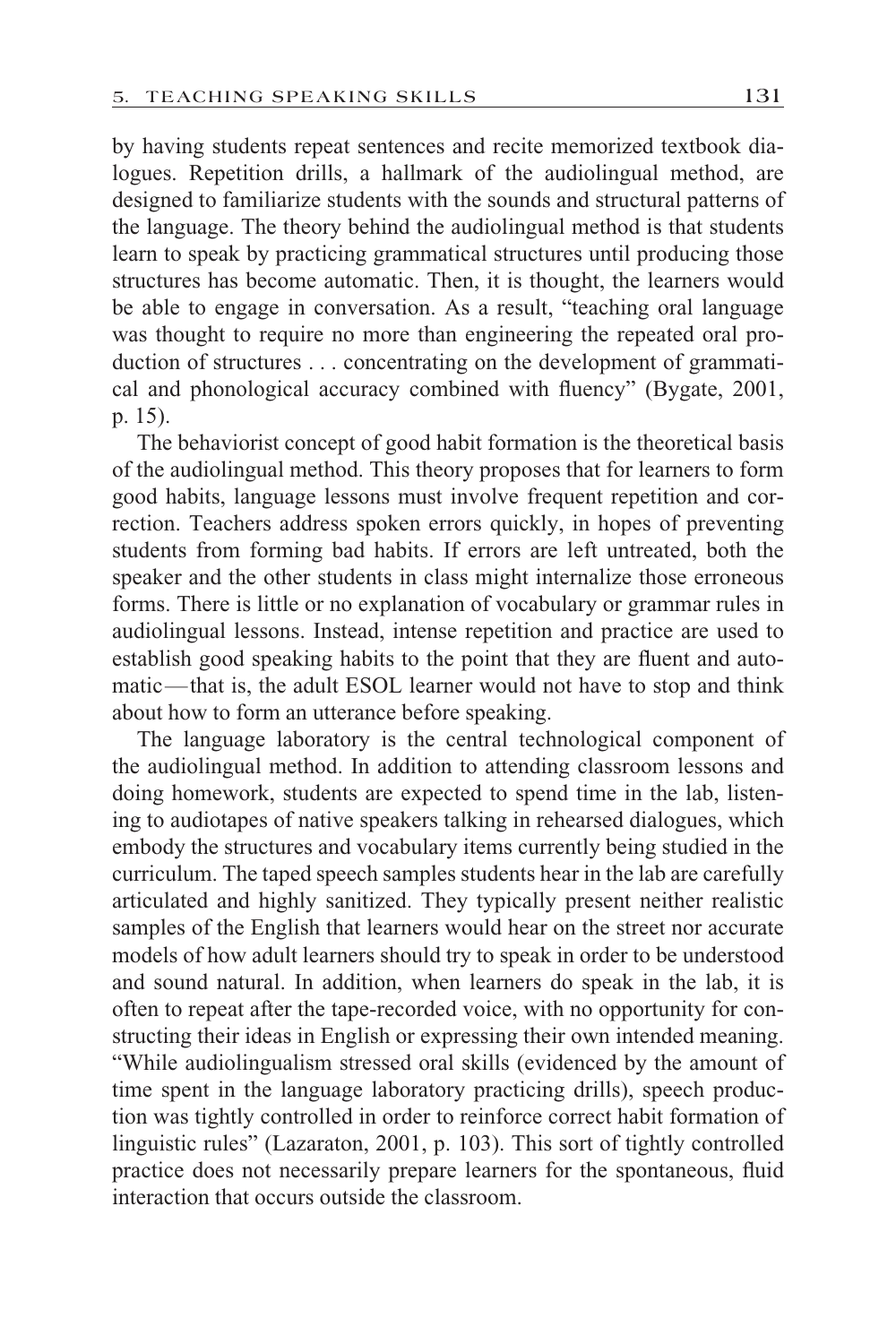Audiolingualism "rapidly lost popularity in the United States, partly as a result of the strong theoretical arguments that were advanced against it, but also because the results obtained from classroom practice were disappointing" in several ways (Ellis, 1990, p. 29). Many learners lost interest in language learning because the pattern practice and audiolingual drills were boring. Adult learners often felt hampered because the method downplayed the explicit teaching of grammar rules. In addition, the memorization of patterns "did not lead to fluent and effective communication in real-life situations" (p. 30).

#### **Communicative Language Teaching**

During the 1970s and 1980s, language acquisition research (and dissatisfaction with the audiolingual method) made TESOL professionals reconsider some long-standing beliefs about how people learn languages. People do not learn the pieces of the language and then put them together to make conversations. Instead, infants acquiring their first language and people acquiring second languages learn the components of language through interaction with other people. (For summaries of research on interaction and language learning, see Ellis, 1990; Gass, 1997; and Larsen-Freeman & Long, 1991.) This realization has several interesting implications, the most central of which is that if people learn languages by interacting, then learners should interact during lessons. As a result, communicative language teaching arose.

In some language teaching methods, such as Total Physical Response (Asher, Kusodo, & de la Torre, 1993), beginning learners undergo a period of listening to English before they begin to speak it. In these methods, the focus is on input-based activities. For instance, in Total Physical Response, learners initially respond to spoken commands from the teacher, rather than speaking themselves.

In contrast, communicative language teaching methods, particularly from the high beginner to more advanced levels, feature more interactionbased activities, such as role-plays and *information gap tasks* (activities in which learners must use English to convey information known to them but not to their classmates). Curricular choices, such as task-based and project-based activities (see Moss & Van Duzer, 1998), also promote interaction. Pair work and group work are typical organizational features of interaction-based lessons in communicative language teaching.

In this method teachers often downplay accuracy and emphasize students' ability to convey their messages (Hammerly, 1991). Accuracy is the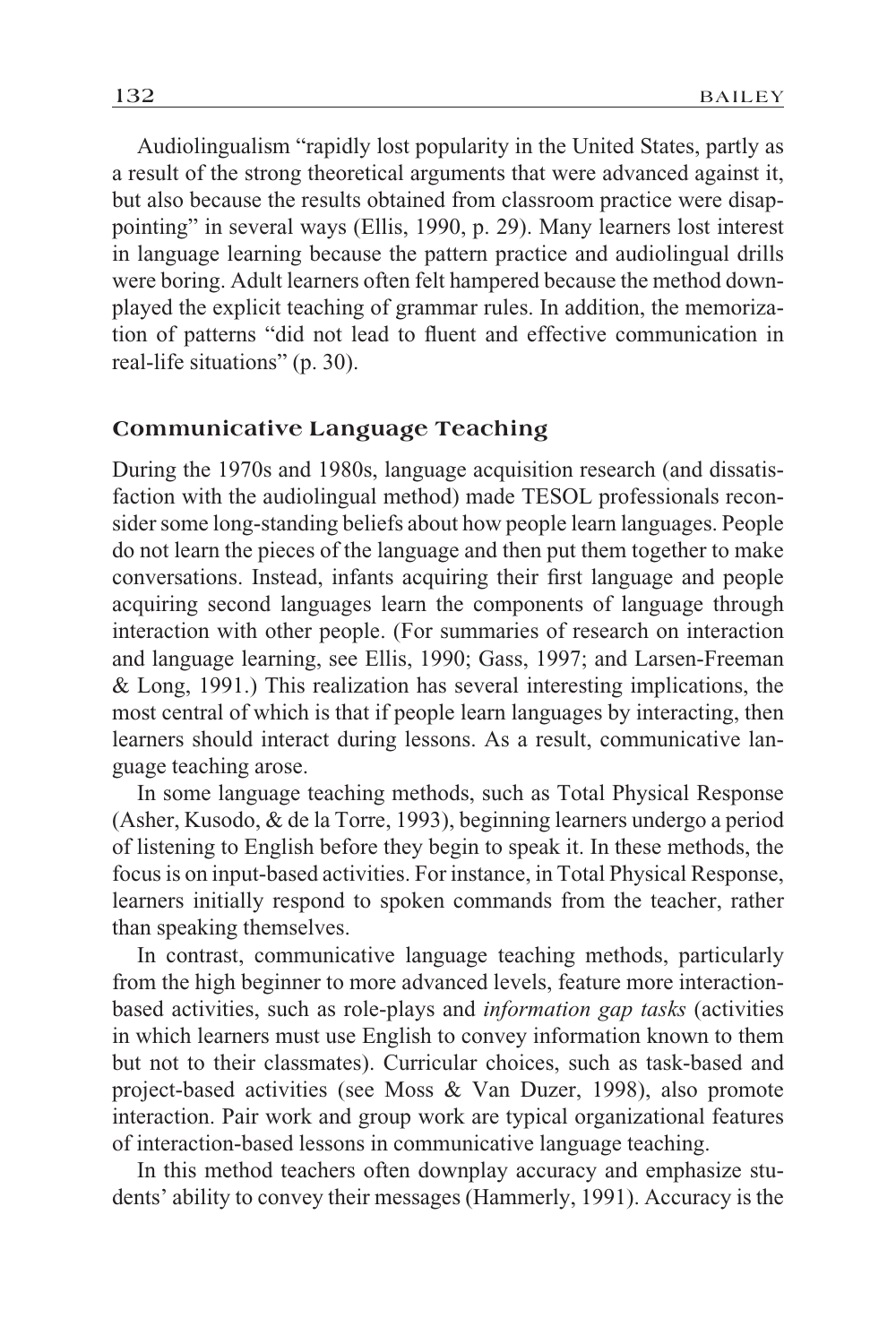extent to which the adult ESOL learners' speech matches the (local) native speaker norms (in terms of their speech being free of notable errors). Fluency is the speed, ease, and naturalness with which ESOL learners communicate orally. Proficient speakers are both fluent and accurate, but at the lower levels, fluency and accuracy often work against one another. That is, to be accurate and apply learned rules, adult ESOL learners may speak hesitantly or haltingly. To be fluent in conversation, they may overlook the time-consuming application of rules. The instructional implications are that teachers should not focus only on accuracy, but should use both formfocused and fluency building activities in adult ESOL classes.

# **Intelligibility, Pronunciation, and the Language-Awareness Movement**

As already noted, producing accurate speech in a second language is demanding because there is limited time to plan and edit speech during conversations. However, some attention to accuracy is needed in order to communicate effectively. One important aspect of intelligibility is pronunciation (see Florez, 1998). Historically, the teaching of pronunciation has changed with the dominant teaching method. Florez (1998) reviewed the literature on improving adult ESOL learners' pronunciation and reported:

In the grammar-translation method of the past, pronunciation was almost irrelevant and therefore seldom taught. In the audio-lingual method, learners spent hours in the language lab listening to and repeating sounds and sound combinations. With the emergence of more holistic, communicative methods . . . pronunciation is addressed within the context of real communication. (p. 1)

Unfortunately for adult immigrants to the United States, studies have shown that the earlier a person arrives in a new country, the more likely it is that he or she will develop native-like pronunciation (see, e.g., Piper & Cansin, 1988). However, intelligibility and nativeness are two separate constructs. (For further information, see Celce-Murcia, Brinton, & Goodwin, 1996; Goodwin, 2001; and Morley, 1991.)

Morley (1991) identified five groups of learners "whose pronunciation difficulties may place them at a professional or social disadvantage" (p. 490). Three of those groups are among the adult ESOL learner population addressed in this chapter. These are:

(1) adult and teenage refugees in vocational and language training programs;

. . . (2) immigrant residents who have passed through the educational system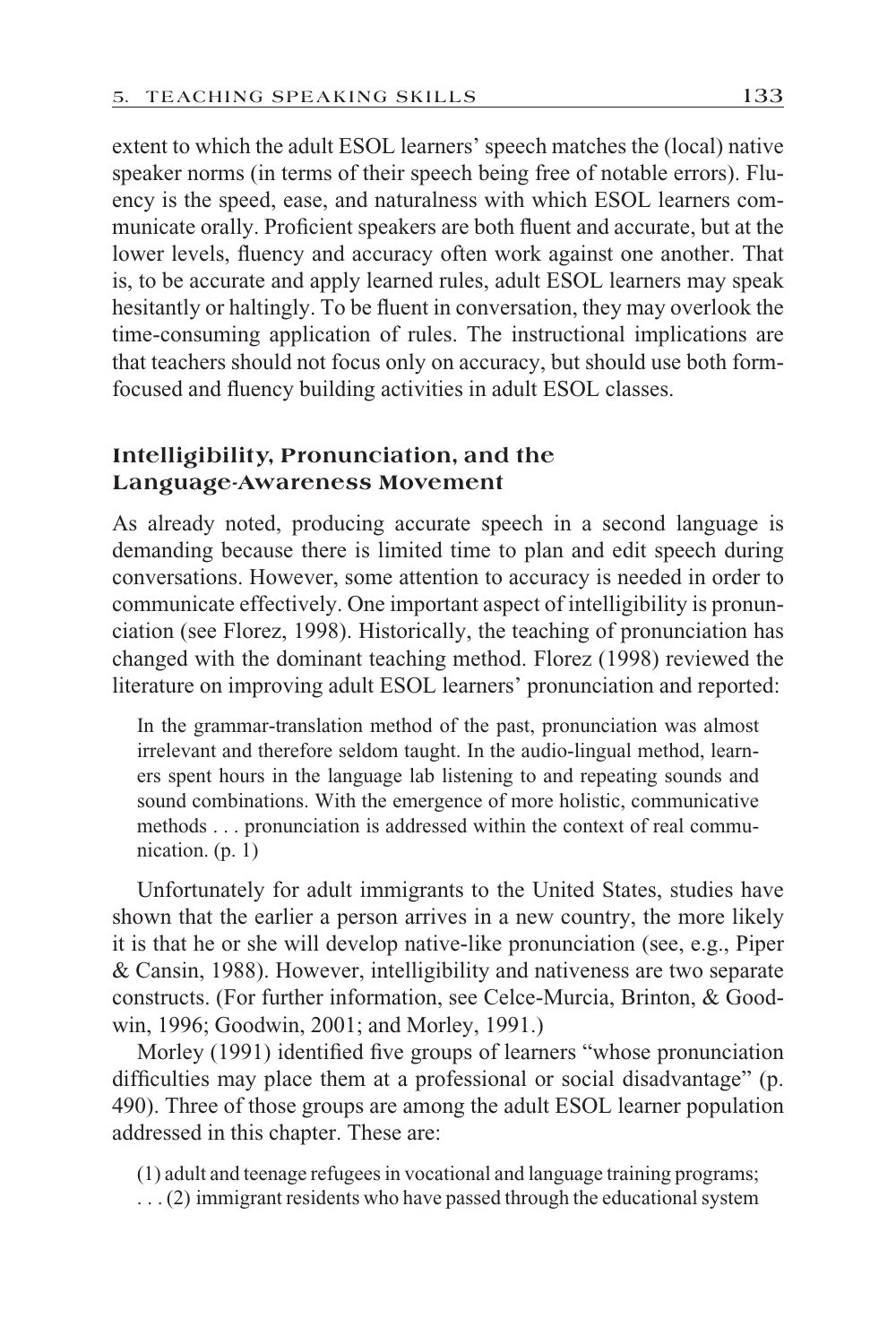and graduated into the workplace only to find that their spoken language and particularly their intelligibility prohibits them from taking advantage of employment opportunities or from advancing educationally; [and] (3) a growing population of nonnative speakers of English in technology, business, industry and the professions. (pp. 490–491)

(See Morley, 1991, p. 502, for an example of an intelligibility scale that can be used with adult ESOL learners.)

The language-awareness movement is a pedagogical development that began in the United Kingdom in the early 1980s (van Lier, 2001, p. 161). *Language awareness* has been defined as "a person's sensitivity to and conscious awareness of the nature of language and its role in human life" (Donmall, 1985). It consists of "an understanding of the human faculty of language and its role in thinking, learning and social life" (van Lier, 1995, p. xi; however, see Stainton, 1992, for a discussion of the problems in defining language awareness).

Language awareness is not a method of language teaching per se; rather it is a focus that transcends methods and can be used in the teaching of any language skill. The language awareness movement recognizes the importance of learners' metacognitive knowledge and processing. It represents another pendulum swing in the focus of language teaching—the field moved away from the highly form-focused days of grammar-translation and audiolingualism to an emphasis on communication (sometimes at the expense of accuracy), but now attention to form is being emphasized once more. The language-awareness movement offers adult ESOL teachers procedures with which to build meaningful attention to form into language courses based on adults' communicative needs and goals. In university ESOL programs and teacher education contexts, language learners and teacher trainees systematically collect speech data and analyze the way native speakers express their ideas. Lazaraton (2001) notes, "One of the more recent trends in oral skills pedagogy is the emphasis on having students analyze and evaluate the language that they or others produce" (p. 108). For instance, in a unit on the speech act of complaining, a student might record and analyze examples of how people complain when they return items to a department store. (See van Lier, 1992, 1997.)

Although communicative language teaching often downplays explicit attention to form, in the language-awareness approach, attention to form (and to the meaning it conveys) is very important. Citing research by Sharwood-Smith (1981, 1994), van Lier (1995) states, "Many researchers and teachers argue that awareness, attention and noticing particular features of language adds to learning" (p. 161). The instructional emphasis is on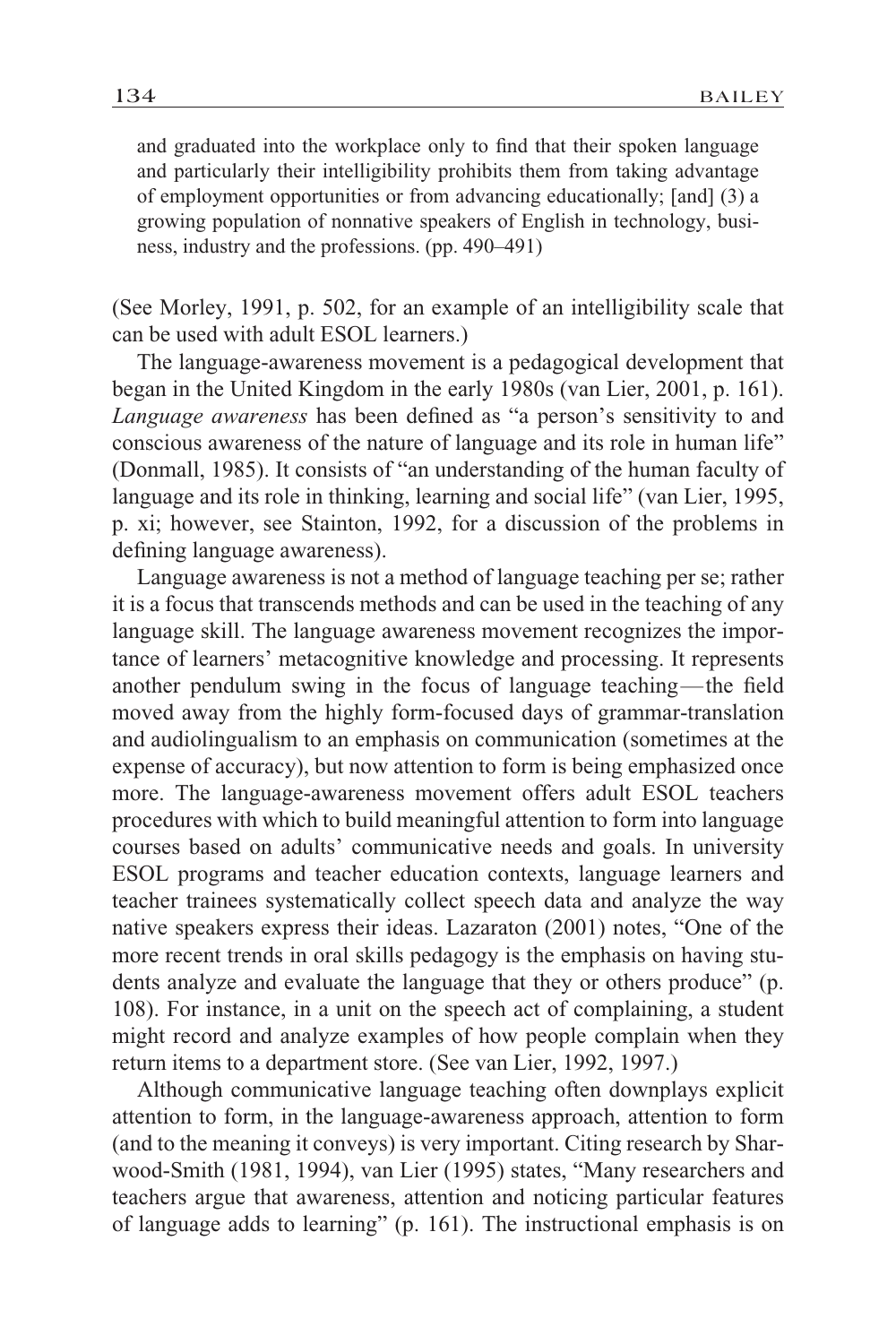noticing and understanding speech as much as it is on accuracy of production. The key characteristics of teaching driven by language awareness are that it "must be *experiential* (based on teachers' [and learners'] knowledge and expertise), *task-based* (based on real-life concerns and projects), and *critical* (examining the roles of language in life)" (van Lier, 1992, p. 91).

One potentially important application of language awareness lies in the use of technology to help improve the pronunciation of adult ESOL learners. Although research by Moholt (1988) involved a different population, his results are promising. Moholt used two different forms of computer display to help U.S.-based university students (native speakers of Chinese) to see the differences between their own English pronunciation patterns and those produced by native speakers. Moholt notes:

With a computer display of pronunciation comparing a native speaker's model with [the learner's] attempt to match it, we can instantly show students objective information about the location, extent, type and significance of the error, as well as the progress made in correcting the error. (p. 92)

Computer-generated feedback may be useful in helping adult ESOL learners become aware of their pronunciation patterns and improve their intelligibility. (See also Pennington, 1989.)

It is not clear whether the language-awareness movement has influenced the teaching of speaking to nonacademic adult ESOL learners yet, although Graham (1994) has discussed four procedures she used to raise language awareness in a course for professional adult ESOL learners:

(1) give brief, targeted explanations of language patterns, accompanied by examples; (2) teach students to mark written texts for various suprasegmentals such as intonation, emphasis and pauses; (3) provide listening activities that focus on form rather than on meaning; [and] (4) teach students to analyze their own recorded voices. (pp. 27–28)

To summarize, ESOL teaching methods have evolved over the years to encompass the broad goal of communicative competence. Both accuracy and fluency are important, and adult ESOL learners' speech must be intelligible to their interlocutors. Procedures for assessing learners' spoken English are the topic of the next section.

# **ASSESSING THE SPEAKING SKILLS OF ADULT ESOL LEARNERS**

The evaluation of speaking skills is an important concern in adult ESOL programs (Van Duzer, 2002). In addition, the concept of communicative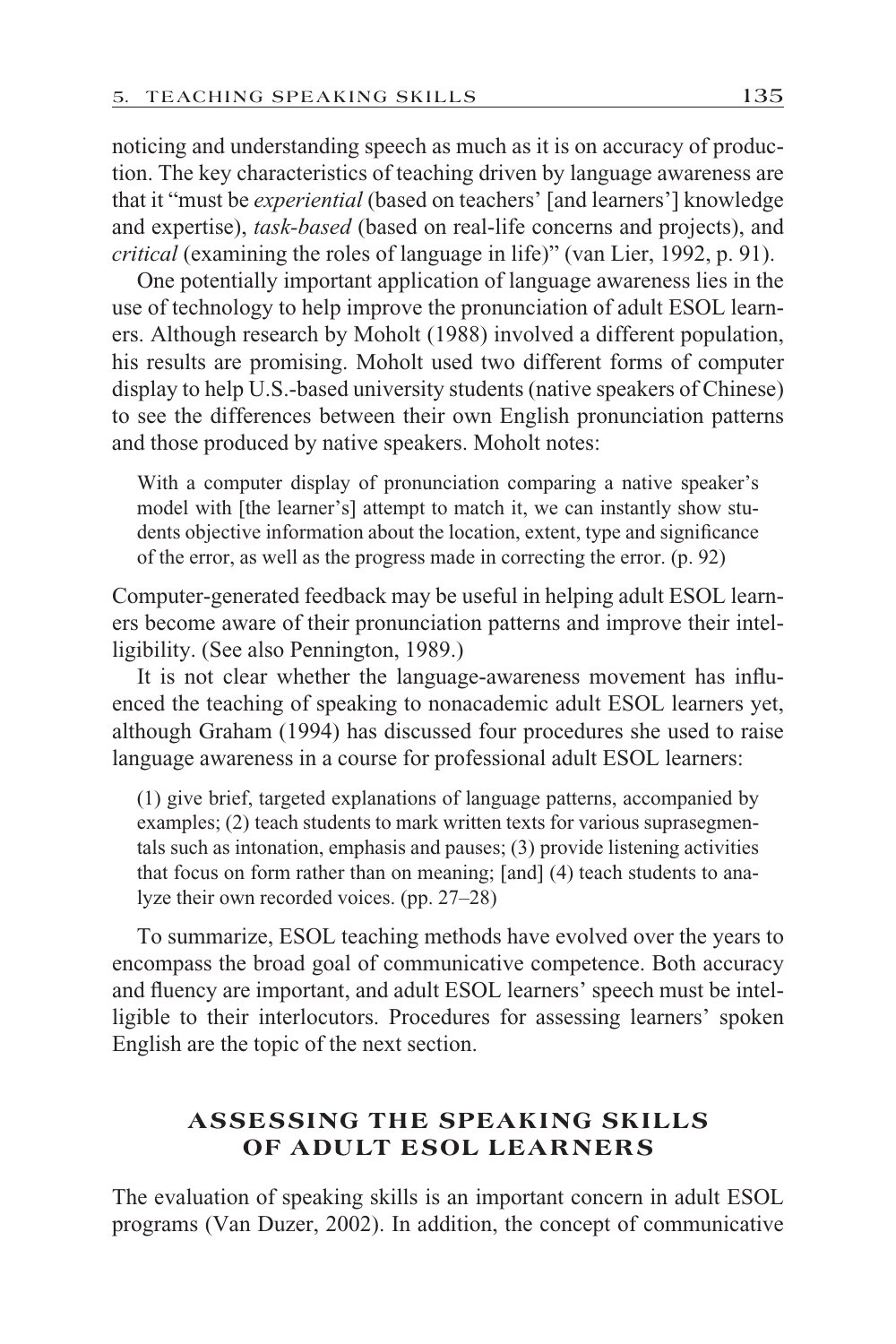competence presents interesting challenges for evaluating speaking skills. When linguistic competence was the primary focus of instruction, tests could focus on learners' abilities to apply grammar rules, produce and recognize vocabulary, and interpret spoken or written texts. When the focus shifts to communicative competence, however, testing speaking skills is a much more complex undertaking.

First, it is important to recognize the distinction between formal testing and other forms of assessment. A test can be defined as a "measurement" instrument designed to elicit a specific sample of an individual's behavior" (Bachman, 1990). In instructional settings, adult learners' spoken English may or may not be formally tested, and there is little research on assessing the spoken English of this population. Adult classes tend to be rather large, which makes it difficult for teachers to utilize oral interviews or other speaking tests that require one-on-one administration. This practical issue is embodied in the distinctions among *direct, semidirect,* and *indirect* tests of speaking.

# **Direct, Semidirect, and Indirect Tests of Speaking**

The testing of speaking skills is normally thought of as direct, semidirect, or indirect (Clark, 1979). In a *direct test,* a learner interacts with the test administrator and actually produces spoken utterances. The oral component of the Basic English Skills Test (BEST), which was designed by the Center for Applied Linguistics (1982) specifically for nonnative-speaking adult refugees and immigrants to the United States, is an example of a direct test of speaking. The oral interview portion is administered to one person at a time, and the administrator evaluates the learner's speaking skills on a three-point scale by rating the learner's communication, pronunciation, and fluency, as well as by estimating his or her listening ability (Center for Applied Linguistics, 1982; see also Eakin & Ilyin, 1987).

In a *semidirect test,* the evaluation of learners' spoken English is based on tape recordings of their speech in response to tape-recorded stimulus materials. Semidirect speaking tests are very practical because several students can be tested at once and the evaluator does not need to be present to score the tape-recorded speech samples. However, sometimes test takers find it awkward to carry on a conversation with a tape recorder. Semidirect tests of speaking can be criticized for generating unnatural language samples.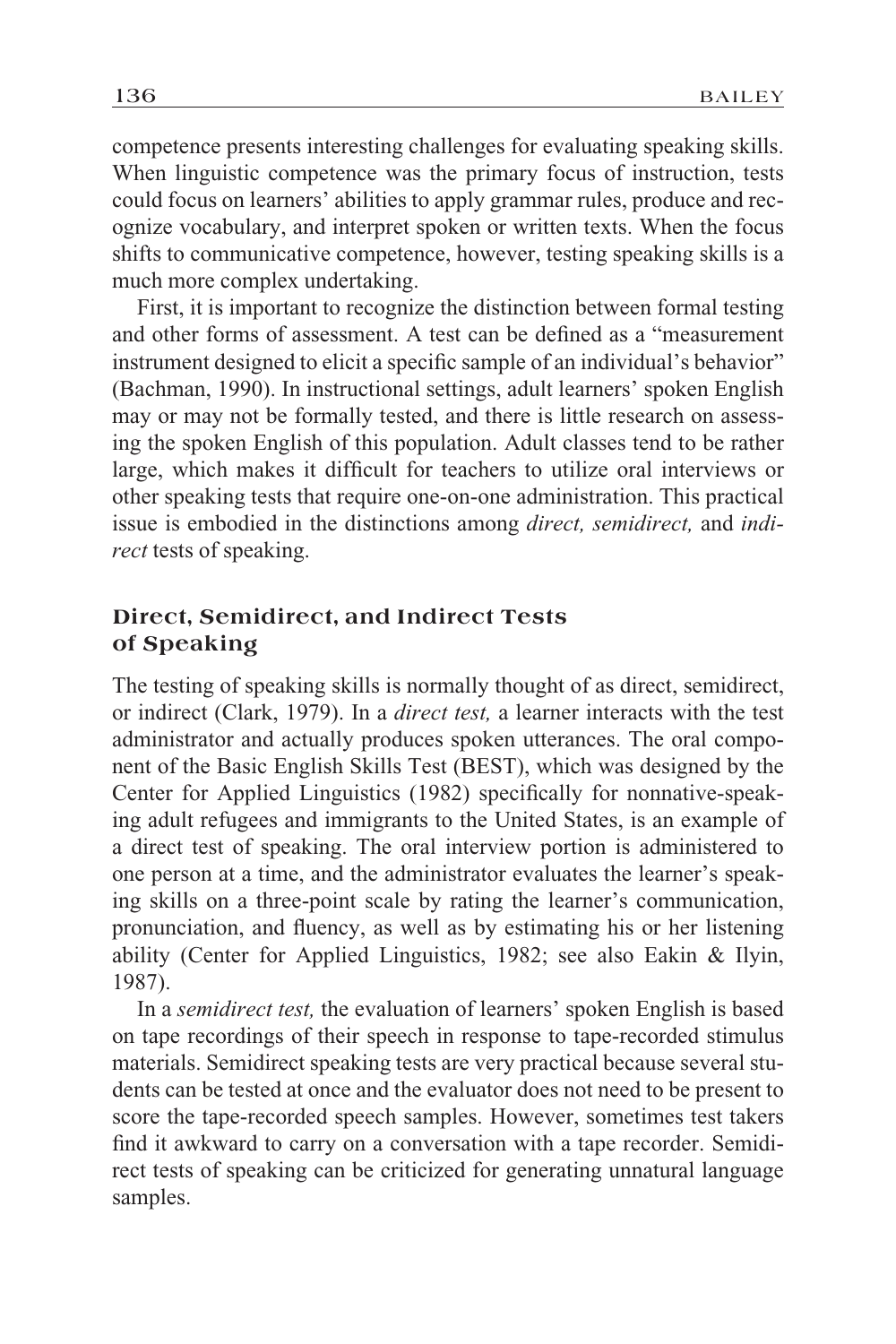An *indirect test* of speaking is one in which the learners do not speak. Instead, they perform nonspeaking tasks that are statistically related to scores on actual speaking tasks. For example, a *conversational cloze test* is a written passage based on a transcript of a conversation. Words are systematically deleted (e.g., every ninth word of a text is replaced by a blank line) and the student's task is to fill in each blank with an appropriate and grammatically correct word. Scores on conversational cloze tests have strong correlations with scores on direct speaking tests (see Hughes, 1981), even though the learners do not speak at all while completing the assessment tasks.

There is typically an inverse relationship between the directness of a speaking test and its practicality. Although several hundred students conceivably could take a conversational cloze test at one sitting, only one person can take the oral interview portion of the BEST at any given administration. Some direct tests of speaking involve small groups of learners (e.g., the British Cambridge Advanced Examination has two examinees talk with a test administrator and with each other), but this procedure is not commonplace in the United States. Semidirect tests are more practical than direct tests in terms of time efficiency and number of students tested, but less practical than indirect tests. In addition, the semidirect tests have the added disadvantage that learners have to speak into a tape recorder to a disembodied interlocutor, a process that many native speakers find artificial. Although indirect tests are highly practical, their face validity is always in question. Underhill (1987) explains this notion:

On the face of it, does it look like a reasonable test? Do the people who use the test think it's a good test? If either the testers or the learners are unhappy with it, then it won't yield good results. Clearly the best way of researching this form of validity is to question the different people who come into contact with the test. (pp. 105–106)

Learners may feel that their speaking has not been adequately or fairly tested if they do not actually speak during the test.

# **Validity Issues in Testing the Spoken English of Adult ESOL Learners**

Although test practicality is certainly a legitimate concern, validity concerns are equally important. There are many types of validity (see Cumming, 1996), but the basic issue is whether or not a test measures what it claims to measure. Another concern is *washback*, or the influence of a test on teaching and learning (Hughes, 1989). As Buck (1988) explains: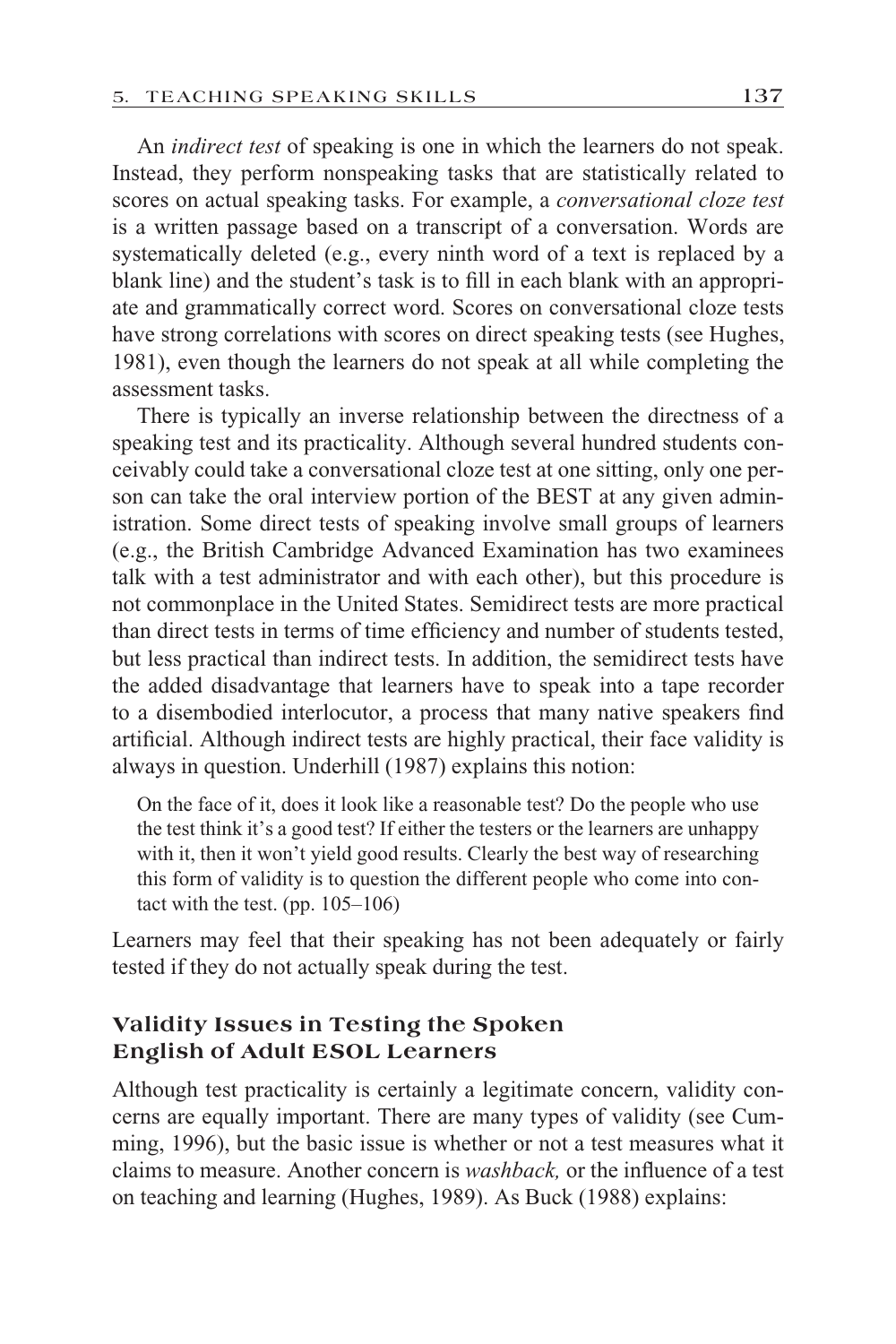There is a natural tendency for both teachers and students to tailor their classroom activities to the demands of the test, especially when the test is very important to the future of the students, and pass rates are used as a measure of teacher success. This influence of the test on the classroom (referred to as *washback* by language testers) is, of course, very important; this washback effect can be either beneficial or harmful. (pp.  $257-258$ )

Although the washback effect of several tests has been studied in many different countries (see Alderson & Wall, 1993 for a review), the washback effect of tests used with adult ESOL learners in the United States is not clearly understood.

The two main standardized tests used with adult ESOL learners in the United States are the BEST and the Comprehensive Adult Student Assessment System, or CASAS (Burt & Keenan, 1995; Van Duzer & Berdan,  $2000$ ; Weinstein,  $2001$ ). Other standardized tests<sup>4</sup> are used with adult ESOL learners, but if they were not written for and normed on this population, they can be problematic in a variety of ways (Van Duzer & Berdan, 2000).

Given the number of adult ESOL learners and the open-enrollment policies prevalent in many programs, it is not surprising that the speaking skills of adult learners in such programs are seldom formally tested. Funding requirements for accountability do mandate the use of some testing mechanisms, such as CASAS. However, although it claims to test a "student's ability to speak and understand English" (CASAS, 1993, p. 6), the CASAS item bank consists of more than 5,000 multiple-choice items and "does not test oral skills" (Burt & Keenan, 1995, p. 1). At best, the CASAS provides an indirect test of speaking. An important question remains: "Can we bridge the gap between what we teach and test in the classroom and what the state tests with CASAS?" (Price-Machado, 2000, p. 1).

An interesting new development that will soon influence the formal testing of adult ESOL learners' speaking skills is computer-adaptive testing. In fact, a computerized version of the BEST is currently under development (Center for Applied Linguistics, 2000). In this system "the prompt and response are both oral, [so] the examinee is not required to read any items or type any answers" (p. 5). This is an important consideration in evaluating the speaking skills of ESOL adults, whose literacy level may lag

<sup>&</sup>lt;sup>4</sup>Here the term *standardized test* refers to codified, systematically developed examinations that are consistently administered. In addition, their scoring procedures and score reporting are standardized across locations and testing occasions.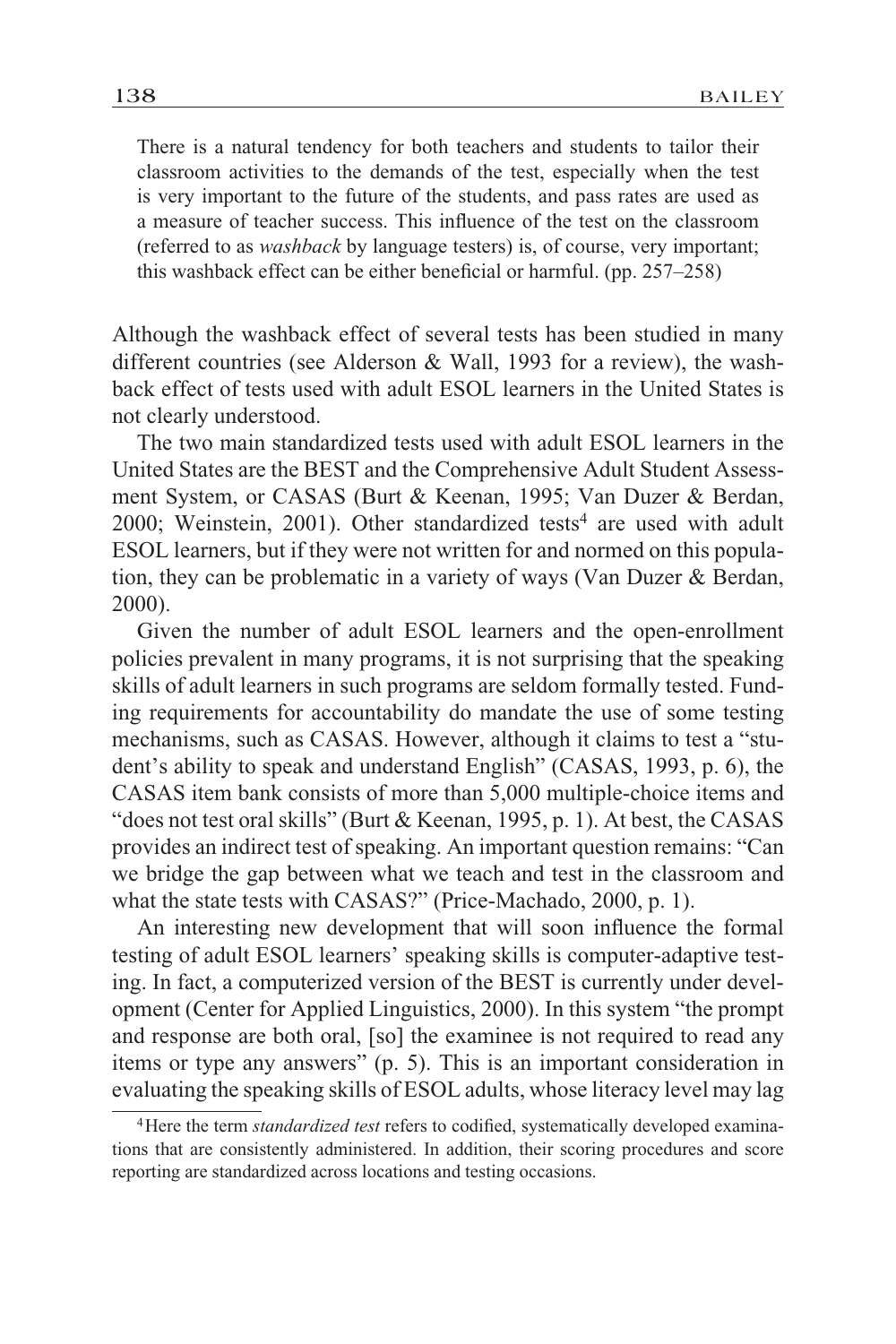behind their speech development in English. It is hoped that the computeradaptive BEST will maintain its validity as an actual speaking test (albeit a semidirect one), with increased practicality of administration.

## **Alternative Assessment and Adult ESOL Learners**

Formal tests such as the BEST and the CASAS are typically used for *general assessment,* which "allow comparisons across programs" (Weinstein, 2001, p. 182). In contrast, *program-based assessments* "reflect the approach of the program and the content of the curriculum" (p. 182). Such procedures may include formal tests or more informal types of assessment, which are often seen as alternatives to formal tests.

*Alternative assessment* is a catchall phrase that covers a range of procedures. Brown and Hudson (1998) identify "checklists, journals, logs, videotapes and audiotapes, self-evaluation, and teacher observations [as well as] portfolios, conferences, diaries, self-assessments, and peer assessments" (p. 653) as examples. Bailey (1998) juxtaposes traditional and alternative assessments in language learning along nine dimensions: (a) one-shot tests versus continuous, longitudinal assessment; (b) indirect versus direct tests; (c) inauthentic versus authentic tests; (d) individual projects versus group projects; (e) absence or presence of detailed feedback provided to the learners; (f) speeded exams versus untimed exams or tasks; (g) decontextualized versus contextualized tasks; (h) norm referenced versus criterion-referenced score interpretation; and (i) standardized tests versus classroom-based tests.

Some types of alternative assessment (such as checklists, surveys, teacher observation forms, and learners' logs) hold promise as programbased means for validly assessing the speaking skills of adult ESOL learners (Weinstein, 2001). However, as Weinstein (2001) notes, "Unfortunately, without guidelines and rigorous procedures, until a system is agreed upon, alternative assessments do not yet produce reliable hard data and are difficult to compare across programs" (p. 182). She adds, "This is a serious drawback for funders" (p. 182). On one hand, there is an apparent need for large-scale standardized but indirect testing procedures, such as the CASAS, which allow comparisons across programs (for both evaluation and research). On the other hand, it is desirable to promote speaking skills through direct testing and locally appropriate program and course assessment procedures.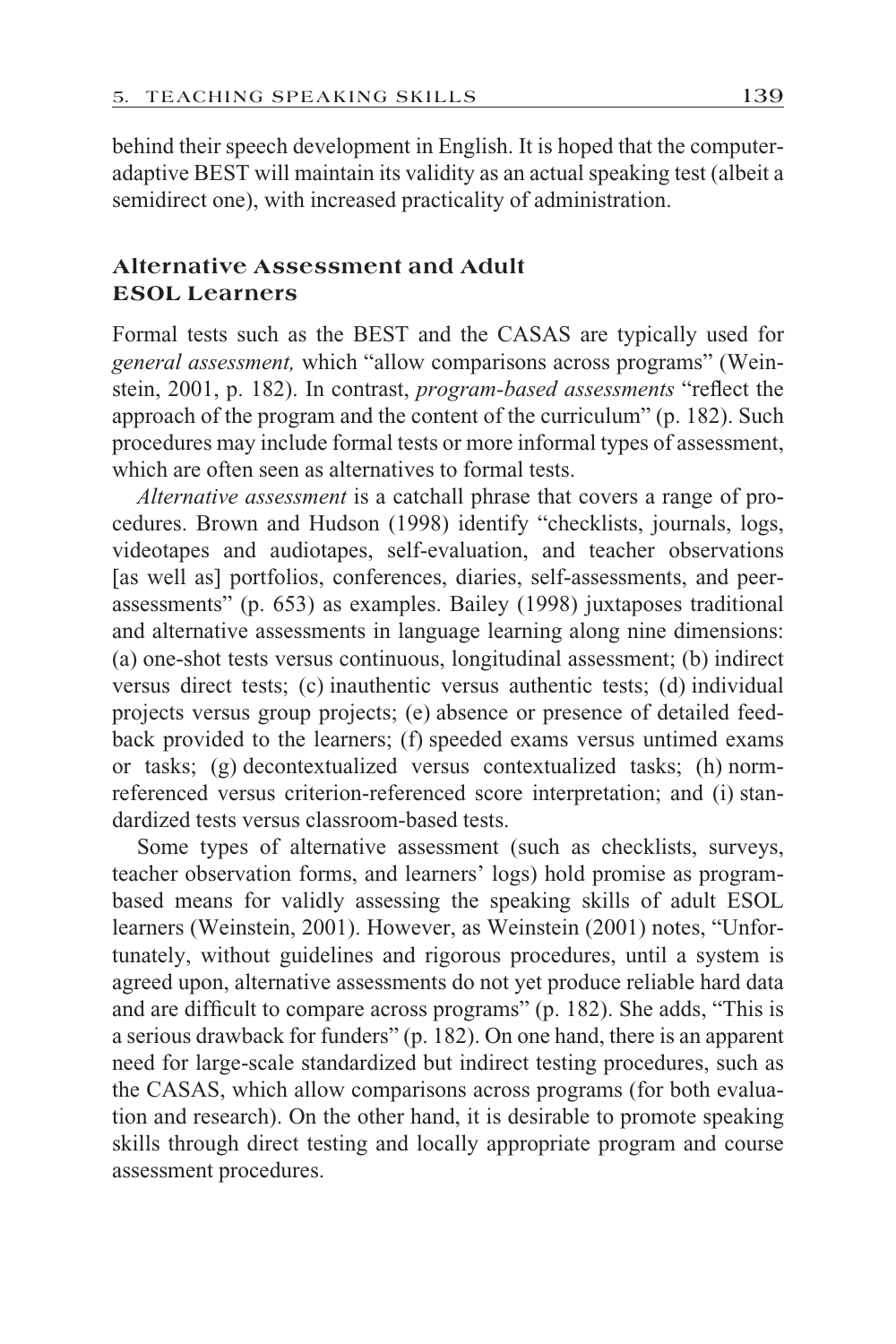# **EFFECTIVE PRACTICES AND STANDARDS FOR TEACHING SPEAKING TO ADULT ESOL LEARNERS**

This section briefly reviews what is known about successful teaching of speaking skills and the development of standards related to the teaching of speaking to adult ESOL learners, before turning to issues related to the preparation of adult ESOL teachers. Although a number of studies have been done on literacy instruction for adult ESOL learners, there is little research on the effectiveness of teaching of oral skills in the adult ESOL context. Although ESOL programs are "the fastest growing component in federally funded adult education efforts . . . there is a dearth of empirical research about what works for whom and under what circumstances" (Weinstein, 2001, p. 181). (However, see Banke et al., 2002, for research conducted at Portland State University's lab school.)

One national study (Condelli, Wrigley, Yoon, Cronen, & Sebum, 2003) of literacy development reported some findings regarding documented gains in low-level adult ESOL learners' speaking skills. Data were collected in 38 classes across 13 different programs in Arizona, California, Illinois, Minnesota, New York, Texas, and Washington. The total sample involved 495 students, more than half of whom were Spanish speakers. Other participants spoke Hmong, Somali, or any of 30 other home languages.

Using the oral component of the BEST as the criterion measure, Condelli et al. (2003) determined that instructional variables, class variables, and student variables were related to growth in oral language skills. First, with regard to instructional variables, "students in classes where teachers used the students' native language as an aid to instruction had faster development" (p. 4). Likewise, where the teacher "used a varied practice and interaction strategy" and "emphasized oral English communication" (p. 4), the learners had faster growth. Second, "classes that had more scheduled instruction time (hours per week) had more student growth" (p. 4). Finally, three student variables were significant: Younger students, students that attended at a higher rate, and students with higher initial basic reading skills had faster growth in their speaking skills.<sup>5</sup> This research is promis-

<sup>&</sup>lt;sup>5</sup>The Condelli et al. study has not yet been formally published, so these comments are based on the summary. The results are related to the BEST test, and the report summary does not specify the relationship of speaking and listening scores in the research findings. Nor does it state whether "rate" represents frequency or intensity.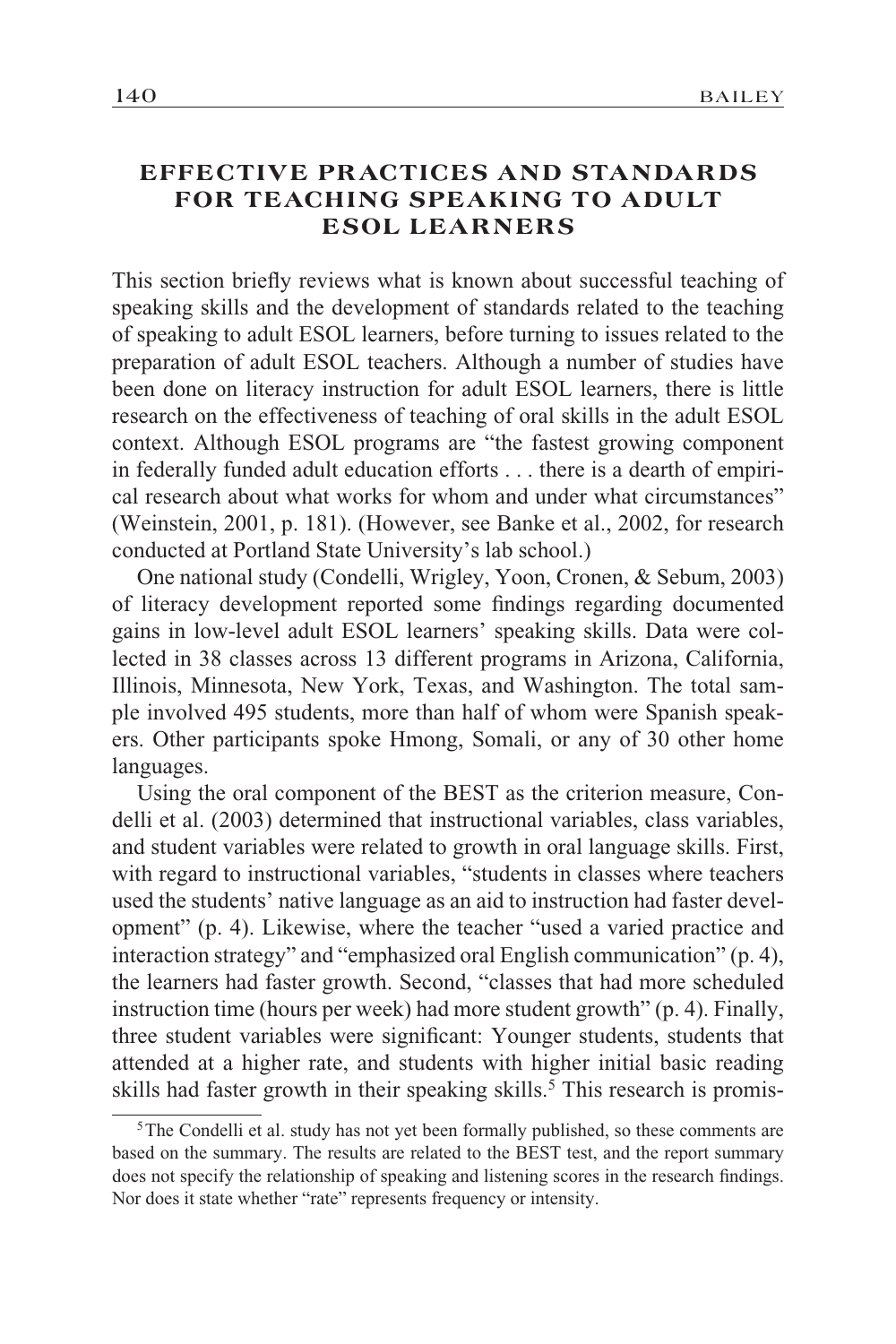ing, but because the main focus of the study was on literacy, more detailed information is needed about teaching speaking to adult ESOL learners.

## **Standards Promoting Effective Practices**

In the United States, the standards movement has begun to influence adult ESOL programs. Standards are codified, official, agreed-upon outcome statements that embody expectations about learning and performance. As Brindley (1998) notes, "Variously known . . . as *standards, benchmarks, attainment targets, bandscales, profi les* and *competencies,* outcome statements are, broadly speaking, standards of performance against which learners' progress and achievement can be compared" (p. 48; italics in the original).

Teachers of English to Speakers of Other Languages, Inc. (TESOL), an international professional association, has spearheaded the development of standards for adult ESOL learners in the United States. TESOL has offered workshops and produced guidelines (see, e.g., TESOL, 2000) to help adult educators better meet the needs of nonnative-speaking refugees and immigrants. These standards were developed by recognized leaders in adult ESOL with the input of concerned educators and other stakeholders throughout the country. (See Florez, 2002, and Short, 2000.)

Another promising development is the National Reporting System (NRS), an accountability system for federally funded adult education programs. According to its Web site (http://www.nrsweb.org), the NRS includes the following components:

- A set of student measures to allow assessment of the impact of adult education instruction,
- Methodologies for collecting the measures,
- Reporting forms and procedures,
- Training and technical assistance activities to assist states in collecting the measures.

On entering a program, students are assessed to determine their educational functioning level. After a given amount of instruction or time, a follow-up assessment takes place, and the results of the initial and follow-up assessments are compared. The change in educational functioning level determines students' educational gains.

There are six levels each for adult basic education and ESOL students in the NRS. Each level describes what students entering at a particular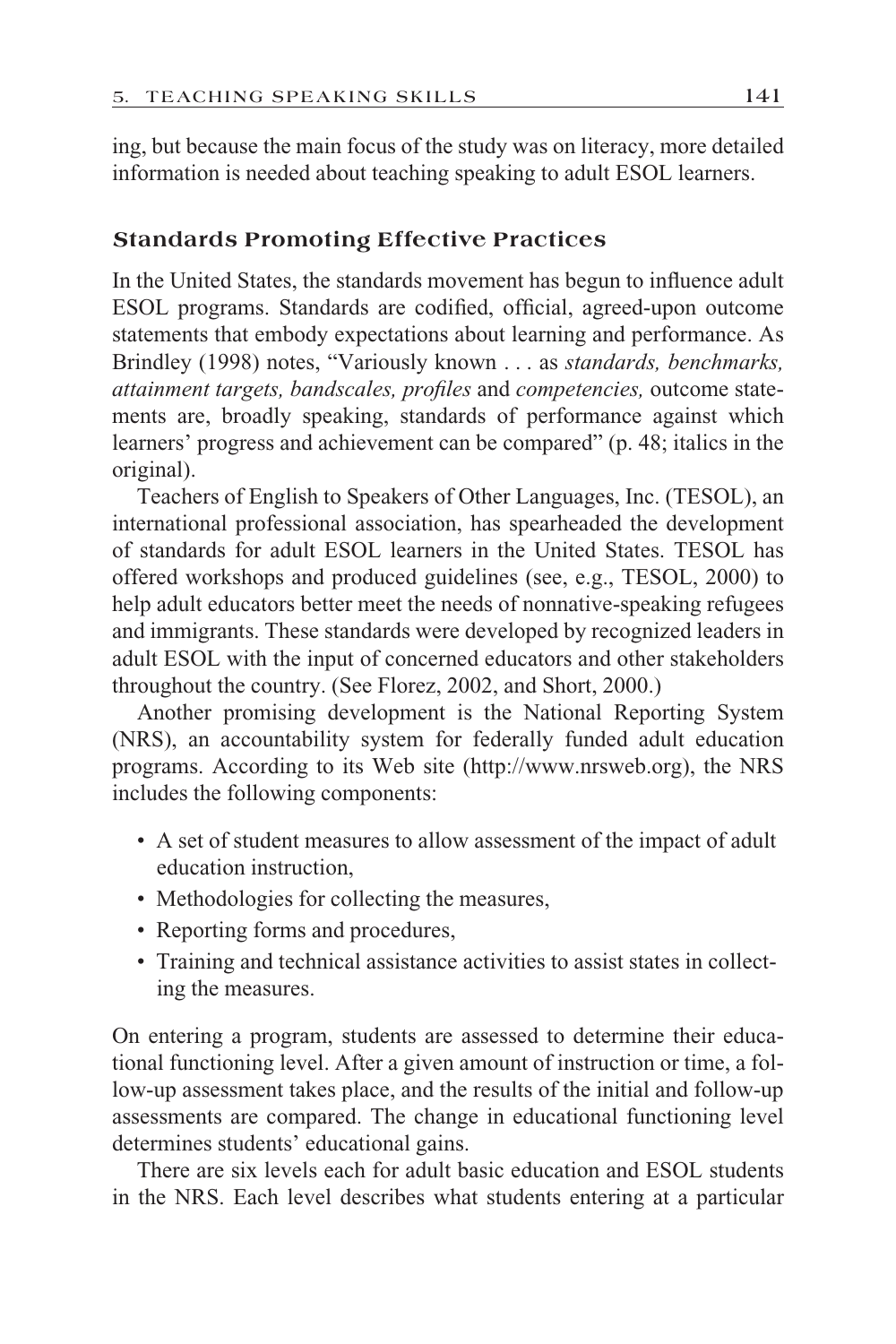level can do in the areas of reading, writing, numeracy, speaking, listening, functional and workplace skills, and competencies. The six "functioning levels" for adult ESOL learners are Beginning ESL Literacy, Beginning ESL, Low Intermediate ESL, High Intermediate ESL, Low Advanced ESL, and High Advanced ESL. The appendix provides a copy of only those skills and competencies related to speaking. (This information was downloaded January 30, 2004, from http://www.nrsweb.org.)

Using these descriptors, programs determine the appropriate initial placement level for adult ESOL learners based on a standardized assessment procedure. In fact, each level is connected to benchmarks from the BEST and CASAS. For example, the NRS Level 2, "Beginning ESL," skills are connected to scores between 16 and 41 on the oral section of the BEST, and those for NRS Level 4, "High Intermediate ESL," relate to BEST oral section scores between 51 and 57. In comparison, "High Advanced" skills listed at NRS Level 6 are related to BEST oral scores of 65 or higher. The program staff determines the skill areas in which to assess the student, based on the individual's instructional needs and goals.

## **ESOL Speaking Standards in Other Countries**

In Canada, the standards movement has also influenced the education of adult ESOL learners*. The Canadian Language Benchmarks 2000* for adult ESOL learners (Pawlikowska-Smith, 2000) are organized in terms of basic, intermediate, and advanced proficiency. For each stage, the document contains global performance descriptions. The accompanying "benchmark" explains what learners at this level can do, gives examples of tasks and texts they can work with, and also lists performance indicators. (See Holt, 1995, for further discussion of low-level adult ESOL learners.)

In Australia, national standards have been written for several facets of education, but those most closely related to concerns about the adult ESOL population in the United States are from Australia's Adult Migrant English Program (AMEP; see Brindley, 1998, and Lipa, 1993). For example, the core competencies at Stage 1 for adult ESOL learners in the AMEP program say such learners "can exchange highly familiar information in spoken language; can negotiate a simple oral transaction to obtain specific goods and services; can recount a short familiar event; [and] can open and respond appropriately in short casual conversation exchanges" (Lipa, 1993, p. 40). By Stage 2 in the AMEP core competencies, adult ESOL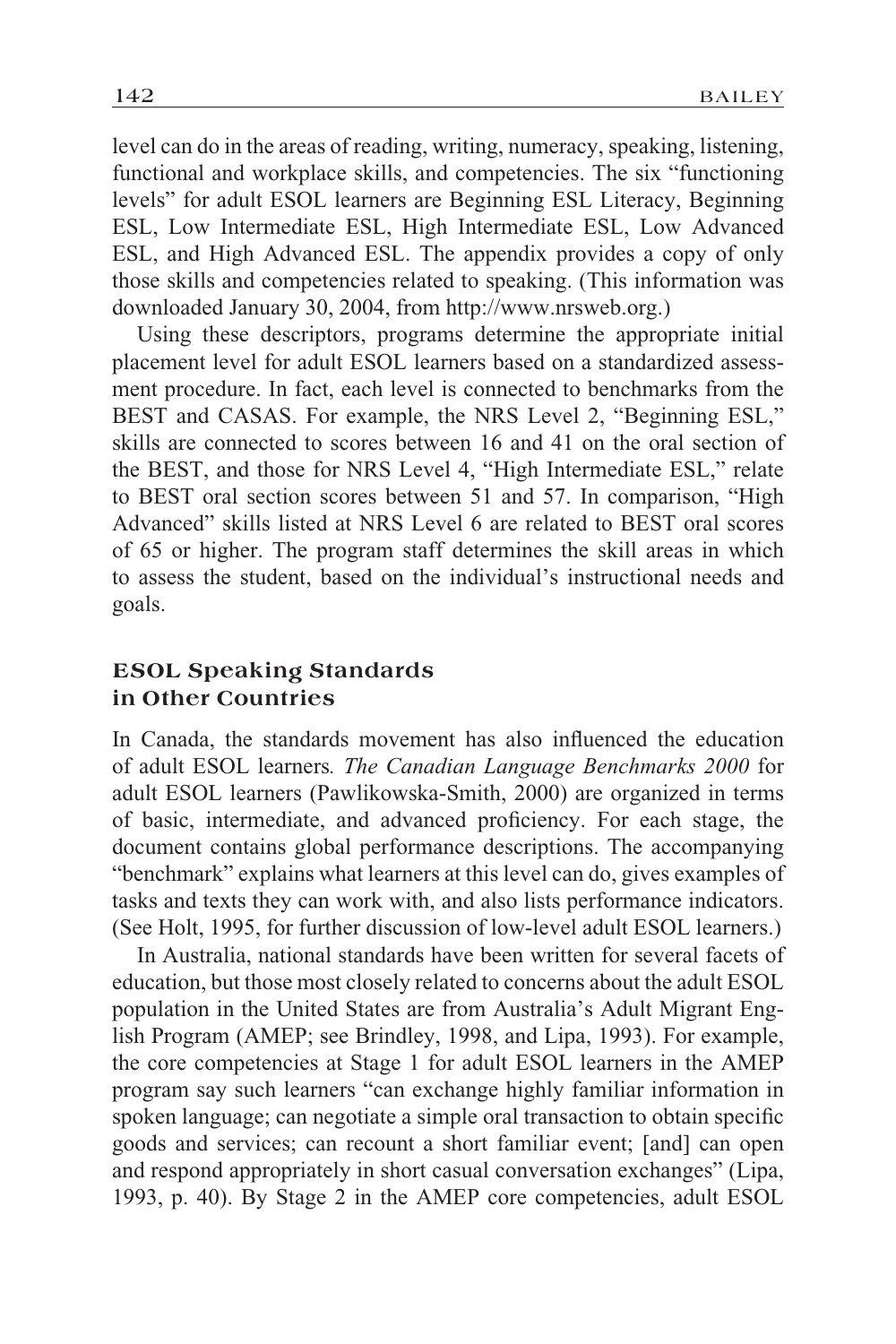learners "can understand and give spoken instructions in a range of contexts; can exchange familiar information in spoken language; can negotiate oral transactions for goods and services in a range of contexts; [and] can initiate and participate in short casual conversations" (p. 41). (For more about the teaching of speaking in Australia, see Burns & Joyce, 1997.)

Such national standards provide one means for defining goals, systematizing instruction, and evaluating adult ESOL learners' progress, both within and across programs. The next decade will provide many opportunities for investigating the impact of such standards on instructional programs, but the widespread standards initiative does raise some concerns. Brindley (1998) has written an extensive review of assessment in the context of standards projects in Australia, Canada, the United Kingdom, and the United States. He cautions that "a constant preoccupation with targets and 'terminal behaviour' brings with it a number of potential pitfalls, not the least of which is the tendency for assessment to dominate teaching and learning" (p. 52). Brindley also reminds us that "the quality of the information provided on outcomes will only be as good as the assessments on which the reporting is based" (p. 76).

## **Professional Preparation for Adult ESOL Teachers**

In some states, "there is still no requirement beyond a college degree to teach adult ESL" (Florez, 1997, p. 1). Kutner (1992) notes that "because of the lack of state certification requirements and the lack of training opportunities in institutions of higher education, most adult education staff development takes place through voluntary inservice offerings (e.g., workshops and conferences) rather than in preservice training" (Staff Development Formats section, ¶ 1). Unfortunately, "many ABE and ESL teachers and volunteer instructors receive little or no training, either in subject matter content or in the process of teaching English to adults" (Kutner, 1992, Staff Development section, ¶ 1).

A report from the National Institute for Literacy (2000) reviewed state certification requirements for adult education instructors in general, and only mentioned ESOL instructors in a few places. The report states that a "large majority of adult education teachers are part-time (87% in 1993), and often receive little training and experience high turnover" (p. 4). It also says that 24 states require certification for adult educators (see  $p. 8$ ), but does not specify which of these states require special certification for adult ESOL teachers. The report does say, however, that "roughly 80 to 90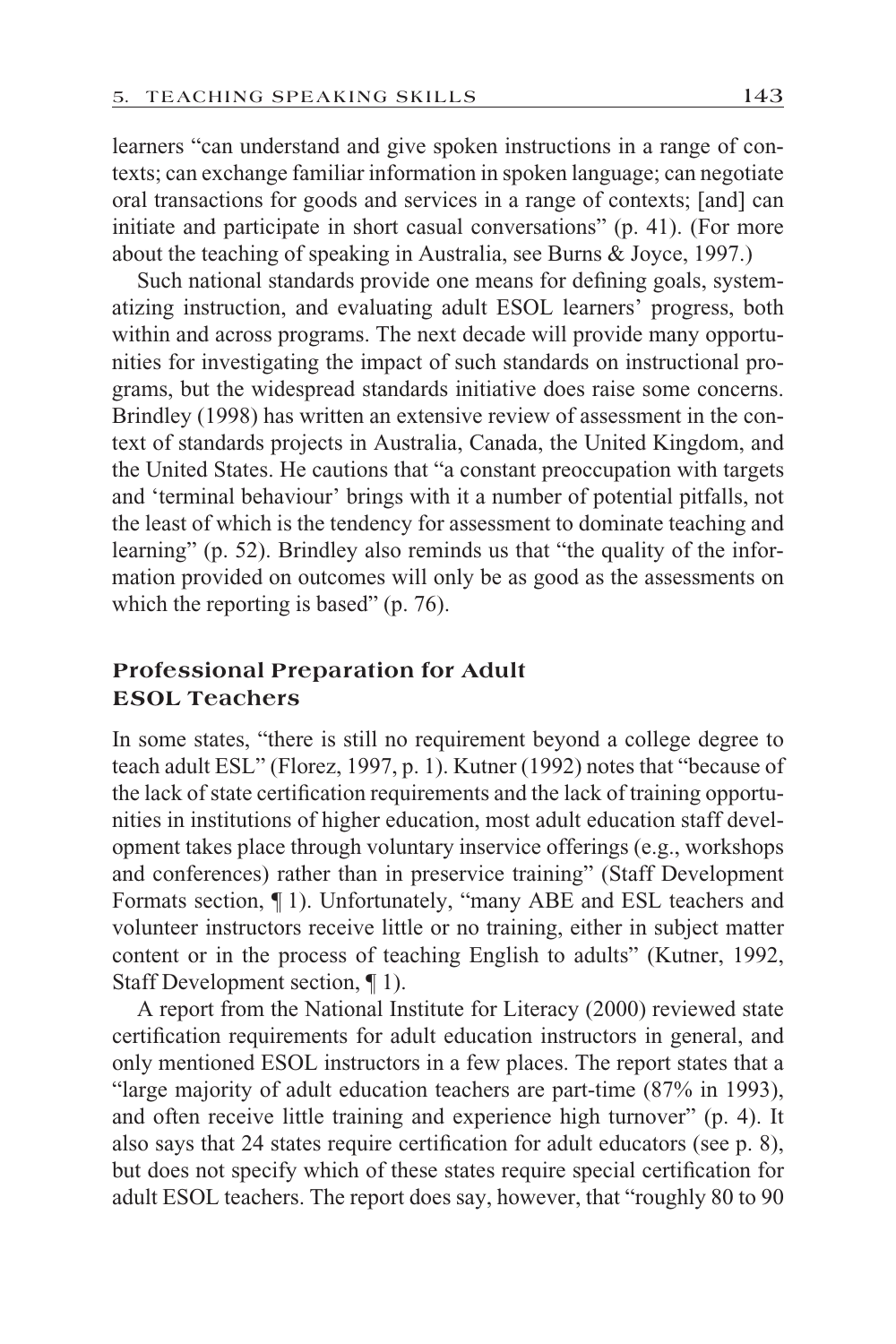percent of [adult] ESOL instructors are part-time, without benefits or contracts, and are often volunteers" (p. 11). In addition, many states "include ESOL teachers in their adult education certification requirements but in several states there is no requirement beyond a college degree to teach ESOL" (p. 11). $^{6}$ 

There is evidence that, in the absence of effective preservice education and inservice development, teachers typically teach as they have been taught, whether or not such methods are appropriate for their students. Kennedy (1990) noted that "teachers acquire seemingly indelible imprints from their own experiences as students, and these imprints are tremendously difficult to shake" (p. 17). Lortie (1975) referred to this phenomenon as the *13,000-hour apprenticeship of observation*—that is, the many thousands of hours teachers spend as students observing the implicit models provided by their own teachers.

After conducting a longitudinal study of language teachers, Freeman (1992) concluded that "the memories gained through their 'apprenticeship of observation' function as de facto guides for teachers as they approach what they do" (p. 3). This early imprinting might affect the quality of instruction if teachers who wish to teach communicatively were taught languages with the grammar-translation method or the audiolingual method. If teachers themselves did not "observe" communicative language teaching skills as learners, they could acquire these skills through inservice or preservice training, individual readings, and observation of communicative lessons.

Whether the working conditions of adult ESOL teachers support highquality instruction for adults who want to improve their speaking skills is also unknown. Citing the work of Willett and Jeannot (1993), Florez (2002) says professionals who teach adult ESOL learners "work in the margins" (p.1): "They work in left-over spaces, with inappropriate materials, under unpleasant conditions, for little money or professional status, with students who are ignored and excluded by the dominant society" (Willett & Jeannot, 1993, p. 477). According to Florez (2002), many teachers who work with adult learners are part-time, hourly employees teaching in more than one program: "Turnover rates are high, and burn-out is common. . . . Adult ESL professionals often feel that recognition and compensation are

<sup>6</sup> Joy Kreeft Peyton of the Center for Applied Linguistics says, "Where structured programs have been established to meet the demand, you may see very clearly defined certification requirements. However, if you are in an area of low demand, or where programs are very informally structured, the requirements may be different" (personal communication, February 4, 2004).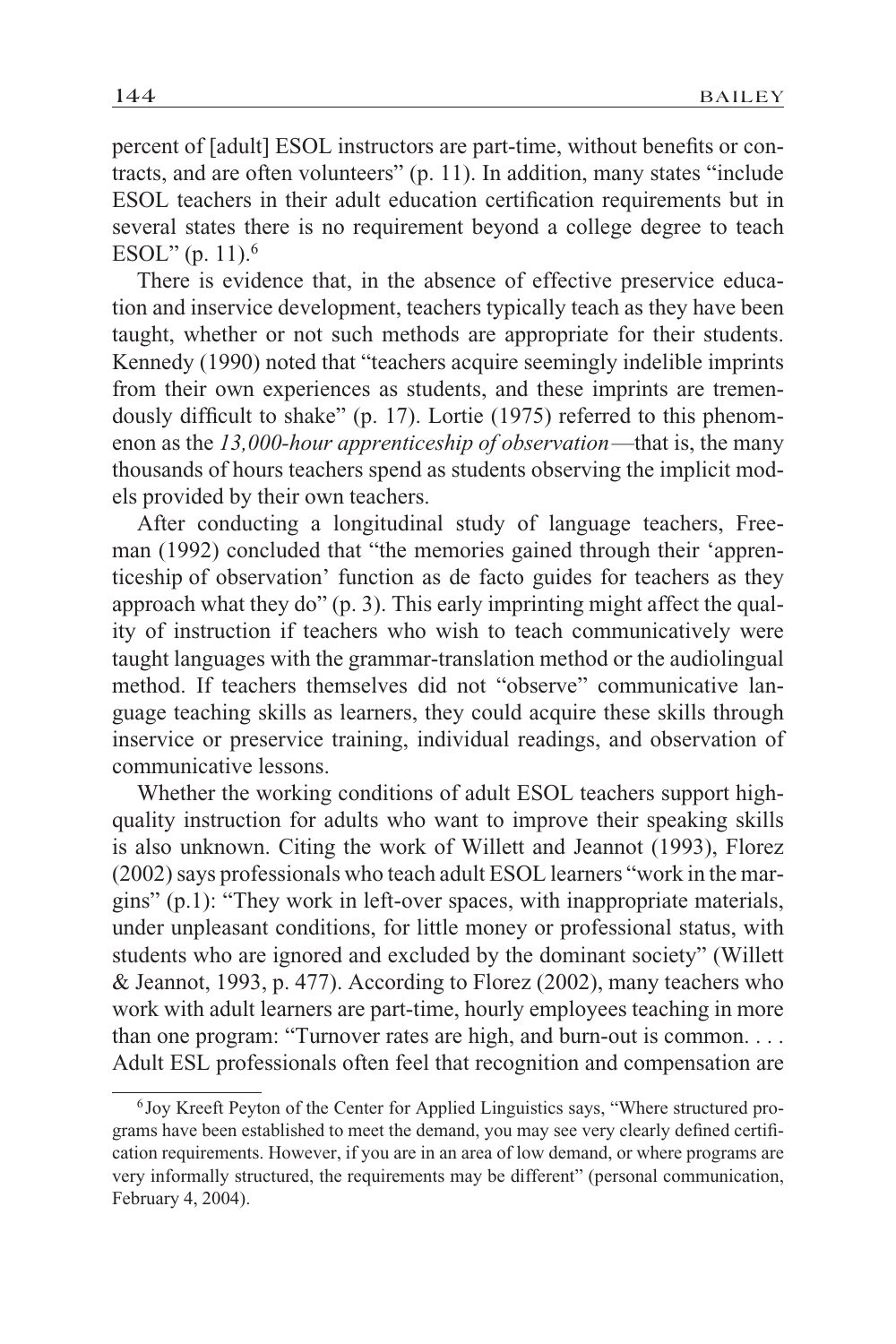less than adequate and that their programs are given a low status relative to other adult education components" (p. 1).

It is worrisome, therefore, that ESOL speaking classes for adults may be taught by untrained teachers without the appropriate linguistic knowledge and pedagogic background for helping ESOL learners improve their speaking skills (Florez, 1997; Kutner, 1992). One wonders whether teachers who do not receive specific and ongoing ESOL training in how to teach adult learners can really provide the type of effective instruction necessary for learning the complex skill of speaking English fluently and accurately in everyday settings.

Although it is unclear the extent to which ESOL teachers are trained to teach speaking skills, there are efforts in the field to provide resources to teachers. For example, TESOL has produced resources for teachers of adult ESOL learners, such as the books *New Ways in Teaching Adults* (Lewis, 1997) and *New Ways in Teaching Speaking* (Bailey & Savage, 1994). TESOL has also published guidelines for people teaching English in workplace contexts (Friedenberg, Kennedy, Lomperis, Martin & Westerfield, 2003). Such associations also offer short-term training opportunities for teachers, including workshops and conferences at the regional, state, and national level.

## **CURRICULAR ISSUES IN TEACHING SPEAKING TO ADULT ESOL LEARNERS**

*Curriculum* refers to what is taught in educational programs and the sequence in which that subject matter is presented. In order for adult ESOL learners to benefit from the curriculum of speaking courses (or the speaking component of general courses), they must first have access to the content. In other words, instruction must be scheduled at convenient times and classes must meet in accessible places, at a tuition rate that does not prohibit ESOL learners from enrolling. Second, the course content must be relevant to the adult ESOL learners' needs. That is, the topics and skills covered should be directly related to issues that adult ESOL learners deal with as they speak English in their daily lives.

I did not find any research that specifically addresses whether one curricular model is more effective than another in fostering adult ESOL speaking skills. However, it is worthwhile to consider innovative curricular models and program structures that might better meet the speaking needs of adult ESOL learners in terms of access and relevance than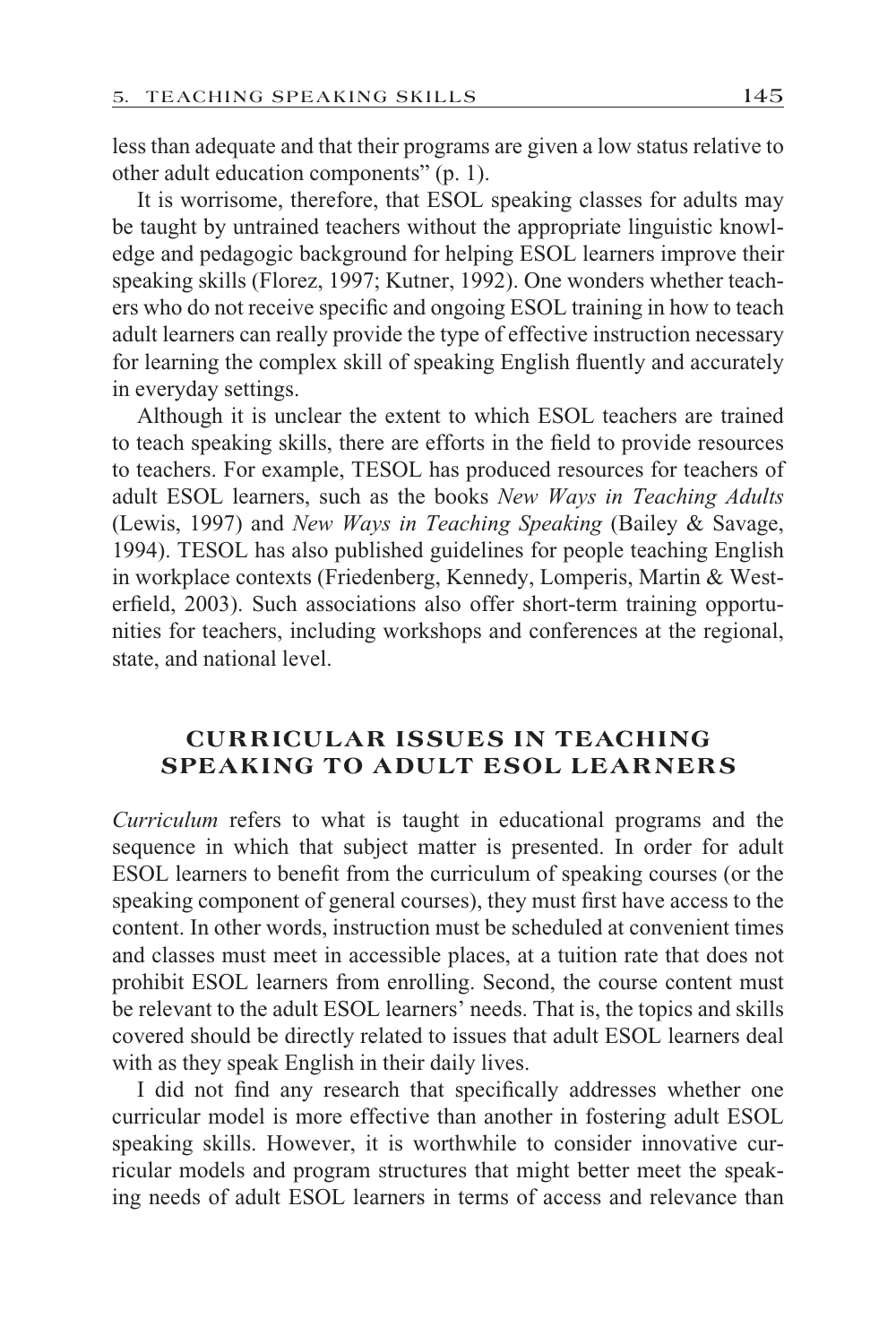do traditional grammar-based syllabuses. This section considers contentbased instruction, use of authentic materials, and English for specific purposes—particularly workplace ESOL, in which work-related language classes are offered at the jobsite.

### **Content-Based Curricula**

Research suggests, "Adults learn best when learning is contextualized, emphasizing communication of meaning and use of English in real situations" (TESOL, 2000, p. 15). In addition, "By drawing on learners' background knowledge and thus ratifying the value of experiences that adult learners bring into the classroom, adult education ESOL programs can make instruction more relevant to the learners, who have limited time to devote to formal learning" (p. 15).

Central to content-based instruction is the concept that students learn the language by using it to study some particular content area. Brinton, Snow, and Wesche (1989) define content-based instruction (CBI) as "the integration of particular content with language teaching aims" and "the concurrent teaching of academic subject matter and second language skills" (p. 2). The CBI curricular model appears especially promising for teaching speaking (as well as other skills) in adult ESOL programs, given the limited time working adults have for studying. In effective contentbased instruction, learners can gain subject-matter knowledge and language skills at the same time.

Reilly (1988) reviews combining the teaching of English with math, science, and social studies and explains that CBI integrates ESOL instruction with subject-matter coverage. Thus, this curricular model promotes dual goals: the learning of the subject matter and the development of English skills. English is the vehicle for teaching and learning (see Crandall, 1994), and the students' English-language development is also a learning outcome. Shaw (1996) says CBI is beneficial "in terms of practicality (the experience would facilitate future professional performance) and motivation (students would be more interested in language classes which are a vehicle for content relevant to their professional interests)" (p. 319).

Practicality and student motivation are directly related to curricular decisions affecting adult ESOL learners. Content courses (i.e., those built around a content rather than around language structures) can relate to adult ESOL students' professional and social needs for spoken English. One such content area for developing students' speaking skills is citizenship. As Nixon and Keenan (1997) note: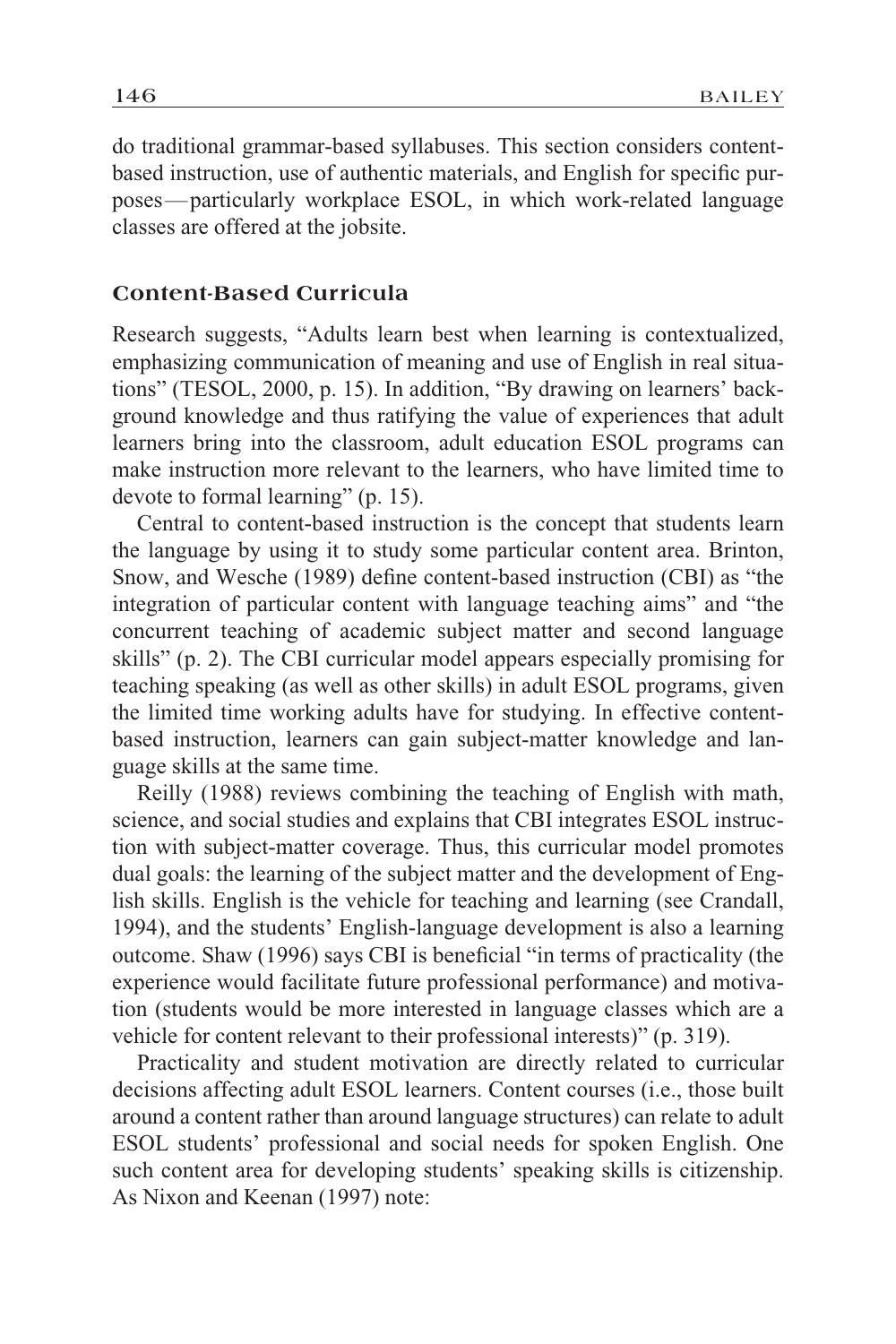Speaking English has been a requirement for citizenship since the turn of the last century . . . [i.e., 1900]. An INS examiner evaluates the applicants' knowledge of U.S. history and government by asking selected questions. . . . However, the ability to speak and understand English must still be demonstrated in an oral interview. (p. 1)

Other likely CBI foci for adult ESOL learners include the U.S. education system, local community resources, and health care.

In fact, substantial work has been done on the topic of health care in the development of literacy skills for ESOL learners (see, e.g., Adkins, Sample, & Birman, 1999; Rudd, Moeykens, & Colton, 2000). Research by Cathcart (1989) on spoken doctor–patient interactions could provide the basis for adult ESOL speaking lessons in a course with health-related content.

To offer content-based curricula, ESOL teaching professionals must have the skills to conduct needs assessments, interpret the resulting data, and design appropriate curricula to meet adult ESOL learners' needs. This approach to curriculum design may be particularly important for new arrivals who must meet their day-to-day needs in a new country, because, as Kuo (2000) noted, "Successful ESL curricular designs attempt to address these student needs to ensure proper acclimation to the new environment" (The ESL Curriculum section, ¶ 2).

#### **English for Special Purposes (ESP)**

Content-based instruction is related to (but different from) English for specific purposes (ESP) curricula. ESP is an approach to curriculum design that analyzes the linguistic needs of a particular group of learners defined by a common setting or goal (see Castaldi, 1991). In content-based instruction, the learners' focus is the actual subject matter rather than the language in which they are learning that content. In contrast, in ESP curricula, the focus is on the language as it is used in a particular context (such as business English or Spanish for nursing purposes), rather than on the subject matter per se (e.g., the business or the nursing curricula).

With the development of the ESP movement in the 1970s, universities, adult schools, and community colleges began to develop special-purpose courses for ESOL students. At first the topics of ESP courses were related to postsecondary academic disciplines, such as English for science and technology, and English for business courses. For nonacademic adult learners, the ESP movement at that time resulted in two types of curricula: vocational ESOL (VESL) and survival English.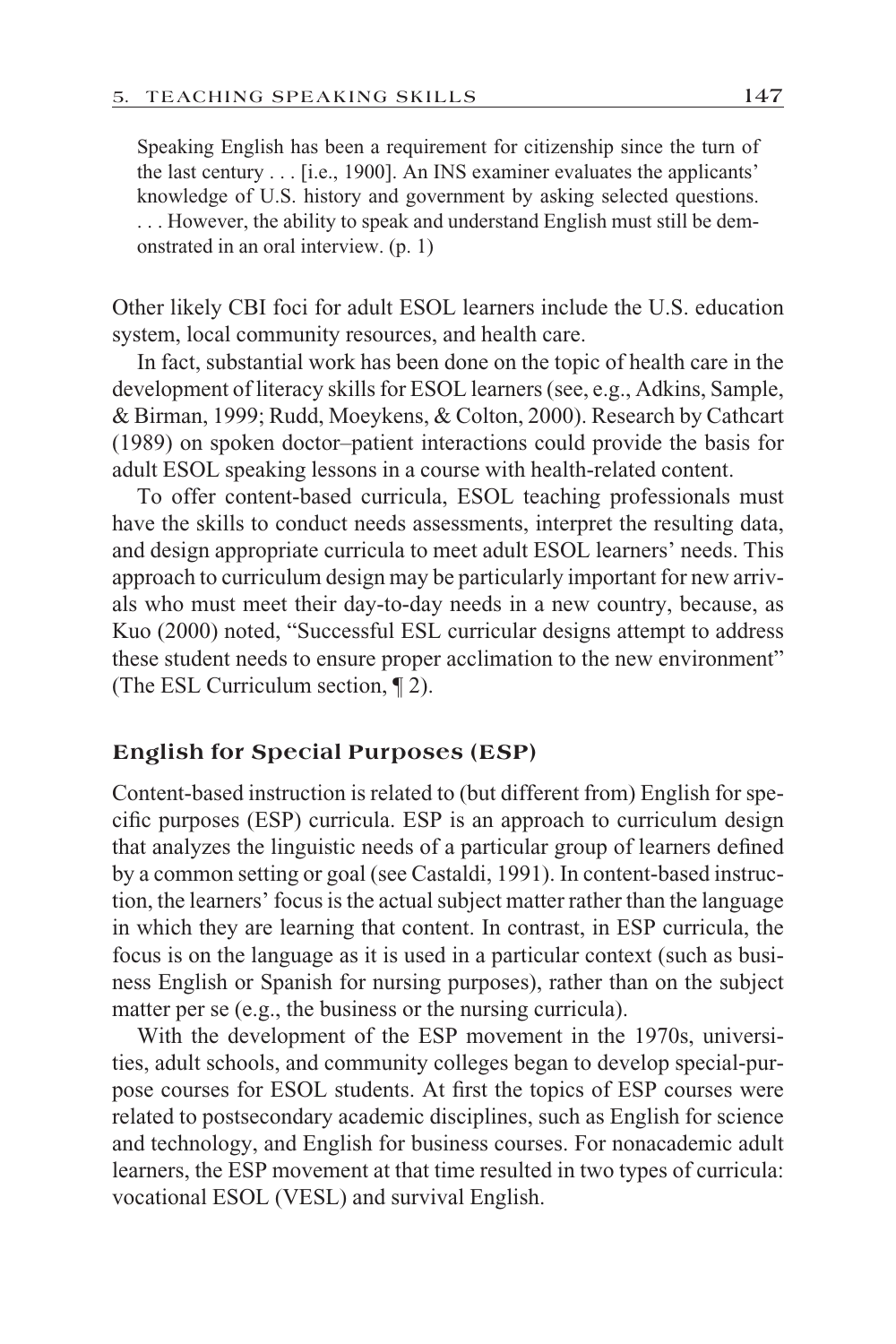One promising model of curriculum delivery connects the educational program with the adult ESOL learners' employers. For some time, VESL programs have been offered through adult schools, community colleges, and vocational–technical schools (see Buchanan, 1990). More recently, however, some adult ESOL programs have been offered at the learners' actual work sites. The phrase *workplace ESOL* refers to both the linguistic content of the language lessons and to the venue where the courses are offered.

In this context, the language instruction is typically sponsored by the employer and housed at the learners' place of employment. An example from agriculture is a California vineyard that offers a summer ESOL course for field workers. Every April the company designates 20 senior workers to take the class. Those who choose to participate are released from work for 2 hours, 4 days per week. (The company pays their normal wage for the first hour, and they are expected to put in their own time for the second hour.) A 12-week ESOL course begins in early May, concentrating on basic literacy and oral communication skills with a focus on the language needed in their work (Sherry Baildon, personal communication).

Workplace ESOL lessons focus on the vocabulary, grammar, and speech acts needed by employees in their work context. For instance, a community college in Washington State has agreements with several businesses to provide ESOL instruction for employees with limited English-speaking abilities. Room attendants, laundry workers, and kitchen stewards receive ESOL training at some major hotels. Classes are also housed in vocational programs at the college, such as the wood-construction program and culinary program. Adult ESOL learners develop their speaking skills while learning workplace basics and then are placed in entry-level jobs in their field. Employers are very supportive of these programs (Daphne Cuizon, personal communication).

Discussions of workplace ESOL programs (e.g., Martin & Lomperis, 2002; McGroarty & Scott, 1993) suggest that because such programs are located at the learners' job sites and are tailored specifically to their onthe-job communication needs, workplace ESOL is an efficient vehicle for the delivery of instruction. However, Burt and Saccomano (1995) caution, "It is unlikely that a workplace ESL class of 40–60 hours will turn participants with low-level English skills into fluent speakers of English" (p. 3).

# **Authentic Materials in Teaching Speaking for Adult ESOL Learners**

ESP curricula are typically based on the close examination of naturally occurring texts (both spoken and written) and involve the use of authen-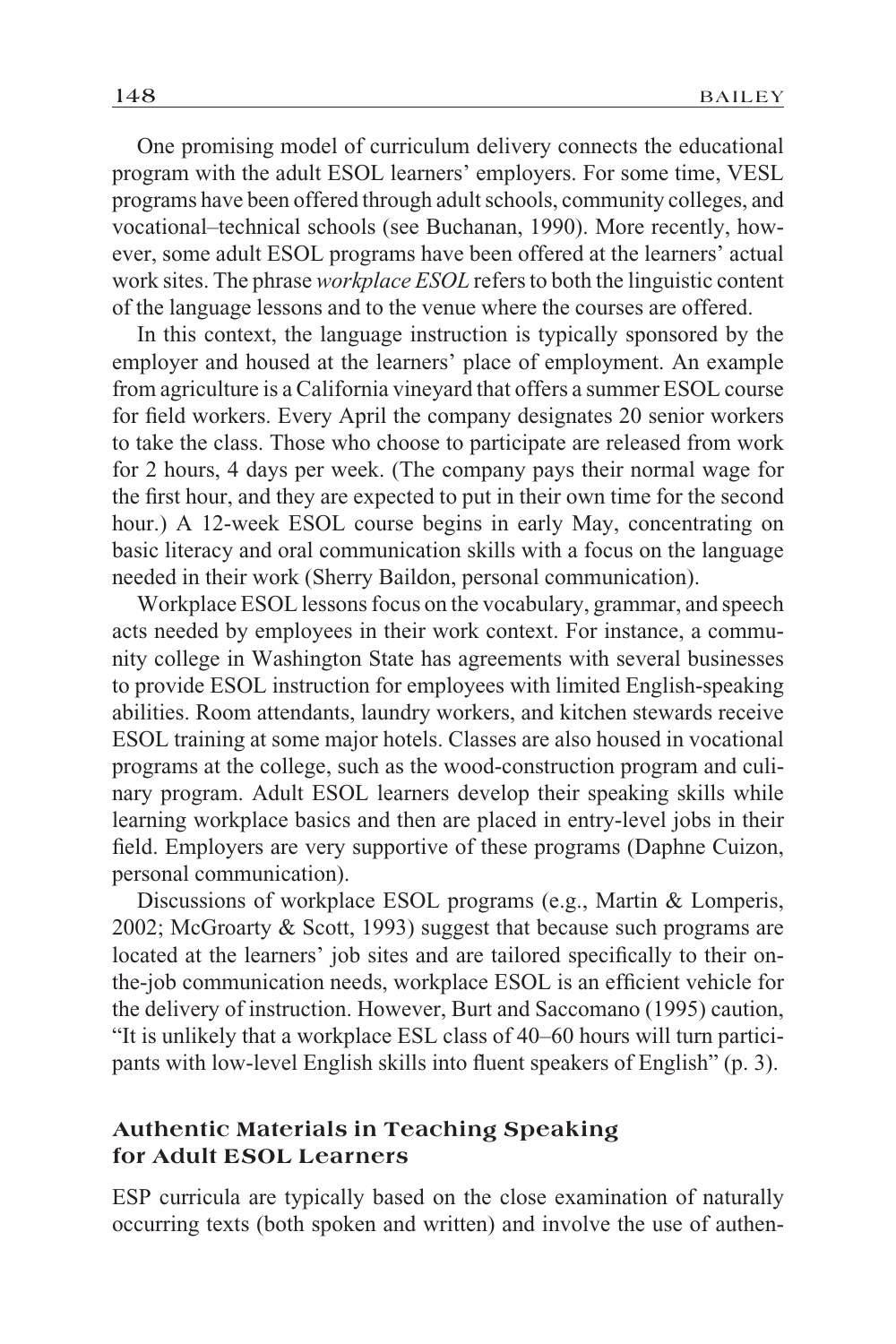tic materials for teaching speaking and listening. *Authentic materials* are based on naturally occurring conversations and other spoken (or written) samples, such as announcements and radio broadcasts, that are relevant to the learners' lives. Spelleri (2002) defines authentic materials as "any items created for the general community and not specifically for the ESL community" (p. 16). They are contrasted with intentionally pedagogical texts, such as written dialogues and simplified listening passages constructed for teaching purposes.

When examining textbooks, videotapes, audiotapes, or computer-delivered lessons for authenticity, one must consider at least three issues. First, there is the *authenticity of the text* (how natural the language sample is). Second, there is *authenticity of the task* (what adult ESOL learners are supposed to do with that language for learning or practice opportunities; Nunan, 1989). Third, there is *authenticity of response—*that is, how natural, contextualized, and uncontrived the speech required of the learners may be (e.g., in a testing situation; see McNamara, 2000, pp. 27–29, for further discussion.) Thus, authentic materials must be relevant to the learners' lives.

Cathcart (1989) argued for curricula based on authentic rather than contrived language and noted the "mismatch between grammar structures in natural conversation and those in ESL texts" (p. 107). To analyze the characteristics of conversations, Cathcart collected naturally occurring speech data in a pediatrician's office and two women's clinics. The use of authentic materials based on such data for teaching speaking is important because "simulated excerpts may serve to mislead students about the nature of everyday interactions" (p. 105).

Teachers of adult ESOL learners "may, or may not, be given textbooks or materials for teaching the oral skills class" (Lazaraton, 2001, p.105). Where there are prepared texts available, they may be lacking in terms of their authenticity. Lazaraton and Skuder (1997) analyzed ESOL speaking texts published between 1976 and 1995, and found that "even the most recent texts fell short on the authenticity criteria used (formality, turn taking, quantity of talk, etc.)" (Lazaraton, 2001, p.105).

# **IMPLICATIONS FOR TEACHING SPEAKING TO ADULT ESOL LEARNERS**

All of the foregoing information has implications for the teaching of speaking to adult ESOL students in the United States. These implications are discussed next in terms of practice, research, and policy. They raise a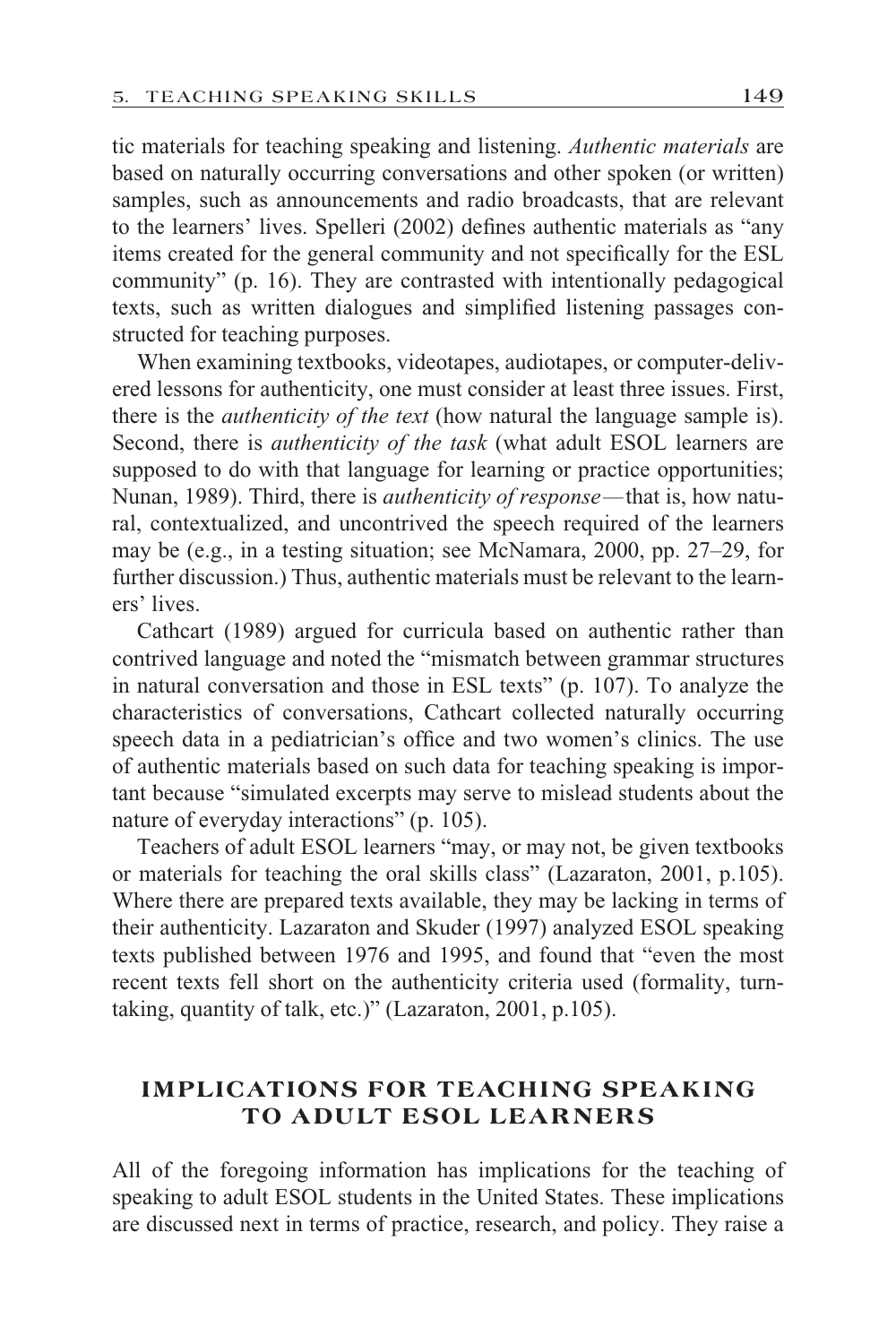number of important questions to be addressed by researchers and policymakers with regard to educational opportunities for adult ESOL learners in the United States.

#### **Implications for Practice**

As previously noted, the grammar-translation method teaches primarily reading and writing skills, and "the shortcomings of audiolingual methodology are widely acknowledged" (Savignon, 1991, p. 262). In helping nonacademic adult ESOL learners meet the demands of speaking English in everyday life, courses based on interactive communicative language teaching combined with language-awareness activities seem to be a promising instructional approach for adult ESOL learners to improve their speaking skills (Graham, 1994; Swain, 2000). Communicative language teaching emphasizes speaking and listening rather than reading and writing. Although communicative language teaching has traditionally emphasized fluency, accuracy can also be developed, particularly if a language- awareness component is central to the instruction. I have found no convincing research on adult ESOL learners that demonstrates the superiority of any particular method; however, the activities associated with communicative-language teaching and language awareness seem, by their nature, more likely to be helpful to nonacademic ESOL learners who really want to speak naturally.

As discussed throughout this chapter, the complexity of spoken language means that teachers need solid knowledge and understanding about the nature of speech and strong methodological skills for helping adult ESOL learners develop their speaking skills. It should be clear that teaching adult ESOL speaking classes (or working on speaking in four-skills courses) does not simply involve having conversations with the students. Thus, preservice training programs should prepare novice teachers specifically to work with adult ESOL learners, whose needs differ dramatically from those of elementary or secondary school ESOL pupils and from those of academic adult ESOL learners. Student teaching or internships should take place in actual adult school and community college courses that serve adult ESOL learners (even if that is less convenient for faculty members than placing trainees in their own university's ESOL program). (See Rymes, 2002, for a description of an adult ESOL course at a neighborhood center that served as the practicum site for teachers in training.)

The findings of Condelli et al. (2003) have implications for teacher education as well. They found that when teachers were able to use the stu-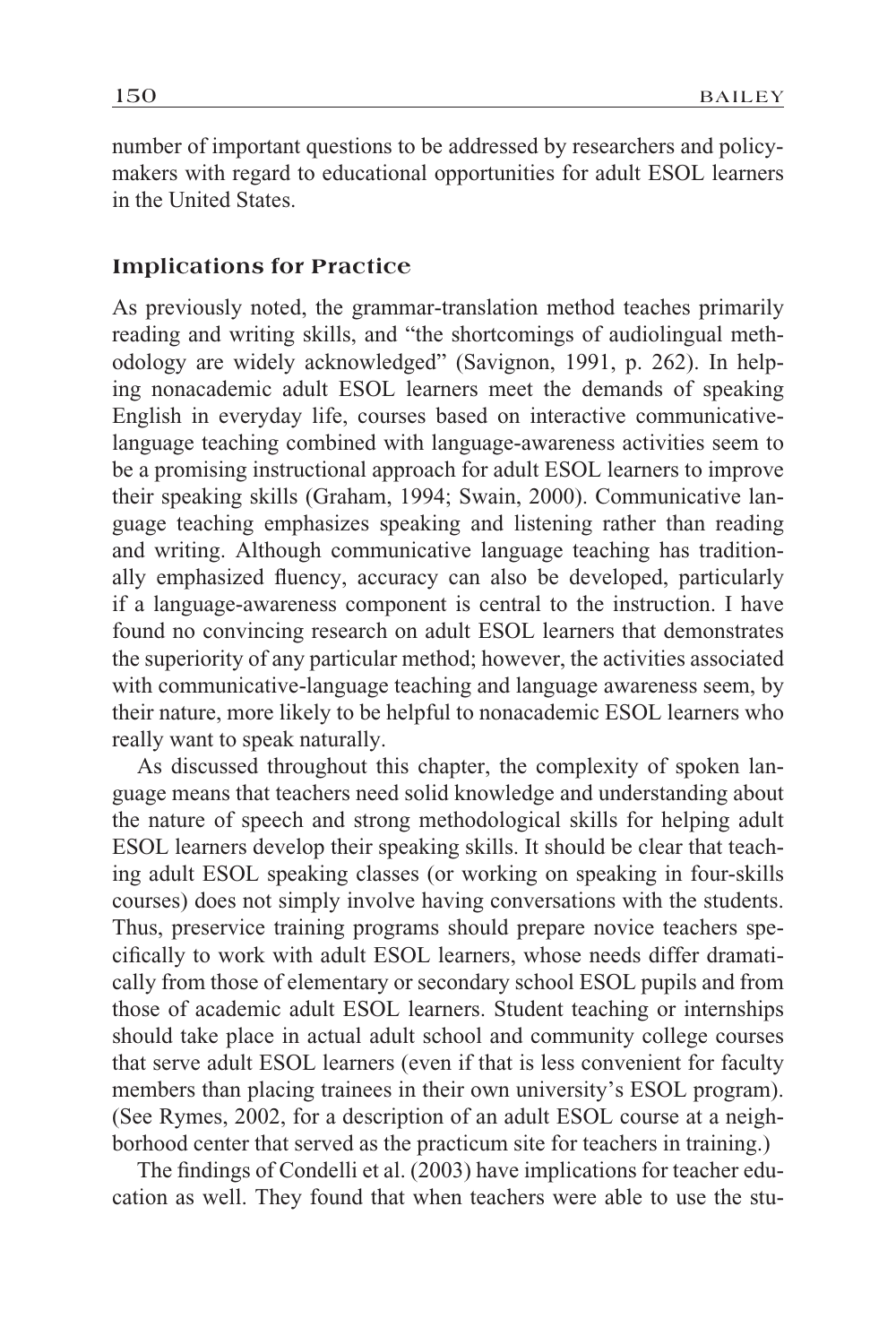dents' first language, the students experienced faster development. Also, where the teacher "used a varied practice and interaction strategy" and "emphasized oral English communication," the learners had faster growth (p. 4). The skills for teaching oral communication using varied, interactive activities should thus be part of the preservice training for adult ESOL teachers.

# **Implications for Research**

The population of adult ESOL learners has not been studied as widely as either international students at colleges and universities, or linguistic minority children in K–12 public school contexts in this country. The research that does exist has focused more on adult ESOL learners' literacy skills than their speaking skills. Yet "immigration to the United States is approaching an all-time high" (Kurzet, 1997, p. 69). In spite of the current numbers of ESOL learners and the predicted increase in their numbers, we have relatively little research about the most effective ways to teach speaking skills to nonacademic adult ESOL learners for effective and efficient development. Answering these specific research questions, among others, would help ESOL programs and practitioners better serve adult ESOL learners:

1. What specific in-class activities selected by teachers promote the development of adult ESOL learners' oral skills most effectively and efficiently? (The research by Condelli et al. [2003] is promising but it focused primarily on literacy development, using data from fewer than 500 lowlevel learners in five states. Replications and extensions of this research are needed.)

2. What teaching activities and curricula lead to gains reported in the NRS?

3. Given the time pressures on adult ESOL learners, what combination of class time and out-of-class opportunities help them achieve the levels of speaking proficiency (including both accuracy and fluency) to which they aspire?

4. To what extent do patterns of high enclosure and social isolation inhibit the development of adult ESOL learners' English speaking skills? Where patterns of high enclosure exist, what community resources can be used to increase opportunities for English interaction?

5. What roles can technology play in the teaching of speaking to adult ESOL learners? Can software programs comparing the learners' output to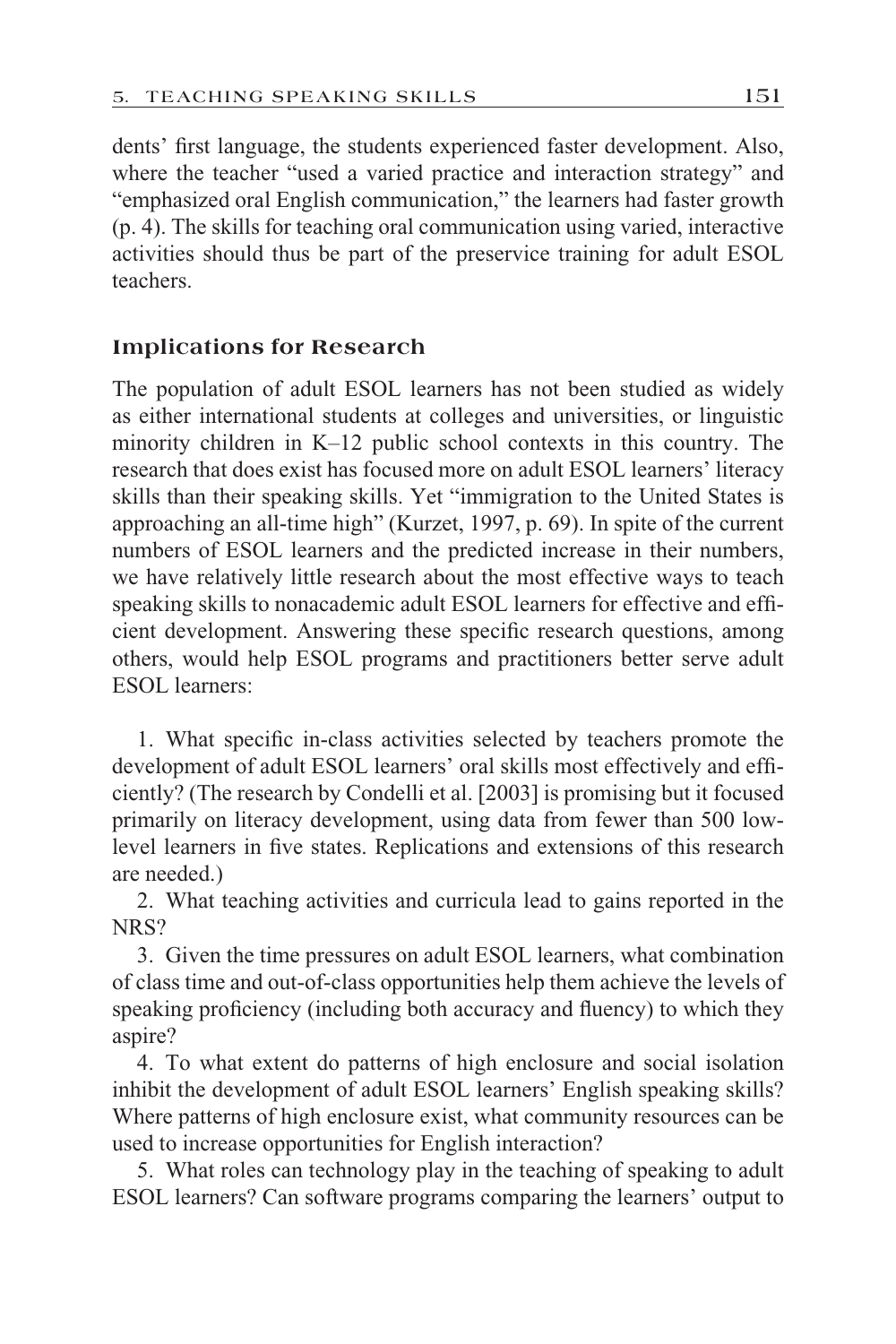that of native or proficient speakers of English demonstrably improve the learners' pronunciation? Can technology increase adult ESOL learners' access to English in ways that affect their speaking skills?

6. As pronunciation problems have been shown to influence others' perceptions of adult ESOL learners, what are the most effective and efficient means for improving learners' pronunciation?

7. Do standards influence how speaking skills are taught to adult ESOL learners in the United States? What impact do the standards for adult ESOL learners (TESOL, 2000) have on teacher preparation programs?

8. Regarding assessment, to what extent do scores on the BEST and CASAS tests accurately predict adult ESOL learners' success in speaking English in social and work-related contexts? What, if any, is the washback effect generated by the widespread use of the multiple-choice CASAS exam in teaching speaking to adult ESOL learners? What is the washback effect of the BEST, a direct test of speaking? What, if any, will be the washback effect of the newly developed computerized version of the BEST in teaching speaking to ESOL learners?

There are also general contexts that need to be studied. For instance, it is felt that partnerships with learners' employers (or potential employers) offer time-effective opportunities for adults who might otherwise not be able to do so to attend classes. Fitzgerald (1995) reported that 36% of adult ESOL learners "were employed at the time of [their] enrollment in adult education" (ESL Profile section,  $\P$  1), and Condelli et al. (2003) found that greater instructional time led to greater student gains on the oral component of the BEST. Given time pressures on working adults, the combination of the workplace site as a venue and financial support from employers is a promising combination for promoting class attendance and subsequently language acquisition by adult learners. (See, e.g., Burt & Saccomano, 1995; Martin & Lomperis, 2002; McGroarty & Scott, 1993.) Research is needed to determine which features of workplace ESOL programs (e.g., accessible sites, financial support, situated relevance of the curriculum, etc.) lead to greater attendance and improvement of the adult learners' speaking skills.

The preservice and inservice training of adult ESOL instructors is also a broad topic for further investigation. A national survey of preparation practices of adult ESOL instructors would be useful for determining whether adult ESOL teachers have the knowledge and skills they need to teach the complex skill of speaking English. Observational studies of effective adult ESOL teachers (those whose students make notable gains,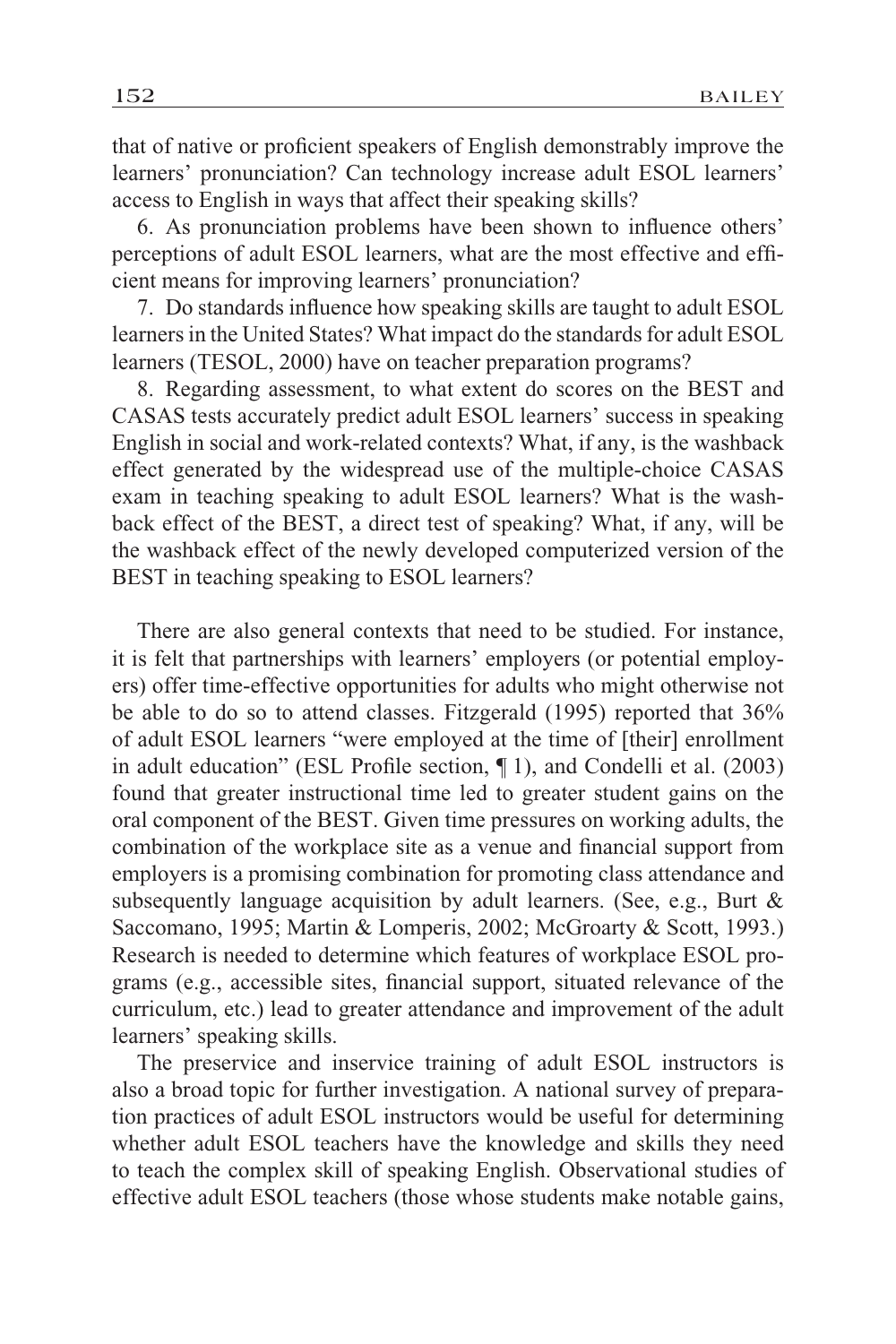attend regularly, show increased willingness to try to use English outside of class, etc.) could inform teacher-preparation programs.

Funding should be devoted to research on the development of adult ESOL learners' speaking skills, as has been done for their literacy development. With support from the public and the private sectors, organizations such as the TESOL International Research Foundation (TIRF; see http://www.tirfonline.org) could encourage and adjudicate proposals for research on the language development of adult ESOL learners.

#### **Implications for Policy**

Policymakers at local, state, and national levels should be aware of the needs of adult ESOL learners in the United States. They should also be conversant with the educational issues and choices we face as a nation with regard to maximizing educational opportunities for new Americans. These issues include the following concerns.

Partnerships in support of adult ESOL programs have become very important as public funding for adult education decreases. In Massachusetts, for instance, Fish (2002) notes that 82% of the growth in the workforce in the 1980s and 1990s resulted from immigration. He estimates that immigrants who are proficient in English are likely to earn about 20% more than those who lack English proficiency. Fish adds that many Massachusetts organizations, such as the Boston Foundation, Citizens Bank, Fleet Bank, Verizon, the State Street Foundation, and the New England Regional Council of Carpenters, have been providing English-language instruction for their employees and, in some cases, for the surrounding community. Fish also states, however, that there are more than 15,000 people on the waiting list for government-funded ESOL courses. He calls for communication among government officials, the private sector, labor unions, and nonprofit organizations to determine how best to meet the need for ESOL courses. Unfortunately, a national survey of 12,000 businesses by the Bureau of Labor Statistics in 1994 revealed that only 3% of those businesses offered basic skills or ESL training for employees (Burt, 1995; see also Spence, 1999, for a discussion of worker-centered learning).

TESOL and other U.S.-based organizations (such as the Center for Applied Linguistics) have participated in the development of standards for adult ESOL learners (Short, 2000; TESOL, 2000). There are also models of standards available from other English-speaking countries (see, e.g., Pawlikowska-Smith, 2000). Policymakers should devote resources to the implementation of these standards (e.g., for designing curricula, developing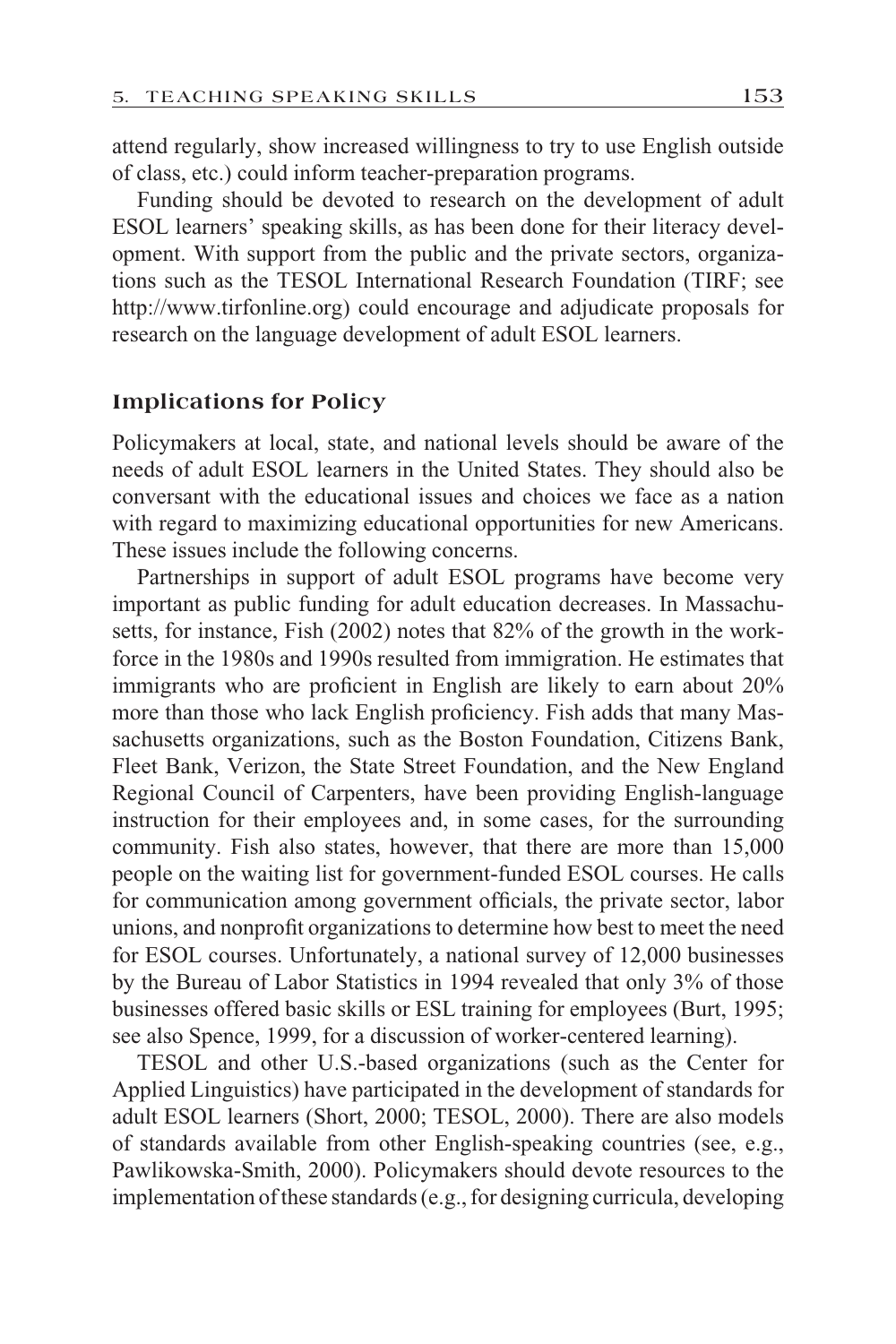materials, and guiding assessment), and researchers should investigate the standards' impact on instruction and assessment (Brindley, 1998).

Funding policies are influenced by demonstrable results, often scores from standardized tests. As policymakers demand educational accountability, however, they should be aware that assessment instruments—including inappropriate tests—can drive instruction and shape the curriculum.

Implications for policy should have an effect on resource distribution. Writing about professionalism in adult ESOL literacy instruction, Crandall (1993) stated:

Large multi-level classes, limited resources, substandard facilities, intermittent funding, limited contracts with few benefits: This is the context in which adult ESL literacy practitioners work. Adult education is a stepchild of K–12 education and an afterthought in U.S. educational policy. (p. 497)

These comments are still true today and apply just as well to speaking instruction for adult ESOL learners as to literacy training contexts.

The number of adult ESOL learners in this country is growing, and their importance in the workforce and in communities should not be underestimated. Given the complexity of speaking in a new language and the importance of spoken interaction to promote language acquisition, there is a great need for further research on how best to help this significant group of learners acquire the English speaking skills they need.

# **APPENDIX: NRS SPEAKING SKILLS AND COMPETENCIES FOR ADULT ESOL LEARNERS**

# **Level 1: Beginning ESL Literacy**

#### *Speaking and Listening*

• Individual cannot speak or understand English, or understands only isolated words or phrases.

#### *Functional and Workplace Skills*

- Individual functions minimally or not at all in English and can communicate only through gestures or a few isolated words, such as name and other personal information.
- May recognize only common signs or symbols (e.g., stop sign, product logos).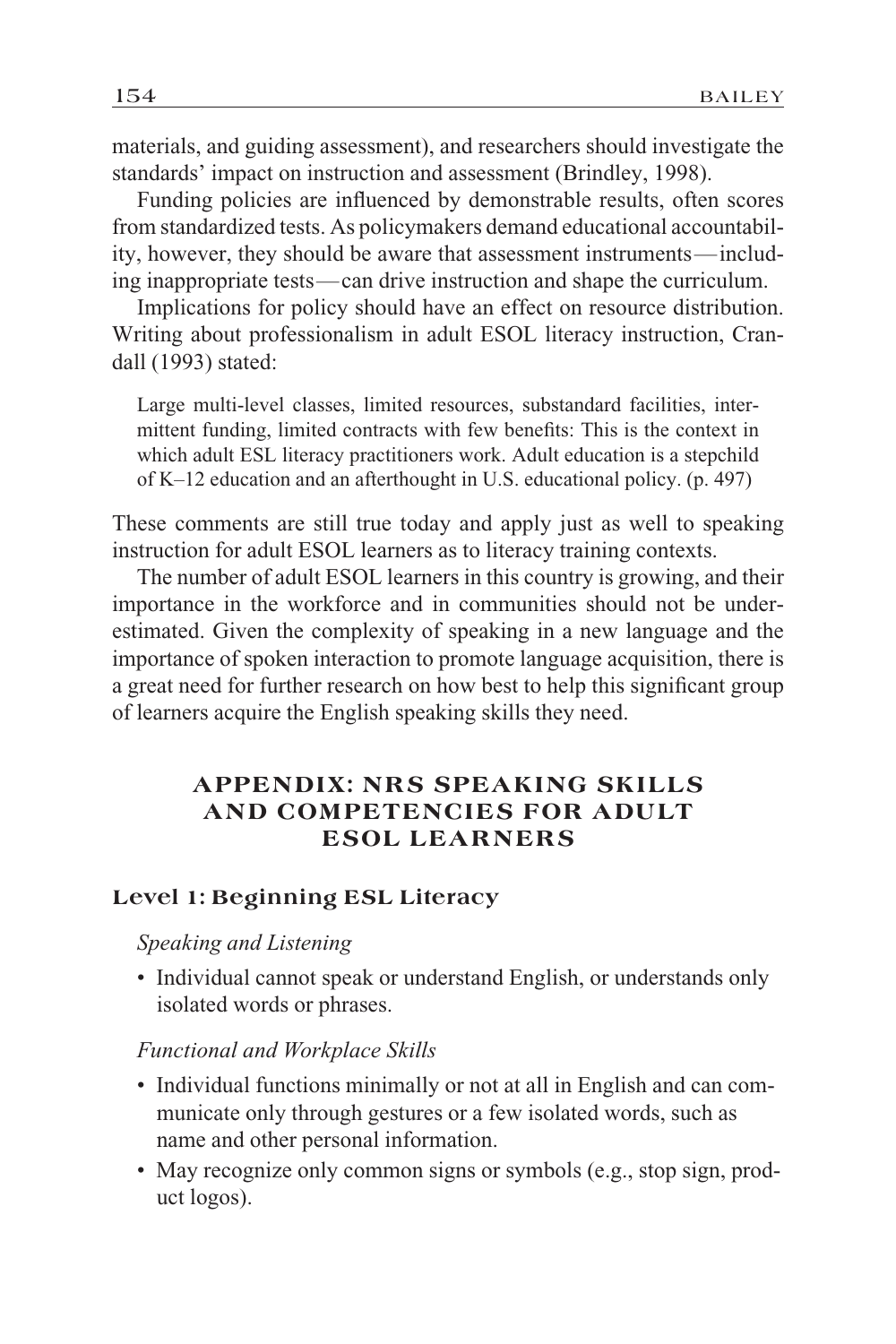- Can handle only very routine entry-level jobs that do not require oral or written communication in English.
- Has no knowledge of computers or technology.

# **Level 2: Beginning ESL**

# *Speaking and Listening*

- Individual can understand frequently used words in context and very simple phrases spoken slowly and with some repetition.
- There is little communicative output and only in the most routine situations.
- There is little or no control over basic grammar.
- Communicates survival needs simply, and there is some understanding of simple questions.

# *Functional and Workplace Skills*

- Individual functions with difficulty in situations related to immediate needs and in limited social situations.
- Has some simple oral communication abilities using simple learned and repeated phrases.
- May need frequent repetition.
- Can handle routine entry-level jobs that require only the most basic written or oral English communication and in which job tasks can be demonstrated.

# **Level 3: Low Intermediate ESL**

# *Speaking and Listening*

- Individual can understand simple learned phrases and limited new phrases containing familiar vocabulary spoken slowly with frequent repetition.
- Can ask and respond to questions using such phrases.
- Can express basic survival needs and participate in some routine social conversations, although with some difficulty.
- Has some control of basic grammar.

# *Functional and Workplace Skills*

• Individual can interpret simple directions and schedules, signs and maps.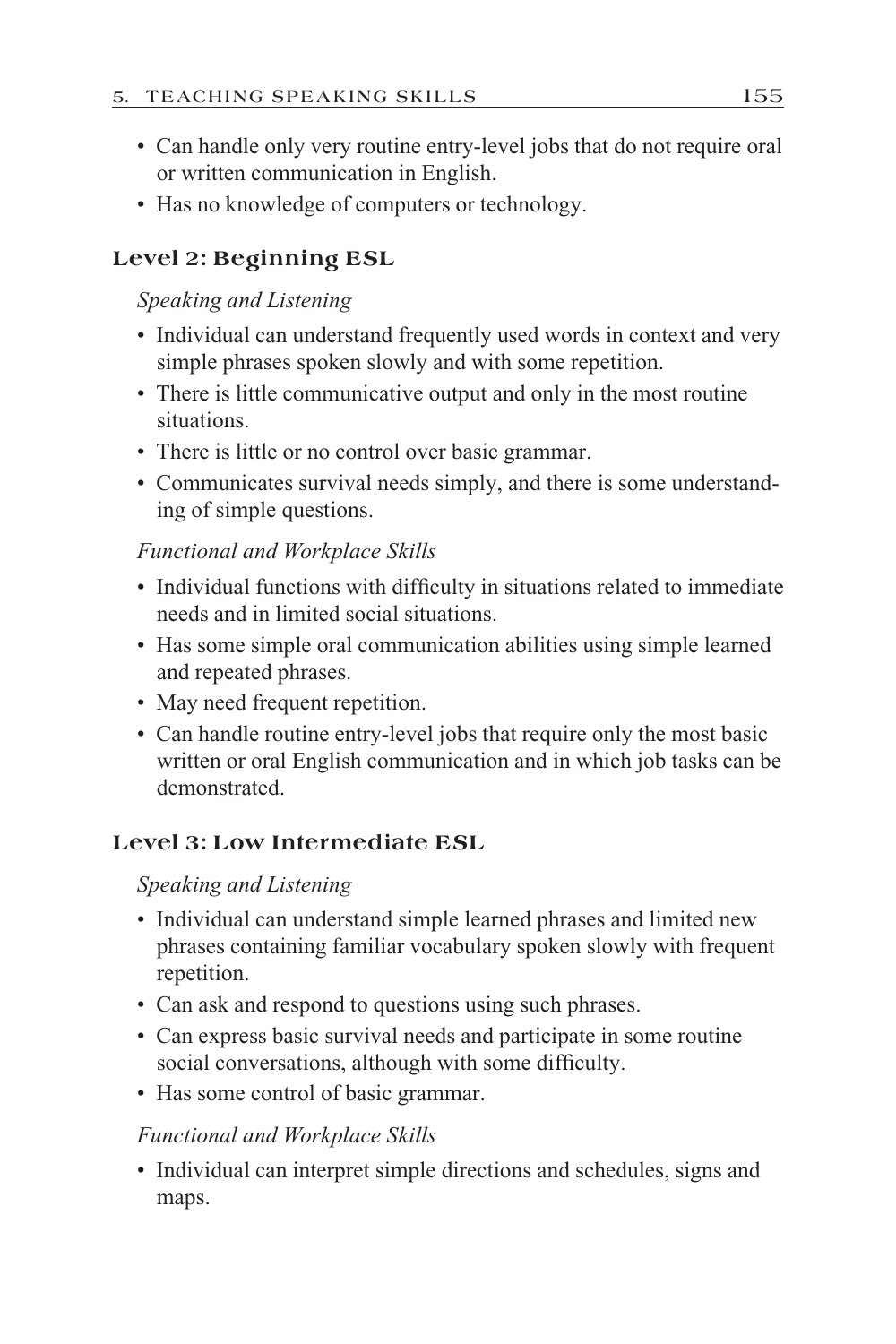- Can fill out simple forms but needs support on some documents that are not simplified.
- Can handle routine entry-level jobs that involve some written or oral English communication, but in which job tasks can be demonstrated.
- Can use simple computer programs and can perform a sequence of routine tasks given directions using technology (e.g., fax machine, computer).

# **Level 4: High Intermediate ESL**

# *Speaking and Listening*

- Individual can understand learned phrases and short new phrases containing familiar vocabulary spoken slowly and with some repetition.
- Can communicate basic survival needs with some help.
- Can participate in conversation in limited social situations and use new phrases with hesitation.
- Relies on description and concrete terms.
- Has inconsistent control of more complex grammar.

## *Functional and Workplace Skills*

• Individual can meet basic survival and social needs, can follow some simple oral and written instruction, and has some ability to communicate on the telephone on familiar subjects.

# **Level 5: Low Advanced ESL**

## *Speaking and Listening*

- Individual can converse on many everyday subjects and some subject with unfamiliar vocabulary, but may need repetition, rewording, or slower speech.
- Can speak creatively but with hesitation.
- Can clarify general meaning by rewording and has control of basic grammar.
- Understands descriptive and spoken narrative and can comprehend abstract concepts in familiar contexts.

# *Functional and Workplace Skills*

• Individual can function independently to meet most survival needs and can communicate on the telephone on familiar topics.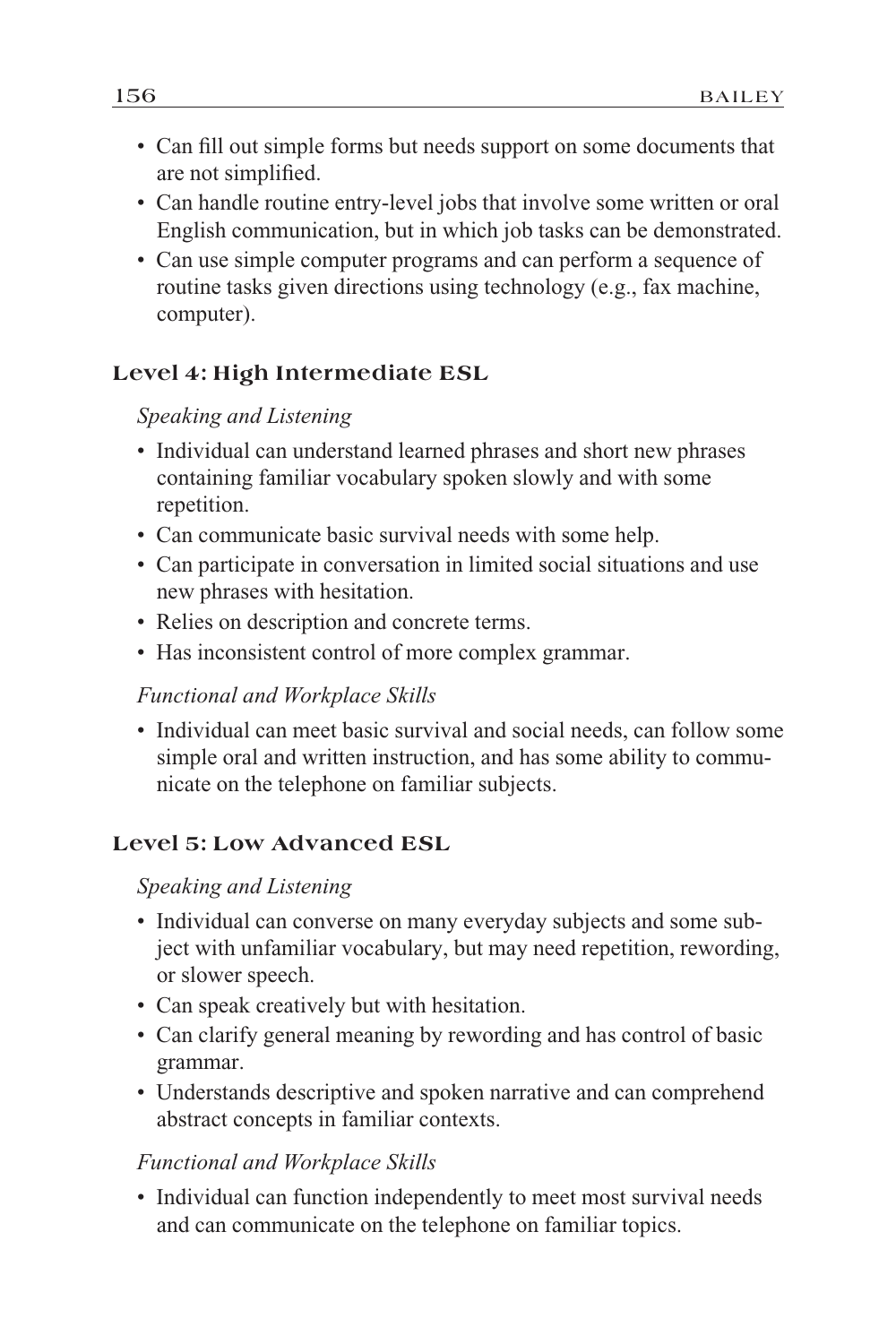- Can interpret simple charts and graphics.
- Can handle jobs that require simple oral and written instructions, multistep diagrams, and limited public interaction.
- Can use all basic software applications, understand the impact of technology, and select the correct technology in a new situation.

# **Level 6: High Advanced ESL**

# *Speaking and Listening*

- Individual can understand and participate effectively in face-to-face conversations on everyday subjects spoken at normal speed.
- Can converse and understand independently in survival, work, and social situations.
- Can expand on basic ideas in conversation, but with some hesitation.
- Can clarify general meaning and control basic grammar, although still lacks total control over complex structures.

# *Functional and Workplace Skills*

- Individual has a general ability to use English effectively to meet most routine social and work situations.
- Can interpret routine charts, graphs, and tables and complete forms.
- Has high ability to communicate on the telephone and understand radio and television.
- Can meet work demands that require reading and writing and can interact with the public.
- Can use common software and learn new applications.
- Can define the purpose of software and select new applications appropriately.
- Can instruct others in the use of software and technology.

# **ACKNOWLEDGMENTS**

I wish to thank Sarah Springer and Anne Kiel at the Monterey Institute of International Studies for their help with library research, word-processing, and locating online resources. At the Center for Applied Linguistics, Miriam Burt, Stephanie Stauffer, Carol Van Duzer, and Sarah Young helped me locate resources, as did Larry Condelli at the American Institute for Research. Earlier versions of the manuscript benefited from helpful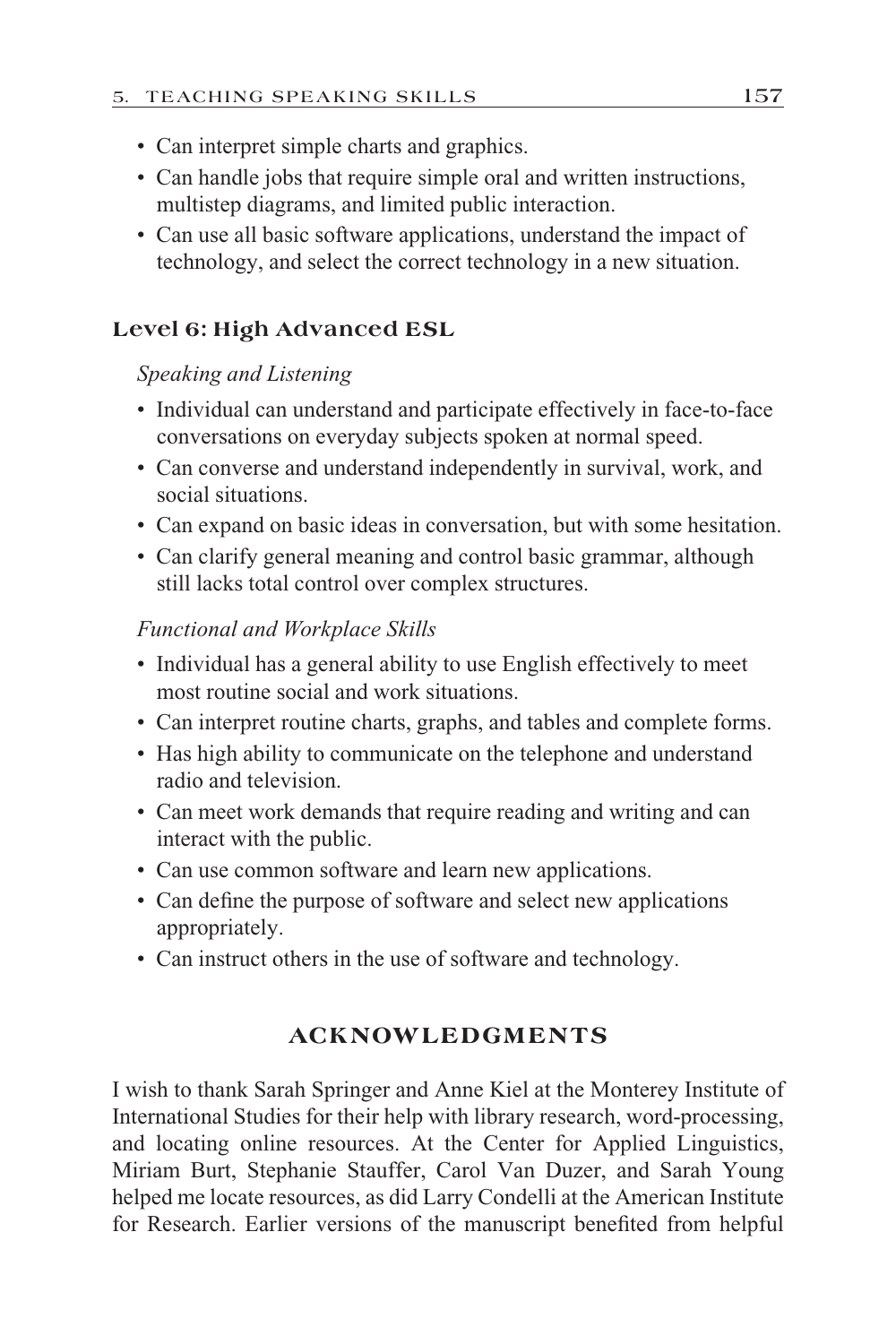comments by Brian Lynch, Gail Weinstein, and the staff of the National Center for the Study of Adult Learning and Literacy—particularly Cristine Smith. Of course, remaining oversights or errors in reporting are my own responsibility.

#### **REFERENCES**

- Adkins, M. A., Sample, B., & Birman, D. (1999). *Mental health and the adult refugee: The role of the ESL teacher.* Washington, DC: National Center for ESL Literacy Education. (ERIC Document Reproduction Service No. ED439625)
- Alderson, J. C., & Wall, D. (1993). Does washback exist? *Applied Linguistics, 14,* 115– 129.
- Asher, J. J., Kusodo, J. A., & de la Torre, R. (1993). Learning a second language through commands: The second field test. In J. W. Oller, Jr. (Ed.), *Methods that work: Ideas for literacy and language teachers* (3rd ed., pp. 13–21). Boston: Heinle & Heinle.
- Bachman, L. (1990). *Fundamental considerations in language testing.* Oxford: Oxford University Press.
- Bailey, K. M. (1998). *Learning about language assessment: Dilemmas, decisions and directions.* Boston: Heinle & Heinle.
- Bailey, K. M., & Savage, L. (Eds.). (1994). *New ways in teaching speaking.* Alexandria, VA: Teachers of English to Speakers of Other Languages, Inc.
- Banke, S., Brillanceau, D., Harris, K., Kurzet, R., Lynch, B., Reder, S., & Setzler, K. (2002, October). Research at Portland State University's adult ESOL lab school. *TESOL Research Interest Section Newsletter, 9*(2), 4–6.
- Brindley, G. (1998). Outcomes-based assessment and reporting in language learning programmes: A review of the issues. *Language Testing, 15*(1), 45–85.
- Brinton, D., Snow, M. A., & Wesche, M. (1989). *Content-based second language instruction.* Boston: Heinle & Heinle.
- Brown, G., & Yule, G. (1983). *Teaching the spoken language: An approach based on the analysis of conversational English.* Cambridge: Cambridge University Press.
- Brown, J. D., & Hudson, T. (1998). The alternatives in language assessment. *TESOL Quarterly, 32*(4), 653–675.
- Buchanan, K. (1990). *Vocational English-as-a-second-language programs.* Washington, DC: ERIC Clearinghouse on Languages and Linguistics. (ERIC Document Reproduction Service No. ED321551)
- Buck, G. (1988). Testing listening comprehension in Japanese university entrance examinations. *JALT Journal,* 10, 15–42.
- Burns, A., & Joyce, H. (1997). *Focus on speaking.* Sydney: National Center for English Language Teaching and Research.
- Burt, M. (1995). *Selling workplace ESL instructional programs.* Washington, DC: National Clearinghouse for ESL Literacy Education. (ERIC Document Reproduction Service No. ED392315)
- Burt, M., & Keenan, F. (1995). *Adult ESL learner assessment: Purposes and tools.* Washington, DC: National Clearinghouse for ESL Literacy Education. (ERIC Document Reproduction Service No. ED0-LE-95-08)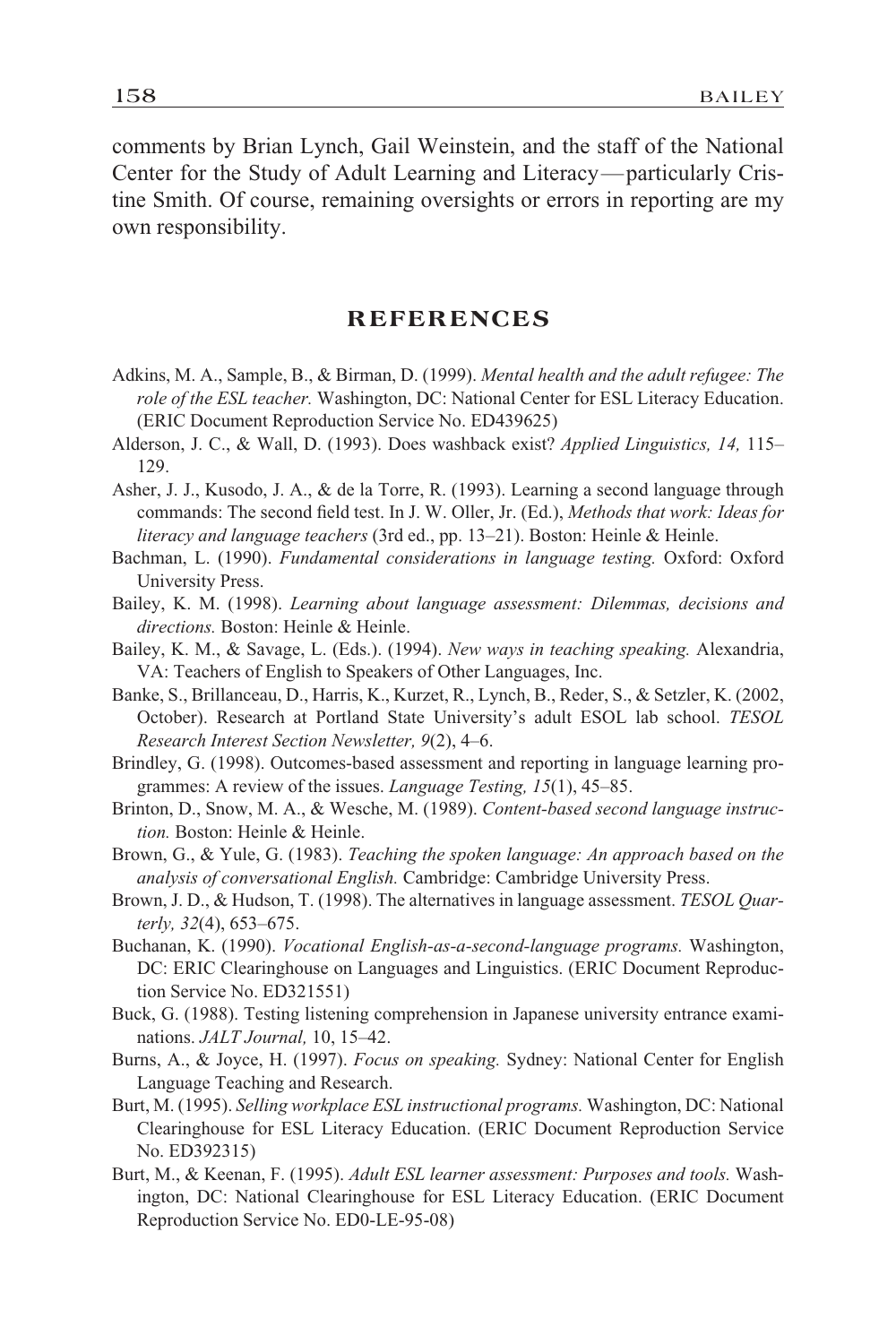- Burt, M., & Saccomano, M. (1995). *Evaluating workplace ESL instructional programs.* Washington, DC: National Clearinghouse for ESL Literacy Education. (ERIC Document Reproduction Service No. ED386961)
- Bygate, M. (2001). Speaking. In R. Carter & D. Nunan (Eds.), *The Cambridge guide to teaching English to speakers of other languages* (pp. 14–20). Cambridge: Cambridge University Press.
- Canale, M., & Swain, M. (1980). Theoretical bases of communicative approaches to second language testing and teaching. *Applied Linguistics, 1*(1), 1–47.
- Castaldi, T. (1991). *Ethnography and adult workplace literacy program design.* Washington, DC: National Clearinghouse for ESL Literacy Education. (ERIC Document Reproduction Service No. ED334867)
- Cathcart, R. L. (1989). Authentic discourse and the survival English curriculum. *TESOL Quarterly, 23*(1), 105–126.
- Celce-Murcia, M., Brinton, D., & Goodwin, J. (1996). *Teaching pronunciation: Reference for teachers of English to speakers of other languages.* Cambridge: Cambridge University Press.
- Center for Applied Linguistics. (1982). *Basic English Skills Test: Core section scoring booklet.* Washington, DC: Author.
- Center for Applied Linguistics. (2000). BEST evolves to meet new needs. *CAL Reporter, 14,* 1 & 5.
- Cheng, L. L. (1998). *Enhancing the communication skills of newly-arrived Asian American students.* Washington, DC: ERIC Clearinghouse on Urban Education. (ERIC Document Reproduction Service No. ED420726)
- Clark, J. L. D. (1979). Direct and semi-direct tests of speaking ability. In E. J. Briere & F. B. Hinofotis (Eds.), *Concepts in language testing* (35–49). Washington, DC: Teachers of English to Speakers of Other Languages, Inc.
- Cohen, A. (1996). Developing the ability to perform speech acts. *Studies in Second Language Acquisition, 18,* 253–267.
- Comprehensive Adult Student Assessment System. (1993). *CASAS technical manual.* San Diego: Author.
- Condelli, L., Wrigley, H., Yoon, K., Cronen, S., & Sebum, M. (2003). *What works study for adult ESL literacy students: Study summary.* Washington, DC: U.S. Department of Education.
- Crandall, J. (1993). Professionalism and professionalization of adult ESL literacy. *TESOL Quarterly, 27*(3), 497–515.
- Crandall, J. (1994). *Content-centered language learning.* Washington, DC: ERIC Clearinghouse on Languages and Linguistics. (ERIC Document Reproduction Service No. ED367142)
- Cumming, A. (1996). The concept of validation in language testing. In A. Cumming & R. Berwick (Eds.), *Validation in language testing* (pp. 1–14). Clevedon, Avon, UK: Multilingual Matters, Ltd.
- d'Anglejan, A., Painchaud, G., & Renaud, C. (1986). Beyond the language classroom: A study of communicative abilities in adult immigrants following intensive instruction. *TESOL Quarterly, 20*(2), 185–205.
- Donmall, B. G. (Ed.). (1985). *Language awareness. NCLE Papers and Reports 6.* London: Centre for Information on Language Teaching and Research.
- Doughty, C., & Pica, T. (1986). "Information gap" tasks: Do they facilitate second language acquisition? *TESOL Quarterly, 20*(2), 305–325.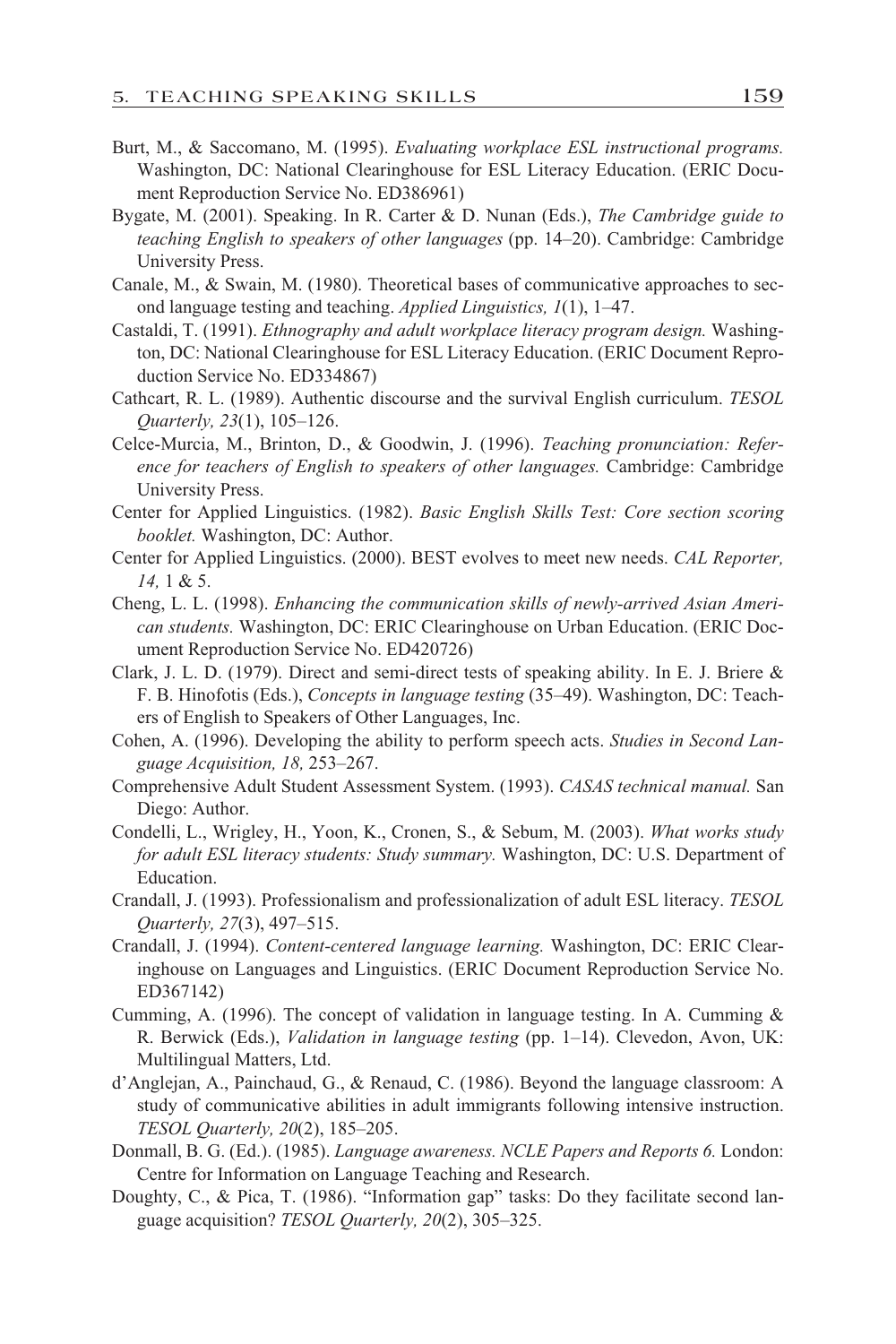- Douglas, D. (2000). *Assessing languages for specific purposes*. Cambridge: Cambridge University Press.
- Eakin, E., & Ilyin, D. (1987). Review of the *Basic English Skills Test.* In J. C. Alderson, K. J. Krahnke, & C. W. Stansfield (Eds.), *Reviews of English language proficiency tests* (pp. 9–10). Alexandria, VA: Teachers of English to Speakers of Other Languages, Inc.

Ellis, R. (1990). *Instructed second language acquisition.* Oxford: Basil Blackwell.

- Fasold, R. (1984). *The sociolinguistics of society.* Oxford: Blackwell.
- Fish, L. K. (2002, November 23). Mastering English for economic reasons. *The Boston Globe,* p. A15.
- Fitzgerald, N. B. (1995). *ESL instruction in adult education: Findings from a national evaluation.* Washington, DC: ERIC Clearinghouse for ESL Literacy Education. (ERIC Document Reproduction Service No. ED385171)
- Florez, M. A. C. (1997). *The adult ESL teaching profession.* Washington, DC: ERIC Clearinghouse for ESL Literacy Education. (ERIC Document Reproduction Service No. ED413794)
- Florez, M. A. C. (1998). *Improving adult ESL learners' pronunciation skills.* Washington, DC: ERIC Clearinghouse for ESL Literacy Education. (ERIC Document Reproduction Service No. ED-LE-98-04)
- Florez, M. A. C. (1999). *Improving adult English language learners' speaking skills.* Washington, DC: Clearinghouse for ESL Literacy Education. (ERIC Document Reproduction Service No. EDO-LE-99-01)
- Florez, M. A. C. (2002)*. Content standards of adult ESL: NCLE annotated bibliography.*  Washington, DC: National Center for ESL Literacy Education.
- Ford, C. (1984). The influence of speech variety on teachers' evaluation of students with comparable academic ability. *TESOL Quarterly, 18*(1), 25–40.
- Freeman, D. (1992). Language teacher education, emerging discourse, and change in classroom practice. In J. Flowerdew, M. Brock, & S. Hsia (Eds.), *Perspectives on language teacher education* (pp. 27–45). Hong Kong: City Polytechnic of Hong Kong.
- Friedenberg, J., Kennedy, D., Lomperis, A., Martin, W., & Westerfield, K. (2003). *Effective practices in workplace language training: Guidelines for providers of workplace English language training services.* Alexandria, VA: Teachers of English to Speakers of Other Languages, Inc.
- Gass, S. M. (1997). *Input, interaction, and the second language learner.* Mahwah, NJ: Lawrence Erlbaum Associates.
- Goodwin, J. (2001). Teaching pronunciation. In M. Celce-Murcia (Ed.) *Teaching English as a second or foreign language* (3rd ed., pp. 117–138). Boston: Heinle & Heinle.
- Graham, J. G. (1994). Four strategies to improve the speech of adult learners. *TESOL Journal, 3*(3), 26–28.
- Gumperz, J. J., & Tannen, D. (1987). Individual and social differences in language use. In W. Wang & C. Fillmore (Eds.), *Individual differences in language ability and language behavior* (pp. 305–325). New York: Academic Press.
- Hammerly, H. (1991). *Fluency and accuracy: Toward balance in language teaching and learning.* Clevedon, UK: Multilingual Matters.
- Holt, G. M. (1995). *Teaching low-level adult ESL learners.* Washington, DC: ERIC Clearinghouse for ESL Literacy Education. (ERIC Document Reproduction Service No. ED379965)
- Hughes, A. (1981). Conversational cloze as a measure of oral ability. *ELT Journal, 35*(2), 161–168.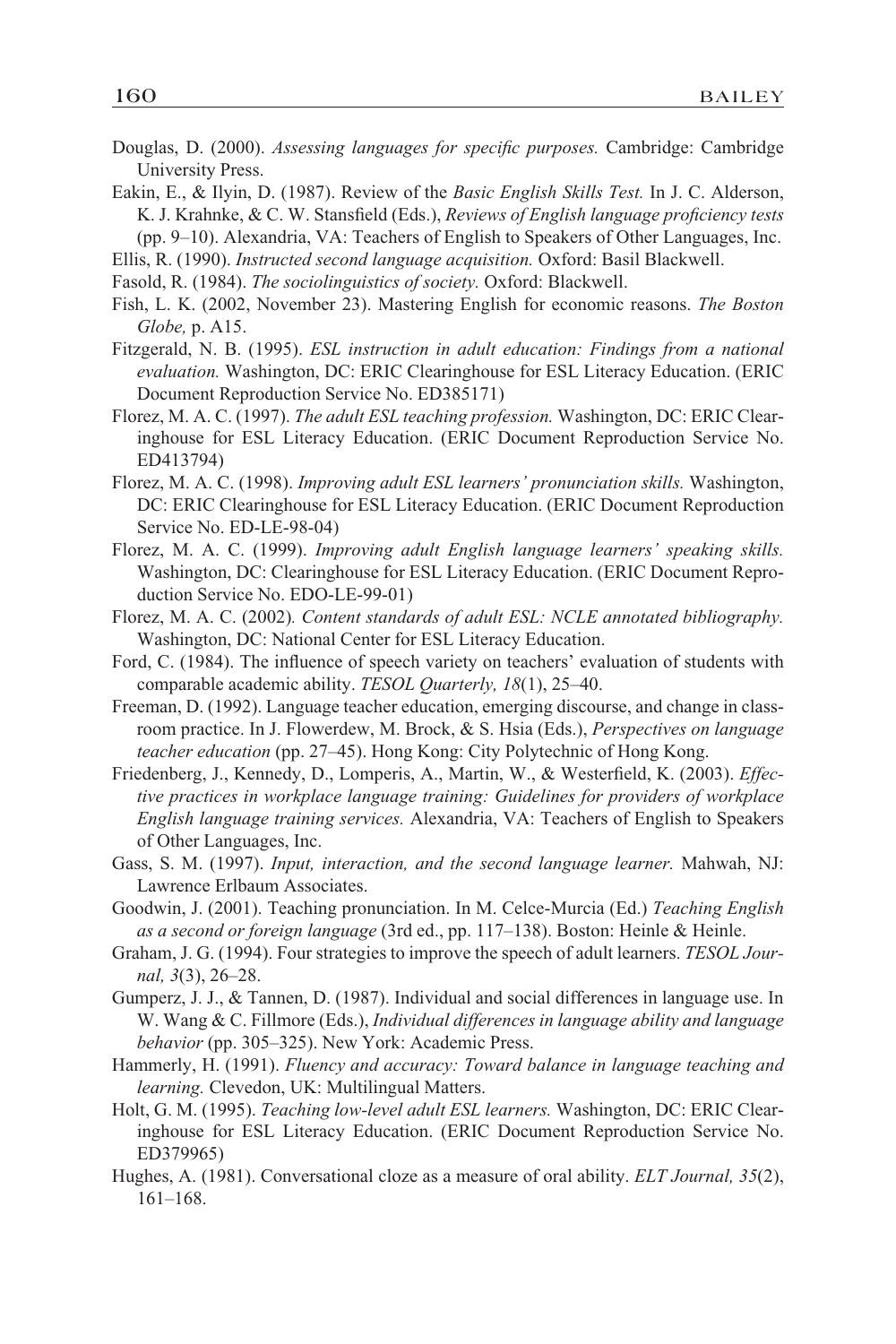- Hughes, A. (1989). *Testing for language teachers.* Cambridge, UK: Cambridge University Press.
- Ignash, J. M. (1995). Encouraging ESL students' persistence: The influence of policy on curricular design. *Community College Review, 23*(3), 17–34.
- Kennedy, M. (1990). *Policy issues in teacher education.* East Lansing, MI: National Center for Research on Teacher Learning.
- Kuo, E. W. (2000). *English as a second language: Program approaches at community colleges.* Washington, DC: ERIC Clearinghouse for Community Colleges. (ERIC Document Reproduction Service No. ED47859)
- Kurzet, R. (1997, Winter). Quality versus quantity in the delivery of developmental programs for ESL students. *New Directions for Community Colleges, 100,* 53–62.
- Kutner, M. (1992). *Staff development for ABE and ESL teachers and volunteers.* Washington, DC: National Clearinghouse for ESL Literacy Education. (ERIC Document Reproduction Service No. ED353862)
- Lambert, W. E., Hodgson, R. C., Gardner, R. C., & Fillenbaum, S. (1960). Evaluational reactions to spoken language. *Journal of Abnormal and Social Psychology, 60*(1), 40– 51.
- Larsen-Freeman, D., & Long, M. H. (1991). *An introduction to second language acquisition research.* London: Longman.
- Lazaraton, A. (2001). Teaching oral skills. In M. Celce-Murcia (Ed.) *Teaching English as a second or foreign language* (3rd ed., pp. 103–115). Boston: Heinle & Heinle.
- Lazaraton, A., & Skuder, P. F. (1997). *Evaluating dialogue authenticity in ESL speaking texts.* Paper presented at the 31st Annual TESOL Convention, Orlando, Florida.
- Lewis, M. (1997). *New ways in teaching adults.* Alexandria, VA: Teachers of English to Speakers of Other Languages, Inc.
- Lipa, L. (1993)*. Learner pathways in the Adult Migrant English Program.* Sydney, Australia: Macquarie University.
- Lortie, D. (1975). *Schoolteacher: A sociological study.* Chicago: University of Chicago Press.
- Major, R. C. (2001). *Foreign accent: The ontogeny and phylogeny of second language phonology.* Mahwah, NJ: Lawrence Erlbaum Associates.
- Martin, W. M., & Lomperis, A. E. (2002). Determining the cost benefits, the return on investment, and the intangible impacts of language programs for development. *TESOL Quarterly, 36*(3), 399–429.
- McGroarty, M., & Scott, S. (1993). *Workplace ESL instruction: Varieties and constraints.*  Washington, DC: ERIC Clearinghouse for ESL Literacy Education. (ERIC Document Reproduction Service No. ED367190)
- McNamara, T. (2000). *Language testing.* Oxford: Oxford University Press.
- Merrifield, J. (2000). *Equipped for the future research report: Building the framework, 1993–1997.* Washington, DC: National Institute for Literacy.
- Moholt, G. (1988). Computer-assisted instruction in pronunciation for Chinese speakers of American English. *TESOL Quarterly, 22*(1), 91–111.
- Morley, J. (1991). The pronunciation component in teaching English to speakers of other languages. *TESOL Quarterly, 25*(3), 481–520.
- Moss, D., & Van Duzer, C. (1998). *Project-based learning for adult English language learners.* Washington, DC: National Clearinghouse for ESL Literacy Education. (ERIC Document Reproduction Service No. ED427556)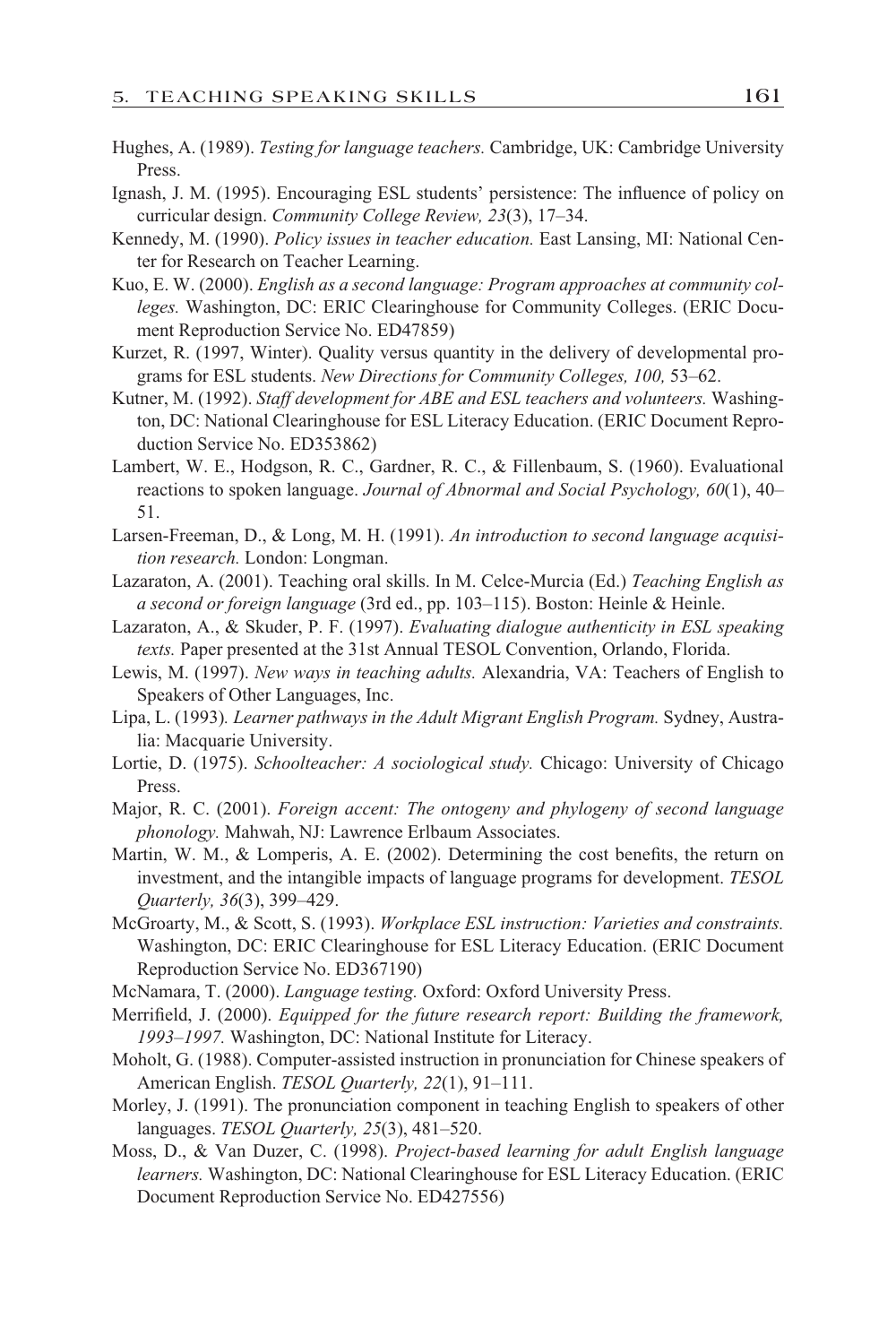- Murphy, J. M. (1991). Oral communication in TESOL: Integrating speaking, listening and pronunciation. *TESOL Quarterly, 25*(1), 51–75.
- National Institute for Literacy. (2000). *State policy update: The professionalization of adult education: Can state certification of adult educators contribute to a more professional workforce?* Washington, DC: Author.
- Nixon, T., & Keenan, F. (1997). *Citizenship preparation for adult ESL learners.* Washington, DC: ERIC Clearinghouse for ESL Literacy Education. (ERIC Document Reproduction Service No. ED409747)
- Nunan, D. (1989). *Designing tasks for the communicative classroom.* Cambridge: Cambridge University Press.
- Nunan, D. (1991). *Language teaching methodology: A textbook for teachers.* New York: Prentice Hall.
- Overtoom, C. (2000). *Employability skills: An update.* Columbus, OH: Center on Education and Training for Employment. (ERIC Document Reproduction Service No. ED445236)
- Pawlikowska-Smith, J. (2000). *Canadian language benchmarks 2000.* Ottawa: Citizenship and Immigration Canada.
- Pennington, M. C. (1989). Applications of computers in the development of speaking/listening proficiency. In M. C. Pennington (Ed.), *Teaching languages with computers: The state of the art* (pp. 99–121). La Jolla, CA: Athelstan.
- Pennington, M. C. (1994). Recent research in L2 phonology: Implications for practice. In J. Morley (Ed.), *Pronunciation pedagogy and theory: New views, new directions* (pp. 92–108). Alexandria, VA: TESOL.
- Piper, T., & Cansin, D. (1988). Factors influencing the foreign accent. *The Canadian Modern Language Review, 44*(2), 334–342.
- Price-Machado, D. (2000). Can we bridge the gap between what we teach and test in the classroom and what the state tests with CASAS? *CATESOL News, 32*(1), 20, 21, 23.
- Pridham, F. (2001). *The language of conversation.* London: Routledge.
- Reilly, T. (1988). *ESL through content area instruction.* Washington, DC: ERIC Clearinghouse on Languages and Linguisitcs. (ERIC Document Reproduction Service No. ED296572)
- Richards, J. C., & Rodgers, T. (1986). *Approaches and methods in language teaching: A descriptive analysis.* Cambridge: Cambridge University Press.
- Rudd, R. E., Moeykens, B. A., & Colton, T. C. (2000). Health and literacy: A review of medical and public health literature. In J. Comings, B. Garner, & C. Smith (Eds.), *Annual review of adult learning and literacy* (Vol. 1, pp. 158–199). San Francisco: Jossey-Bass.
- Rymes, B. (2002). Language development in the United States: Supervising adult ESOL preservice teachers in an immigrant community. *TESOL Quarterly, 36*(3), 431–452.
- Savignon, S. J. (1991). Communicative language teaching: The state of the art. *TESOL Quarterly, 25*(2), 261–277.
- Schumann, J. H. (1976). Social distance as a factor in second language acquisition. *Language Learning, 26*(1), 135–143.
- Sharwood-Smith, M. (1981). Consciousness-raising and the second language learner. *Applied Linguistics, 2,* 159–168.
- Sharwood-Smith, M. (1994). *Second language learning: Theoretical foundations.* London: Longman.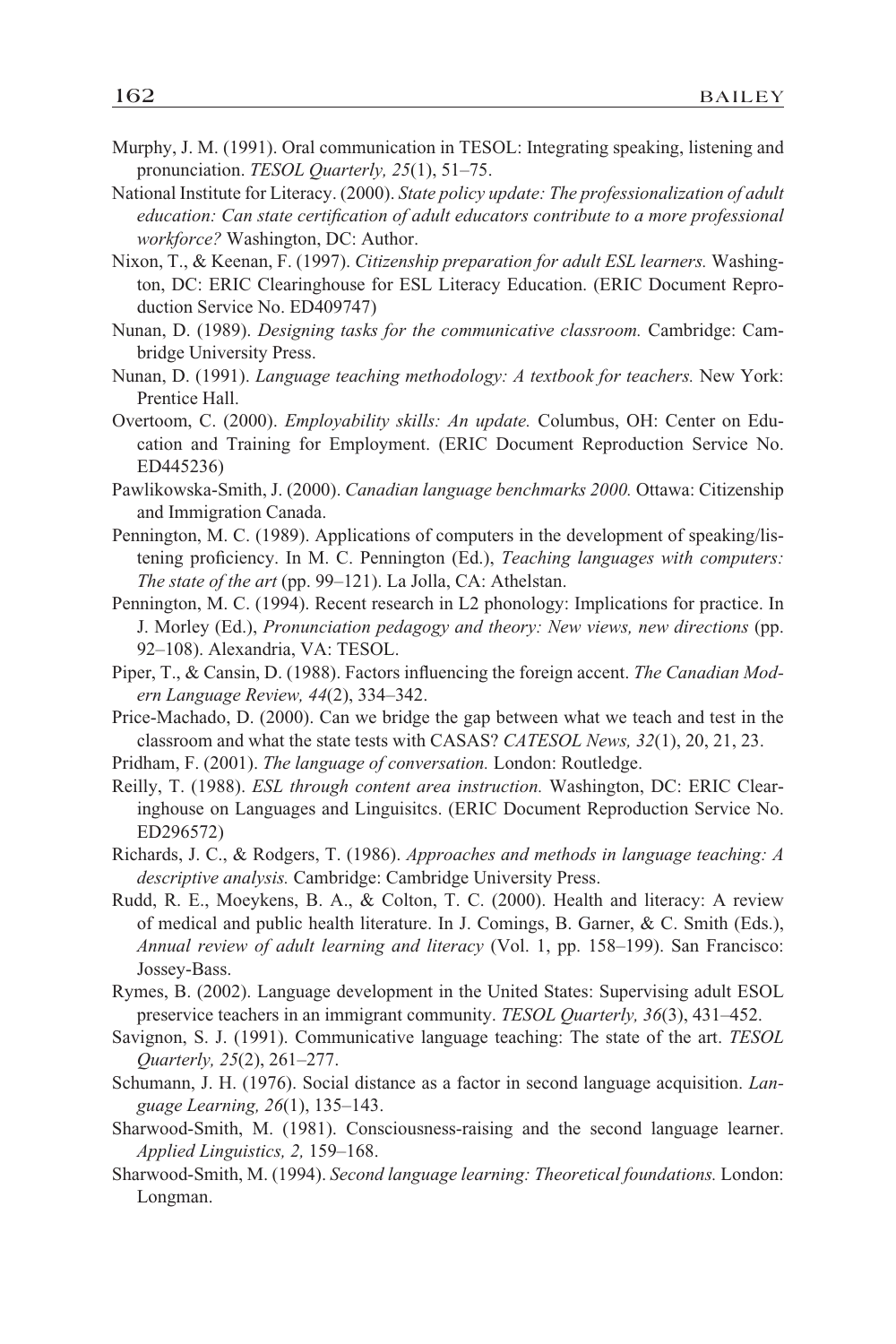- Shaw, P. A. (1996). Voices for improved learning: The ethnographer as co-agent of pedagogic change. In K. M. Bailey & D. Nunan (Eds.), *Voices from the language classroom: Qualitative research on language education* (pp. 318–338). New York: Cambridge University Press.
- Short, D. J. (2000). *The ESL standards: Bridging the academic gap for English language learners.* Washington, DC: ERIC Clearinghouse on Languages and Linguistics. (ERIC Document Reproduction Service No. ED447728)
- Spelleri, M. (2002). From lessons to life: Authentic materials bridge the gap. *ESL Magazine,* March/April, 16–18.
- Spence, J. G. (1999). *Worker-centered learning: Labor's role.* Columbus, OH: ERIC Clearinghouse on Adult Career and Vocational Education. (ERIC Document Reproduction Service No. ED434247)
- Stainton, C. (1992). Language awareness: Genre awareness—a focused review of the literature. *Language Awareness, 1*(2), 109–121.
- Swain, M. (2000). The output hypothesis and beyond: Mediating acquisition through collaborative dialogue. In J. P. Lantolf (Ed.), *Sociocultural theory and second language learning* (pp. 97–114). Oxford: Oxford University Press.
- Teachers of English to Speakers of Other Languages, Inc. (2000). *Program standards for adult education ESOL standards.* Alexandria, VA: Author.
- Underhill, N. (1987). *Testing spoken language: A handbook of oral testing techniques.* Cambridge, UK: Cambridge University Press.
- U.S. Bureau of the Census. (2003). *The foreign-born population: 2000.* Washington, DC: Author.
- Van Duzer, C. (2002). *Issues in accountability and assessment for adult ESL instruction.*  National Center for ESL Literacy Education. Washington, DC: Center for Applied Linguistics.
- Van Duzer, C. H., & Berdan, R. (2000). Perspectives on assessment in adult ESOL instruction. In J. Comings, B. Garner, & C. Smith (Eds.), *Annual review of adult learning and literacy* (Vol. 1, pp. 200–242). San Francisco: Jossey-Bass.
- van Lier, L. (1992). Not the nine o'clock linguistics class: Investigating contingency grammar. *Language Awareness, 1*(2), 91–108.
- van Lier, L. (1995). *Introducing language awareness.* London: Penguin English.
- van Lier, L. (1997). Language awareness. In L. van Lier & D. Corson (Eds.), *Knowledge about language. Encyclopedia of language and education* (Vol. 6, pp. 217–227). Dordrecht, Holland: Kluwer Academic.
- van Lier, L. (2001). Language awareness. In R. Carter & D. Nunan (Eds.), *The Cambridge guide to teaching English to speakers of other languages* (pp. 160–165). Cambridge: Cambridge University Press.
- Weddel, K. S., & Van Duzer, C. (1997). *Needs assessment for adult ESL learners.* Washington, DC: ERIC Clearinghouse for ESL Literacy Education. (ERIC Document Reproduction Service No. ED407882)
- Weinstein, G. (2001). Developing adult literacies. In M. Celce-Murcia (Ed.), *Teaching English as a second or foreign language* (3rd ed., pp. 170–186). Boston: Heinle & Heinle.
- Willett, J., & Jeannot, M. (1993). Resistance to taking a critical stance. *TESOL Quarterly, 27*(3), 477–495.